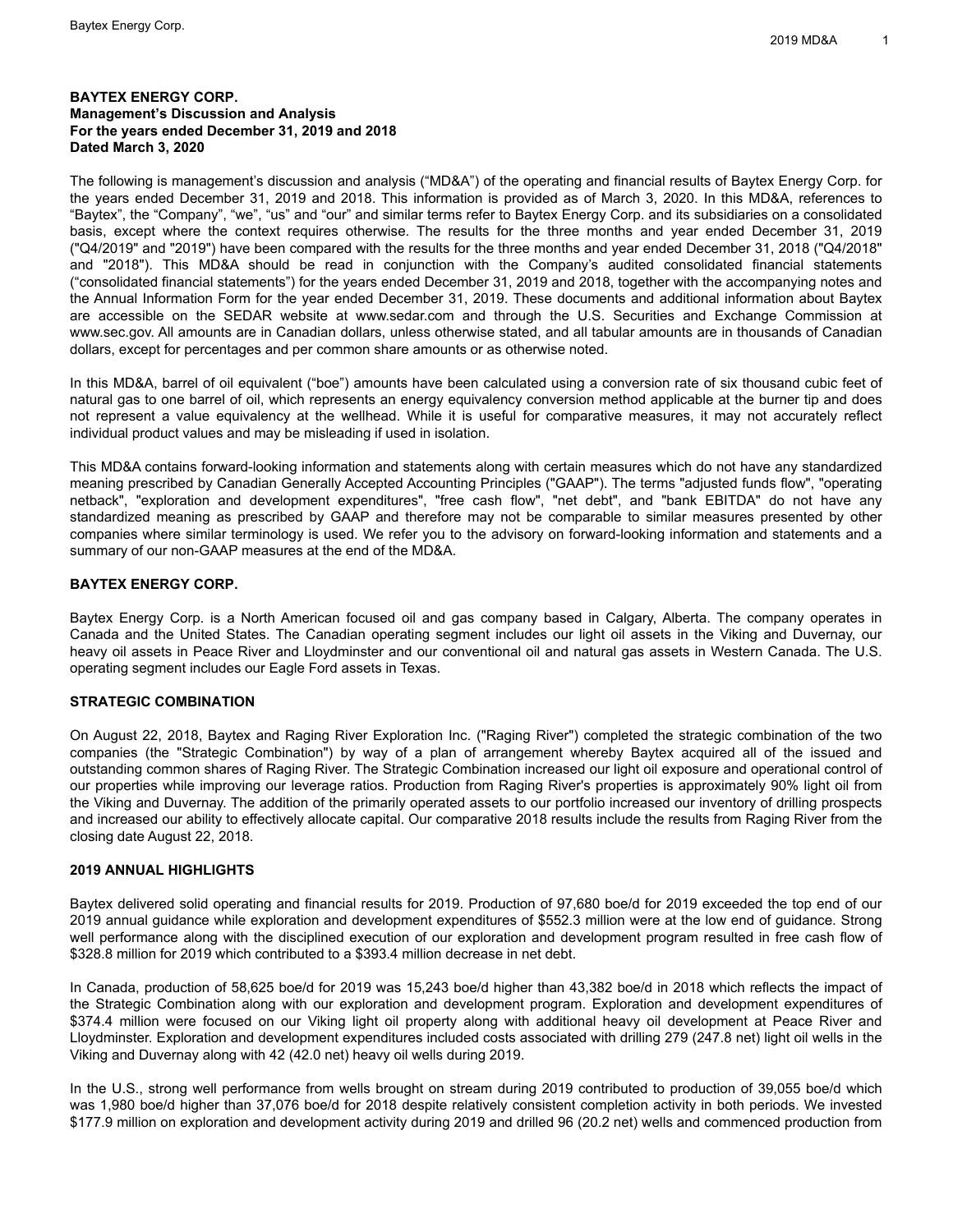109 (25.1 net) wells. During 2018 we drilled 91 (20.8 net) wells and commenced production from 120 (26.2 net) wells on our Eagle Ford properties.

In 2019, we benefited from narrower Canadian light and heavy oil differentials after production curtailments mandated by the Government of Alberta came into effect in January 2019. The Edmonton par light oil benchmark averaged \$69.22/bbl in 2019 which represents a differential of US\$4.86/bbl to the West Texas Intermediate ("WTI") benchmark price as compared to a US\$11.30/bbl differential in 2018 and a US\$26.51/bbl differential in Q4/2018. The Western Canadian Select ("WCS") heavy oil differential averaged US\$12.75/bbl in 2019 relative to a differential of US\$26.31/bbl in 2018 and a differential of US\$39.42/bbl in Q4/2018. Stronger Canadian oil differentials helped to mitigate the impact of a lower WTI benchmark price which was US\$57.03/bbl in 2019 compared to US\$64.77/bbl during 2018.

We generated adjusted funds flow of \$902.4 million in 2019 which was \$429.4 million higher than \$473.0 million for 2018. The increase is primarily due to a \$277.4 million increase in operating netback driven by increased production from the Strategic Combination, strong well performance from our development program and tighter oil differentials on our Canadian production. Realized gains on financial derivatives of \$75.6 million in 2019 also contributed to the increase in adjusted funds flow relative to 2018 when we recorded realized losses on financial derivatives of \$73.2 million. The \$429.4 million increase in adjusted funds flow contributed to the \$312.9 million decrease in our net loss to \$12.5 million for 2019 compared to a net loss of \$325.3 million in 2018. In 2019, we recorded impairments of \$187.8 million due to a sustained decline in Canadian heavy oil prices which resulted in a change in development plans for our thermal projects at Peace River compared to total impairments of \$285.3 million in 2018 related to our Conventional and Eagle Ford assets.

Free cash flow of \$328.8 million for 2019 reflects our strong operational and financial results along with the disciplined execution of our exploration and development program. Free cash flow generated in 2019 contributed to a \$393.4 million decrease in net debt to \$1,871.8 million at December 31, 2019, as compared to \$2,265.2 million at December 31, 2018. Net debt also decreased due to a strengthening of the Canadian dollar at December 31, 2019 which reduced the reported amount of our U.S. dollar denominated net debt by \$62.8 million relative to December 31, 2018.

## **2020 SENIOR NOTE FINANCING**

On February 5, 2020, we issued US\$500 million of senior unsecured notes bearing interest at 8.75% payable semi-annually which mature on April 1, 2027 (the "8.75% Senior Notes"). These notes are redeemable at our option, in whole or in part, at specified redemption prices after April 1, 2023 and will be redeemable at par from April 1, 2026 to maturity.

On February 20, 2020, we used a portion of the net proceeds from the issuance of the 8.75% Senior Notes to redeem our US\$400 million principal amount of our 5.125% senior unsecured notes due June 1, 2021 at par plus accrued interest. We also issued a redemption notice for the \$300 million principal amount of our 6.625% senior unsecured notes due July 19, 2022 for early redemption on March 6, 2020 at 101.104% of the principal amount plus accrued interest. After completing the early redemption of the 6.625% senior unsecured notes our next unsecured debt maturity is June 1, 2024 when the US\$400 million principal amount of 5.625% notes are due.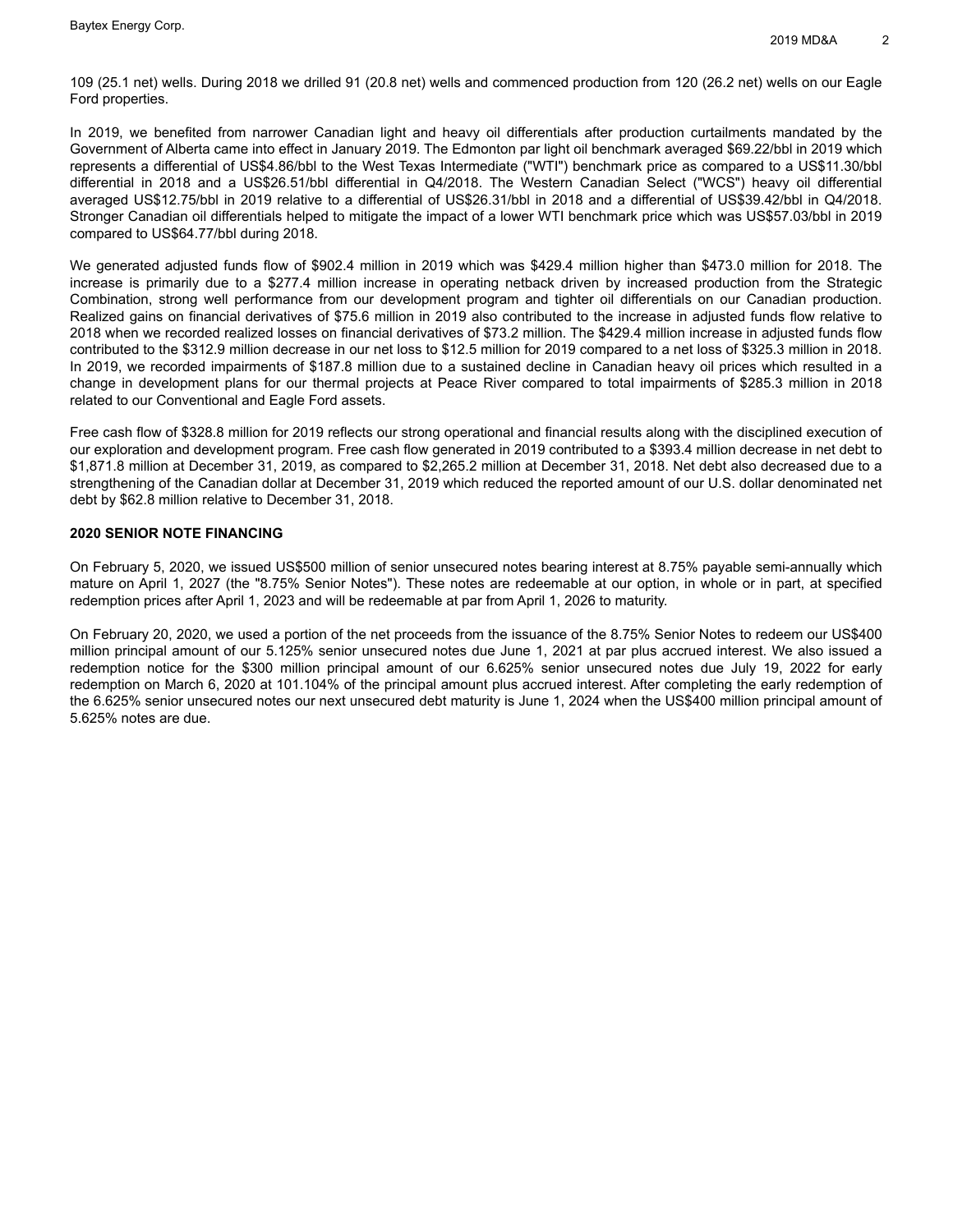# **GUIDANCE**

The following table compares our 2019 annual guidance compared to our 2019 results.

|                                                        | Original guidance <sup>(1)</sup> | 2019                 |
|--------------------------------------------------------|----------------------------------|----------------------|
| Exploration and development expenditures (\$ millions) | $$550 - $650$                    | \$552.3              |
| Production (boe/d)                                     | $93,000 - 97,000$                | 97,680               |
|                                                        |                                  |                      |
| Expenses:                                              |                                  |                      |
| Royalty rate (%)                                       | 20.0                             | 18.4                 |
| Operating (\$/boe)                                     | $$10.75 - $11.25$                | \$11.16              |
| Transportation (\$/boe)                                | $$1.25 - $1.35$                  | \$1.23               |
| General and administrative (\$ millions)               | $\sim$ \$46 (\$1.30/boe)         | $$45.5$ (\$1.28/boe) |
| Cash interest (\$ millions)                            | ~5112~(\$3.23/boe)               | \$107.4 (\$3.01/boe) |

*(1) As announced on December 17, 2018. Includes updated guidance on May 2, 2019 for general and administrative expenses to reflect a change associated with the adoption of IFRS 16.*

On December 4, 2019 our Board of Directors approved our 2020 capital budget of \$500 - \$575 million which is designed to generate production of 93,000 - 97,000 boe/d. The program is expected to be equally weighted between the first and second half of 2020 and we will maintain operational flexibility to adjust spending in response to commodity prices.

The following table summarizes our 2020 guidance as released on December 4, 2019.

|                                                        | 2020 Guidance         |
|--------------------------------------------------------|-----------------------|
| Exploration and development expenditures (\$ millions) | \$500 - \$575 million |
| Production (boe/d)                                     | $93,000 - 97,000$     |
|                                                        |                       |
| Expenses:                                              |                       |
| Royalty rate (%)                                       | $18.0 - 18.5$         |
| Operating (\$/boe)                                     | $$11.25 - $12.00$     |
| Transportation (\$/boe)                                | $$1.20 - $1.30$       |
| General and administrative (\$ millions)               | \$45 (\$1.30/boe)     |
| Cash interest (\$ millions)                            | \$112 (\$3.23/boe)    |
|                                                        |                       |
| Leasing expenditures (\$ millions)                     | \$7                   |
| Asset retirement obligations (\$ millions)             | \$19                  |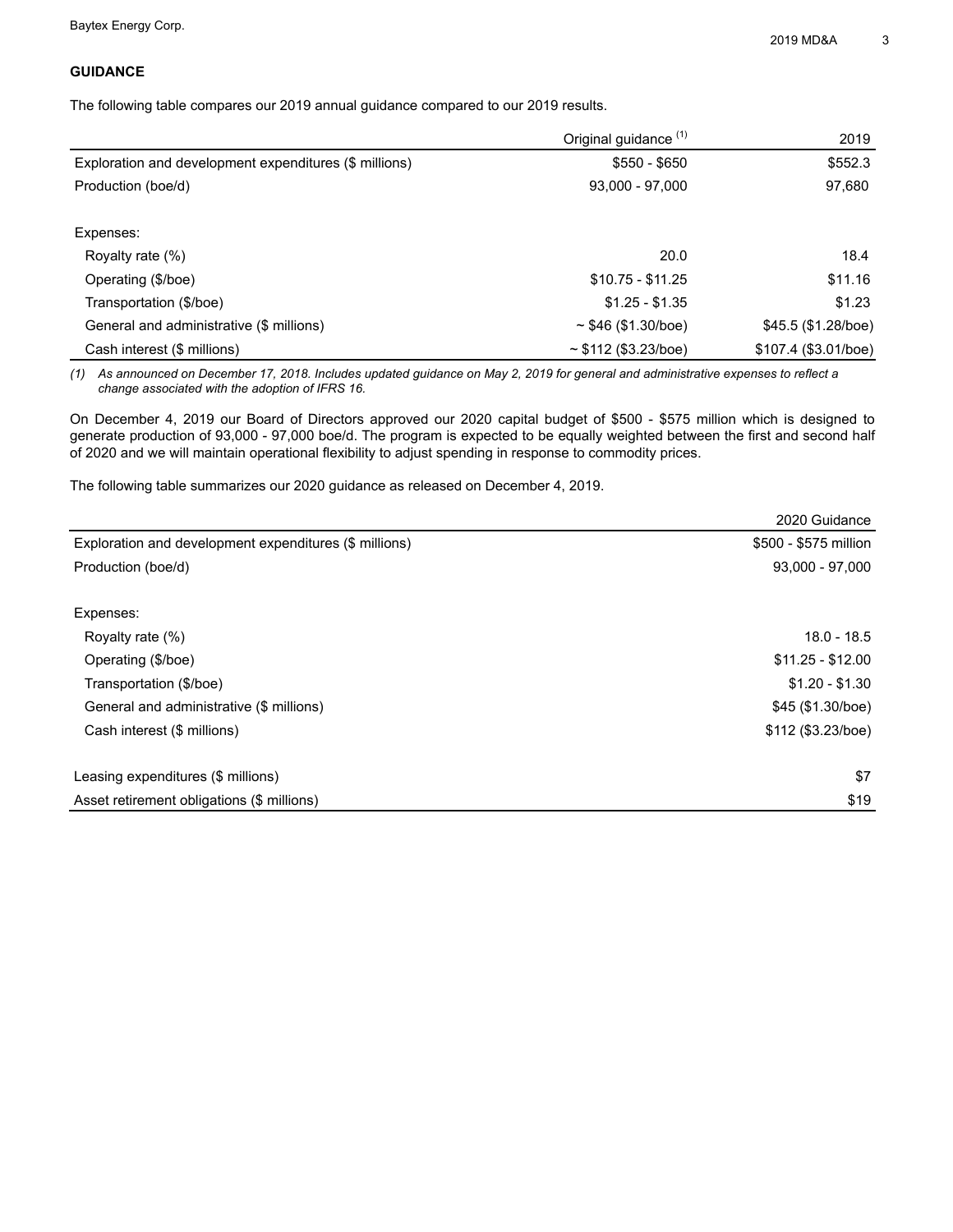# **RESULTS OF OPERATIONS**

The Canadian operating segment includes our light oil assets in Viking and Duvernay, our heavy oil assets in Peace River and Lloydminster and our conventional oil and natural gas assets in Western Canada. The U.S. operating segment includes our Eagle Ford assets in Texas.

## **Production**

|                             | <b>Years Ended December 31</b> |        |              |        |        |        |  |  |  |  |
|-----------------------------|--------------------------------|--------|--------------|--------|--------|--------|--|--|--|--|
|                             |                                | 2019   |              | 2018   |        |        |  |  |  |  |
| <b>Daily Production</b>     | Canada                         | U.S.   | <b>Total</b> | Canada | U.S.   | Total  |  |  |  |  |
| Liquids (bbl/d)             |                                |        |              |        |        |        |  |  |  |  |
| Light oil and condensate    | 22,358                         | 21,229 | 43,587       | 8,959  | 20,305 | 29,264 |  |  |  |  |
| Heavy oil                   | 26,741                         |        | 26,741       | 25,954 |        | 25,954 |  |  |  |  |
| Natural Gas Liquids ("NGL") | 1,364                          | 8,865  | 10,229       | 1,199  | 8,546  | 9,745  |  |  |  |  |
| Total liquids (bbl/d)       | 50,463                         | 30,094 | 80,557       | 36,112 | 28,851 | 64,963 |  |  |  |  |
| Natural gas (mcf/d)         | 48,969                         | 53,773 | 102,742      | 43,622 | 49,349 | 92,971 |  |  |  |  |
| Total production (boe/d)    | 58,625                         | 39,055 | 97,680       | 43,382 | 37,076 | 80,458 |  |  |  |  |
|                             |                                |        |              |        |        |        |  |  |  |  |
| <b>Production Mix</b>       |                                |        |              |        |        |        |  |  |  |  |
| Light oil and condensate    | 38%                            | 54 %   | 45 %         | 21 %   | 55 %   | 37%    |  |  |  |  |
| Heavy oil                   | 46 %                           | $-$ %  | 27%          | 60 %   | $-$ %  | 32%    |  |  |  |  |
| <b>NGL</b>                  | 2%                             | 23 %   | 10%          | 3%     | 23 %   | 12%    |  |  |  |  |
| Natural gas                 | 14%                            | 23 %   | 18 %         | 16 %   | 22 %   | 19 %   |  |  |  |  |

Strong operational performance in 2019 resulted in production of 97,680 boe/d which exceeded the high end of our annual production guidance of 93,000 to 97,000 boe/d. Production for 2019 was 17,222 boe/d higher than 80,458 boe/d in 2018 due to the Strategic Combination along with production related to our exploration and development program.

In Canada, production of 58,625 boe/d in 2019 was up 35% from 43,382 boe/d in 2018. The increase in production in 2019 relative to 2018 is primarily due to the Strategic Combination along with strong well performance from our exploration and development program. Production from our Viking and Duvernay properties consists of approximately 90% light oil which resulted in a higher proportion of our Canadian production being comprised of light oil in 2019 compared to 2018.

U.S. production averaged 39,055 boe/d in 2019 which is up 5% from 37,076 boe/d for 2018. We experienced strong production results from wells brought on stream in 2019 which resulted a 1,980 boe/d increase in production compared to 2018 despite consistent completion activity in both periods. During 2019 we commenced production from 109 (25.1 net) wells compared to 120 (26.2 net) wells during 2018.

## **Commodity Prices**

The prices received for our crude oil and natural gas production directly impact our earnings, adjusted funds flow and our financial position.

## *Crude Oil*

Global benchmark prices for crude oil were lower in 2019 as forecasted demand levels were impacted by the ongoing trade dispute between the U.S. and China which more than offset the effect of compliance with OPEC production curtailments along with U.S. imposed sanctions on Iran and Venezuela. North American benchmark prices for 2019 were lower than 2018 as a result of increasing supply from U.S. production along with uncertainty around future global demand for crude oil. Canadian oil differentials were tighter in 2019 compared to 2018 due to the Government of Alberta's production curtailments which came into effect in January of 2019. While our 2019 production levels were not significantly impacted by the Government of Alberta's curtailment program we benefited from narrower differentials for our Canadian light and heavy oil production in 2019.

We compare the price received for our U.S. crude oil production to the Louisiana Light Sweet ("LLS") stream at St. James, Louisiana, which is a representative benchmark for light oil pricing at the U.S. Gulf Coast. During 2019, the LLS benchmark averaged US\$62.84/bbl representing a premium of US\$5.81/bbl relative to WTI, compared to an LLS price of US\$70.09/bbl or a premium of US\$5.32/bbl to WTI for 2018.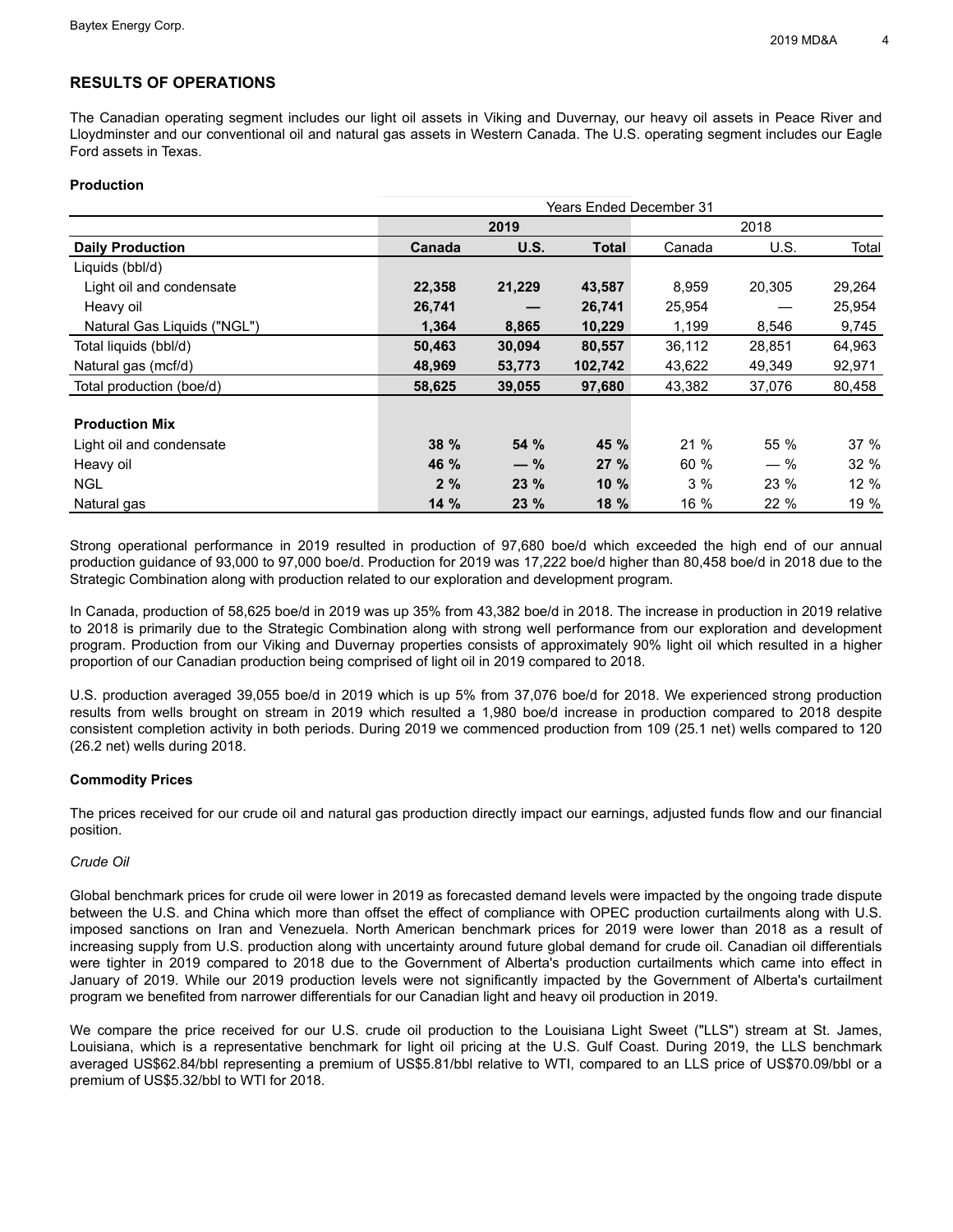We compare the price received for our light oil production in Canada to the Edmonton par benchmark oil price which is the representative benchmark for light grades of crude oil in Western Canada. The Edmonton par price averaged \$69.22/bbl for 2019 which is consistent with \$69.31/bbl for 2018 despite the decline in WTI pricing over the same periods as differentials were tighter in 2019. Edmonton par traded at a US\$4.86/bbl discount to WTI in 2019 compared to a US\$11.30/bbl discount for 2018.

The price received for our heavy oil production in Canada is based on the WCS benchmark price which is the representative benchmark for heavy grades of crude oil in Western Canada. With curtailments, we benefited from a narrower WCS heavy oil differential in 2019 which averaged US\$12.75/bbl in 2019 as compared to US\$26.31/bbl for 2018. As a result, the WCS heavy oil benchmark price of \$58.75/bbl increased \$8.90/bbl from \$49.85/bbl in 2018 despite a \$8.28/bbl decrease in WTI (expressed in Canadian dollars) over the same periods.

#### *Natural Gas*

U.S. natural gas prices for 2019 were lower than 2018 as U.S. natural gas production has outpaced growth in natural gas demand. Canadian natural gas prices remained challenged during 2019 as a lack of egress from Western Canada continues to impact natural gas prices in the region.

Our U.S. natural gas production is priced in reference to the New York Mercantile Exchange ("NYMEX") natural gas index. The NYMEX natural gas benchmark averaged US\$2.63/mmbtu in 2019 which is lower than US\$3.09/mmbtu in 2018. Record natural gas production levels in the U.S. have resulted in an oversupplied North American market and lower natural gas prices in 2019 relative to 2018.

In Canada, we receive natural gas pricing based on the AECO benchmark which continues to trade at a discount to NYMEX as a result of increasing supply and limited market access for Canadian natural gas production. The AECO benchmark averaged \$1.62/ mcf during 2019 which is \$0.08/mcf higher than the benchmark average of \$1.54/mcf during 2018.

|                                                             | <b>Years Ended December 31</b> |         |        |  |  |  |
|-------------------------------------------------------------|--------------------------------|---------|--------|--|--|--|
|                                                             | 2019                           | 2018    | Change |  |  |  |
| <b>Benchmark Averages</b>                                   |                                |         |        |  |  |  |
| WTI oil (US\$/bbl) <sup>(1)</sup>                           | 57.03                          | 64.77   | (7.74) |  |  |  |
| LLS oil $(US$/bbI)^{(2)}$                                   | 62.84                          | 70.09   | (7.25) |  |  |  |
| LLS oil differential to WTI (US\$/bbl)                      | 5.81                           | 5.32    | 0.49   |  |  |  |
| Edmonton par oil (\$/bbl)                                   | 69.22                          | 69.31   | (0.09) |  |  |  |
| Edmonton par oil differential to WTI (US\$/bbl)             | (4.86)                         | (11.30) | 6.44   |  |  |  |
| WCS heavy oil $(\$/bbl)^{(3)}$                              | 58.75                          | 49.85   | 8.90   |  |  |  |
| WCS heavy oil differential to WTI (US\$/bbl)                | (12.75)                        | (26.31) | 13.56  |  |  |  |
| AECO natural gas price $(\text{$\text{Im}}\text{cf})^{(4)}$ | 1.62                           | 1.54    | 0.08   |  |  |  |
| NYMEX natural gas price (US\$/mmbtu) <sup>(5)</sup>         | 2.63                           | 3.09    | (0.46) |  |  |  |
| CAD/USD average exchange rate                               | 1.3269                         | 1.2962  | 0.0307 |  |  |  |

*(1) WTI refers to the arithmetic average of NYMEX prompt month WTI for the applicable period.* 

*(2) LLS refers to the Argus trade month average for Louisiana Light Sweet oil.*

*(3) WCS refers to the average posting price for the benchmark WCS heavy oil.* 

*(4) AECO refers to the AECO arithmetic average month-ahead index price published by the Canadian Gas Price Reporter ("CGPR").*

*(5) NYMEX refers to the NYMEX last day average index price as published by the CGPR.*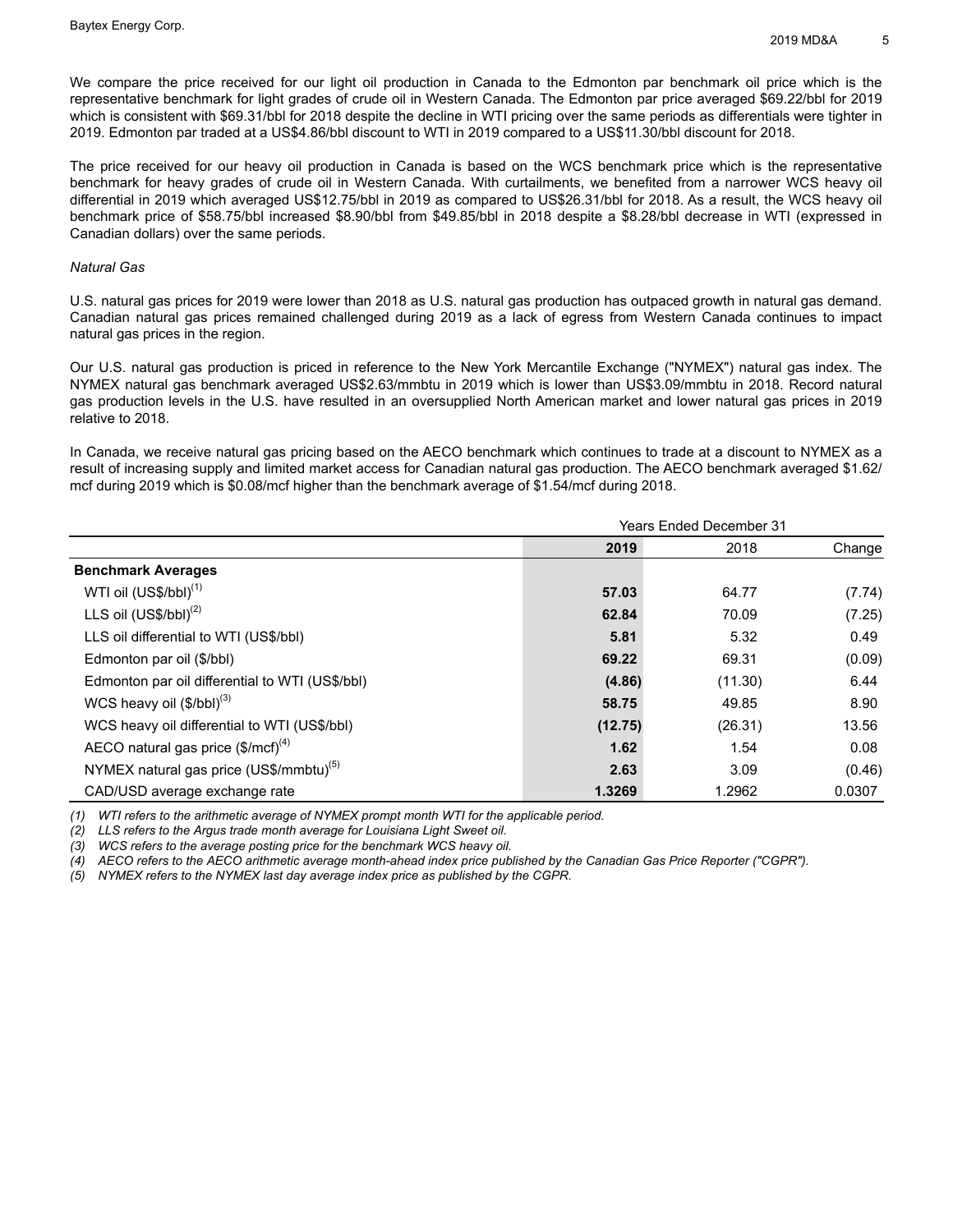|                                                | Years Ended December 31 |            |            |              |  |          |  |               |       |  |  |
|------------------------------------------------|-------------------------|------------|------------|--------------|--|----------|--|---------------|-------|--|--|
|                                                |                         | 2019       |            |              |  | 2018     |  |               |       |  |  |
|                                                |                         | Canada     | U.S.       | <b>Total</b> |  | Canada   |  | U.S.          | Total |  |  |
| Average Realized Sales Prices <sup>(1)</sup>   |                         |            |            |              |  |          |  |               |       |  |  |
| Light oil and condensate (\$/bbl)              | \$                      | 65.99 \$   | 77.46 \$   | $71.57$ \$   |  | 51.78 \$ |  | 85.96 \$      | 75.50 |  |  |
| Heavy oil $(\frac{6}{bbl})^{(2)}$              |                         | 44.20      |            | 44.20        |  | 36.20    |  |               | 36.20 |  |  |
| NGL (\$/bbl)                                   |                         | 16.93      | 18.74      | 18.50        |  | 33.21    |  | 31.10         | 31.36 |  |  |
| Natural gas (\$/mcf)                           |                         | 1.71       | 3.43       | 2.61         |  | 1.48     |  | 4.20          | 2.92  |  |  |
| Weighted average $(\$$ /boe $)$ <sup>(2)</sup> |                         | $47.15$ \$ | $51.08$ \$ | 48.72 \$     |  | 34.76 \$ |  | 59.83<br>- \$ | 46.31 |  |  |

*(1) Baytex's risk management strategy employs both oil and natural gas financial and physical forward contracts (fixed price forward sales and collars) and heavy oil differential physical delivery contracts (fixed price and percentage of WTI). The pricing information in this table excludes the impact of financial derivatives.* 

*(2) Realized heavy oil prices are calculated based on sales volumes and sales dollars, net of blending and other expense.* 

#### *Average Realized Sales Prices*

Our weighted average sales price was \$48.72/boe for 2019 which is up \$2.41/boe from \$46.31/boe for 2018. Our realized price in the U.S. was \$51.08/boe in 2019 which is \$8.75/boe lower than \$59.83/boe in 2018 due to the decrease in U.S. crude oil benchmark prices. In Canada, our realized price of \$47.15/boe for 2019 was \$12.39/boe higher than \$34.76/boe for 2018. Canadian realized prices increased as narrower differentials improved heavy and light oil prices which more than offset the impact of a lower WTI price and we had a higher proportion of light oil from the Strategic Combination.

We compare our light oil realized price in Canada to the Edmonton par benchmark price. Our realized light oil and condensate price in 2019 was \$65.99/bbl representing a discount of \$3.23/bbl to the Edmonton par benchmark compared to 2018 when our realized price was \$51.78/bbl or a discount of \$17.53/bbl. The majority of our 2018 light oil production occurred after closing of the Strategic Combination and was impacted by a sharp widening of Canadian oil differentials in Q4/2018 which resulted in a wider discount to the Edmonton par benchmark reported for the annual period. The discount of \$3.23/bbl for 2019 is relatively consistent with our realized Q4/2018 discount of \$2.14/bbl to Edmonton par.

We compare the price received for our U.S. light oil and condensate production to the LLS benchmark. Our realized light oil and condensate price averaged \$77.46/bbl for 2019 compared to \$85.96/bbl for 2018. Expressed in U.S. dollars, our realized light oil and condensate price of US\$58.38/bbl for 2019 reflects a US\$4.46/bbl discount to the LLS benchmark for 2019 compared to a discount of US\$3.77/bbl in 2018. In 2019, our price realizations relative to LLS was impacted by a change in certain marketing contracts to be priced on the Magellan East Houston ("MEH") benchmark which represents light oil pricing at the Magellan East crude oil terminal in Houston, Texas. In 2020, we expect to compare our realized light oil price to the MEH benchmark as the majority of our light oil and condensate contracts are now referenced to the MEH benchmark price.

Our realized heavy oil price, net of blending and other expense averaged \$44.20/bbl in 2019 compared to \$36.20/bbl in 2018. The \$8.00/bbl increase in our realized heavy oil price for 2019 is fairly consistent with the \$8.90/bbl increase in the WCS benchmark from 2018. Our realized heavy oil price did not increase as much as the WCS benchmark due to certain WTI based heavy oil rail contracts that were entered into prior to the Government of Alberta's decision to curtail production which resulted in a narrowing of the WCS differential.

Our realized NGL price as a percentage of WTI can vary from period to period based on the product mix of our NGL volumes and changes in the market prices of the underlying products. Our realized NGL price was \$18.50/bbl in 2019 or 24% of WTI (expressed in Canadian dollars) compared to \$31.36/bbl or 37% of WTI (expressed in Canadian dollars) in 2018. The decrease in our NGL price for 2019 is consistent with the increase in the production and supply of NGLs in North America which resulted in lower market prices for propane and butane relative to 2018.

We compare our realized natural gas price in Canada to the AECO benchmark price. Our realized natural gas price for 2019 was \$1.71/mcf compared to \$1.48/mcf in 2018. The \$0.23/mcf increase in our realized natural gas price in 2019 is higher than the \$0.08/mcf increase in the AECO natural gas price over the same period as the natural gas in our Viking asset acquired in the Strategic Combination received higher natural gas pricing relative to our legacy Baytex properties in Canada. In the U.S., our realized natural gas price was US\$2.58/mmbtu for 2019 compared to US\$3.24/mmbtu in 2018. Our realized natural gas price in the U.S. is relatively consistent with the NYMEX benchmark in 2019 and 2018.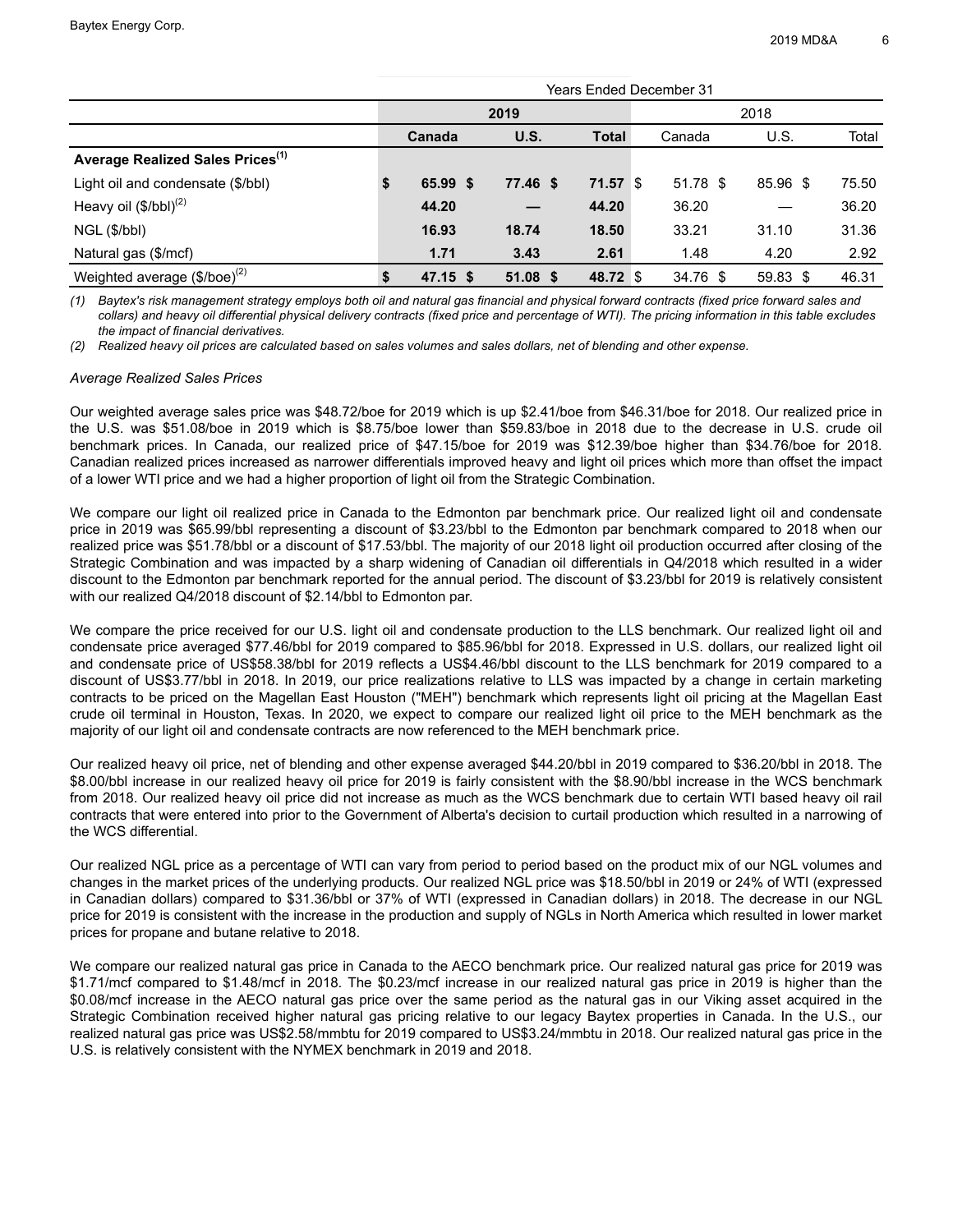## **Petroleum and Natural Gas Sales**

|                                                | Years Ended December 31 |                 |  |         |                        |  |            |            |                     |  |  |
|------------------------------------------------|-------------------------|-----------------|--|---------|------------------------|--|------------|------------|---------------------|--|--|
|                                                |                         |                 |  | 2019    |                        |  | 2018       |            |                     |  |  |
| (\$ thousands)                                 |                         | Canada          |  | U.S.    | Total                  |  | Canada     | U.S.       | Total               |  |  |
| Oil sales                                      |                         |                 |  |         |                        |  |            |            |                     |  |  |
| Light oil and condensate                       | S.                      | 538,487 \$      |  | 600,163 | $$1,138,650$ \$        |  | 169,335 \$ | 637,055 \$ | 806,390             |  |  |
| Heavy oil                                      |                         | 500,187         |  |         | 500,187                |  | 411,794    |            | 411,794             |  |  |
| <b>NGL</b>                                     |                         | 8,430           |  | 60.647  | 69,077                 |  | 14,531     | 97,008     | 111,539             |  |  |
| Total liquids sales                            |                         | 1,047,104       |  | 660,810 | 1,707,914              |  | 595,660    | 734,063    | 1,329,723           |  |  |
| Natural gas sales                              |                         | 30,620          |  | 67,385  | 98,005                 |  | 23,555     | 75,592     | 99,147              |  |  |
| Total petroleum and natural gas sales          |                         | 1,077,724       |  | 728,195 | 1,805,919              |  | 619,215    | 809,655    | 1,428,870           |  |  |
| Blending and other expense                     |                         | (68, 795)       |  |         | (68, 795)              |  | (68, 832)  |            | (68, 832)           |  |  |
| Total sales, net of blending and other expense |                         | $$1,008,929$ \$ |  |         | 728,195 \$1,737,124 \$ |  | 550,383 \$ |            | 809,655 \$1,360,038 |  |  |

Total sales, net of blending and other expense, of \$1,737.1 million for 2019 increased \$377.1 million from \$1,360.0 million reported for 2018. Total sales, net of blending and other expense, was higher in 2019 due to production from the Strategic Combination along with strong operational results from our exploration and development program and from a \$2.41/boe increase in our weighted average realized price compared to 2018.

In Canada, total sales, net of blending and other expense, was \$1,008.9 million for 2019 which is an increase of \$458.5 million from \$550.4 million reported for 2018. Total petroleum and natural gas sales increased with production from the Strategic Combination and our exploration and development program. The 15,243 boe/d increase in production for 2019 resulted in a \$193.4 million increase in total sales, net of blending and other expense, relative to 2018. Our average realized price for 2019 was \$12.39/boe higher than 2018 as a result of stronger heavy and light oil and condensate price realizations from narrower oil differentials. The increase in our realized price in 2019 resulted in a \$265.1 million increase in total sales, net of blending and other expense, relative to 2018.

In the U.S., petroleum and natural gas sales were \$728.2 million for 2019 which is a decrease of \$81.5 million from \$809.7 million reported for 2018. Our realized price for 2019 was \$8.75/boe lower due to the decline in U.S. benchmark prices and resulted in a \$124.7 million decrease in total petroleum and natural gas sales relative to 2018. The decrease in total sales due to lower realized pricing was partially offset by a 1,979 boe/d increase in production in 2019 which resulted in a \$43.2 million increase in total sales compared to 2018.

## **Royalties**

Royalties are paid to various government entities and to land and mineral rights owners. Royalties are calculated based on gross revenues or on operating netbacks less capital investment for specific heavy oil projects, and are generally expressed as a percentage of total sales, net of blending and other expense. The actual royalty rates can vary for a number of reasons, including the commodity produced, royalty contract terms, commodity price level, royalty incentives and the area or jurisdiction.

|                                         | Years Ended December 31 |                   |              |            |  |           |                    |       |  |  |  |
|-----------------------------------------|-------------------------|-------------------|--------------|------------|--|-----------|--------------------|-------|--|--|--|
|                                         | 2019                    |                   |              |            |  | 2018      |                    |       |  |  |  |
| (\$ thousands except for % and per boe) |                         | Canada            | U.S.         | Total      |  | Canada    | U.S.               | Total |  |  |  |
| Royalties                               |                         | 107,467 \$        | $212,774$ \$ | 320.241 \$ |  | 72,700 \$ | 241,054 \$ 313,754 |       |  |  |  |
| Average royalty rate $(1)$              |                         | 10.7%             | $29.2 \%$    | 18.4%      |  | $13.2 \%$ | 29.8%              | 23.1% |  |  |  |
| Royalty rate per boe                    |                         | $5.02 \text{ } $$ | $14.93$ \$   | 8.98 \$    |  | $4.59$ \$ | 17.81 \$           | 10.68 |  |  |  |

*(1) Average royalty rate is calculated as royalties divided by total sales, net of blending and other expense.* 

Total royalties for 2019 were \$320.2 million or 18.4% of total sales, net of blending and other expense, compared to \$313.8 million or 23.1% in 2018. Our average royalty rate of 18.4% for 2019 is below our annual guidance of approximately 20.0% and decreased from 2018 mainly due to the Strategic Combination.

In Canada, total royalties were \$107.5 million or 10.7% of sales, net of blending and other expense, for 2019 compared to \$72.7 million or 13.2% of sales, net of blending and other expense, in 2018. Our overall royalty rate in Canada decreased following the Strategic Combination due to the lower royalty rate on our Viking and Duvernay properties as compared to our heavy oil properties. Total royalties of \$107.5 million in 2019 were higher than \$72.7 million in 2018 due to the increase in total sales, net of blending and other expense.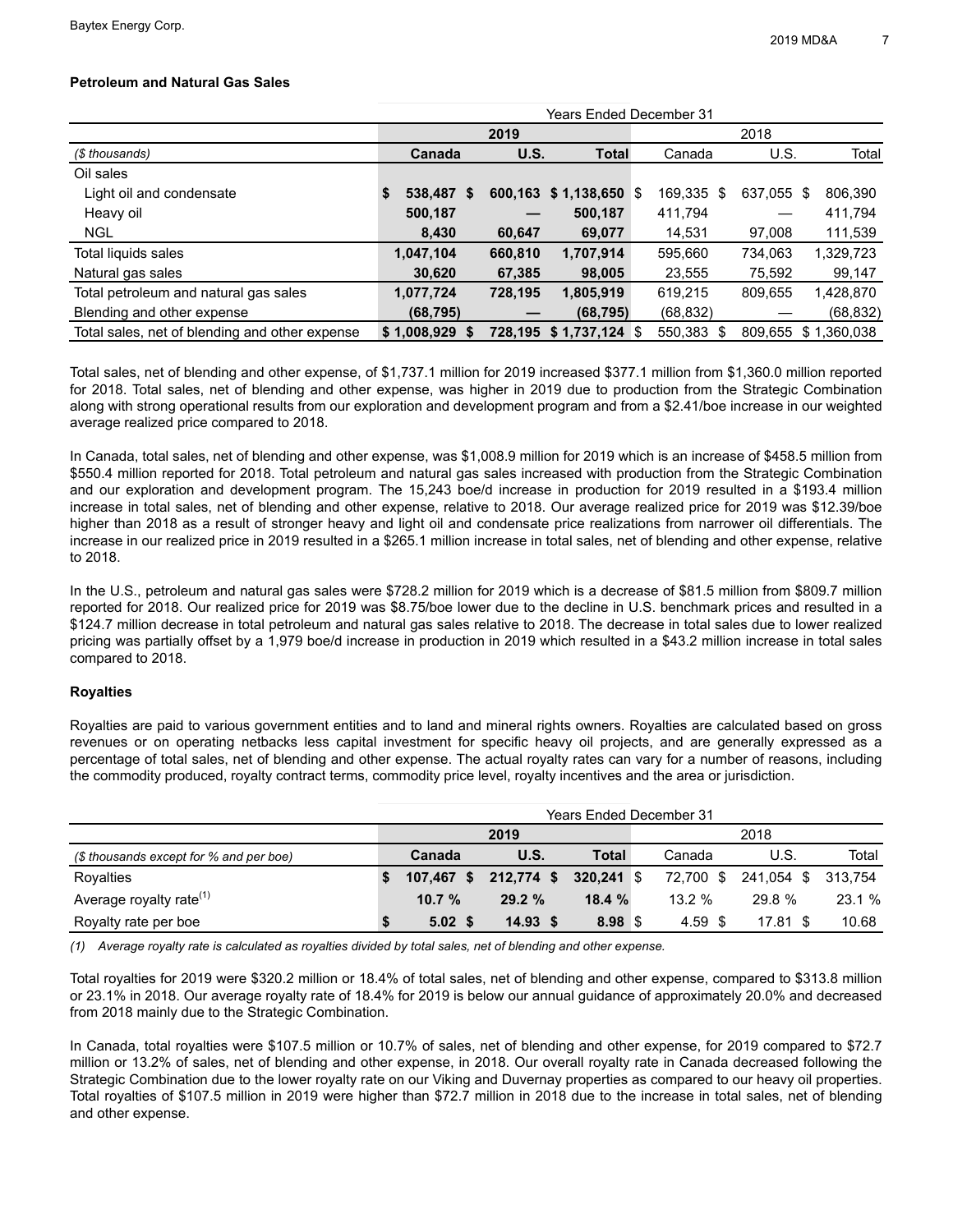Total royalties in the U.S. were \$212.8 million or 29.2% of sales for 2019 compared to \$241.1 million or 29.8% of sales reported for 2018. The royalty rate on our U.S. production does not vary with price but can vary across our acreage. Royalties for 2019 averaged 29.2% of petroleum and natural gas sales which is consistent with 29.8% for 2018. The decrease in total royalties in 2019 compared to 2018 is consistent with the decrease in total petroleum and natural gas sales over the same period.

## **Operating Expense**

|                                   | <b>Years Ended December 31</b> |            |  |                   |  |                                 |  |         |  |         |                   |
|-----------------------------------|--------------------------------|------------|--|-------------------|--|---------------------------------|--|---------|--|---------|-------------------|
|                                   | 2019                           |            |  |                   |  | 2018                            |  |         |  |         |                   |
| (\$ thousands except for per boe) |                                | Canada     |  | <b>U.S.</b>       |  | <b>Total</b>                    |  | Canada  |  | U.S.    | Total             |
| Operating expense                 |                                | 298.303 \$ |  |                   |  | 99,413 \$ 397,716 \$ 221,717 \$ |  |         |  |         | 89.875 \$ 311.592 |
| Operating expense per boe         |                                | 13.94 S    |  | 6.97 <sup>5</sup> |  | $11.16$ \$                      |  | 14.00 S |  | 6.64 \$ | 10.61             |

Operating expense was \$397.7 million (\$11.16/boe) in 2019 compared to \$311.6 million (\$10.61/boe) for 2018. The increase in total operating expense can be attributed to higher production in 2019 along with an increase in the proportion of our annual production from Canada relative to 2018. Operating expense of \$11.16/boe for 2019 is consistent with expectations and is within our 2019 annual guidance range of \$10.75 - \$11.25/boe.

In Canada, operating expense was \$298.3 million (\$13.94/boe) for 2019 compared to \$221.7 million (\$14.00/boe) for 2018. The increase in total operating expense in Canada is a result of the additional production from the Strategic Combination as our per unit operating expense of \$13.94/boe is consistent with \$14.00/boe in 2018. U.S. operating expense was \$99.4 million (\$6.97/boe) for 2019 compared to \$89.9 million (\$6.64/boe) for 2018. The increase in total operating expense reflects higher U.S. production combined with a weaker Canadian dollar during 2019 compared to 2018. Expressed in U.S. dollars, per boe operating expense of US\$5.25/boe in 2019 is consistent with US\$5.12/boe in 2018.

## **Transportation Expense**

Transportation expense includes the costs to move production from the field to the sales point. The largest component of transportation expense relates to the trucking of oil in Canada to pipeline and rail terminals which can vary from period to period depending on hauling distances as we seek to optimize sales prices and trucking rates.

|                                   | <b>Years Ended December 31</b> |           |                                    |                    |  |                   |                          |        |  |  |
|-----------------------------------|--------------------------------|-----------|------------------------------------|--------------------|--|-------------------|--------------------------|--------|--|--|
|                                   | 2019                           |           |                                    |                    |  | 2018              |                          |        |  |  |
| (\$ thousands except for per boe) |                                | Canada    | <b>U.S.</b>                        | Total              |  | Canada            | U.S.                     | Total  |  |  |
| Transportation expense            |                                | 43.942 \$ |                                    | 43.942 \$          |  | 36.869 \$         | — \$                     | 36.869 |  |  |
| Transportation expense per boe    |                                | $2.05$ \$ | $\overline{\phantom{0}}$<br>- 30 - | $1.23 \text{ } $s$ |  | 2.33 <sup>5</sup> | $\overline{\phantom{a}}$ | 1.26   |  |  |

We reported transportation expense of \$1.23/boe for 2019 which is slightly below our annual guidance range of \$1.25 - \$1.35/boe for 2019. Transportation expense was \$43.9 million (\$1.23/boe) for 2019 was higher than \$36.9 million (\$1.26/boe) for 2018 and reflects additional oil trucking and transportation costs associated with our Viking and Duvernay light oil properties acquired as part of the Strategic Combination.

## **Blending and Other Expense**

Blending and other expense primarily includes the cost of blending diluent purchased in order to reduce the viscosity of our heavy oil transported through pipelines to meet pipeline specifications. The purchased diluent is recorded as blending and other expense. The price received for the blended product is recorded as heavy oil sales revenue. We net blending and other expense against heavy oil sales to compare the realized price on our produced volumes to benchmark pricing. Accordingly, our heavy oil sales price realization can fluctuate depending on the quantity and price of blending diluent required to meet pipeline specifications.

Blending and other expense was \$68.8 million for 2019 and 2018 as total blending volumes and prices were relatively consistent in both periods.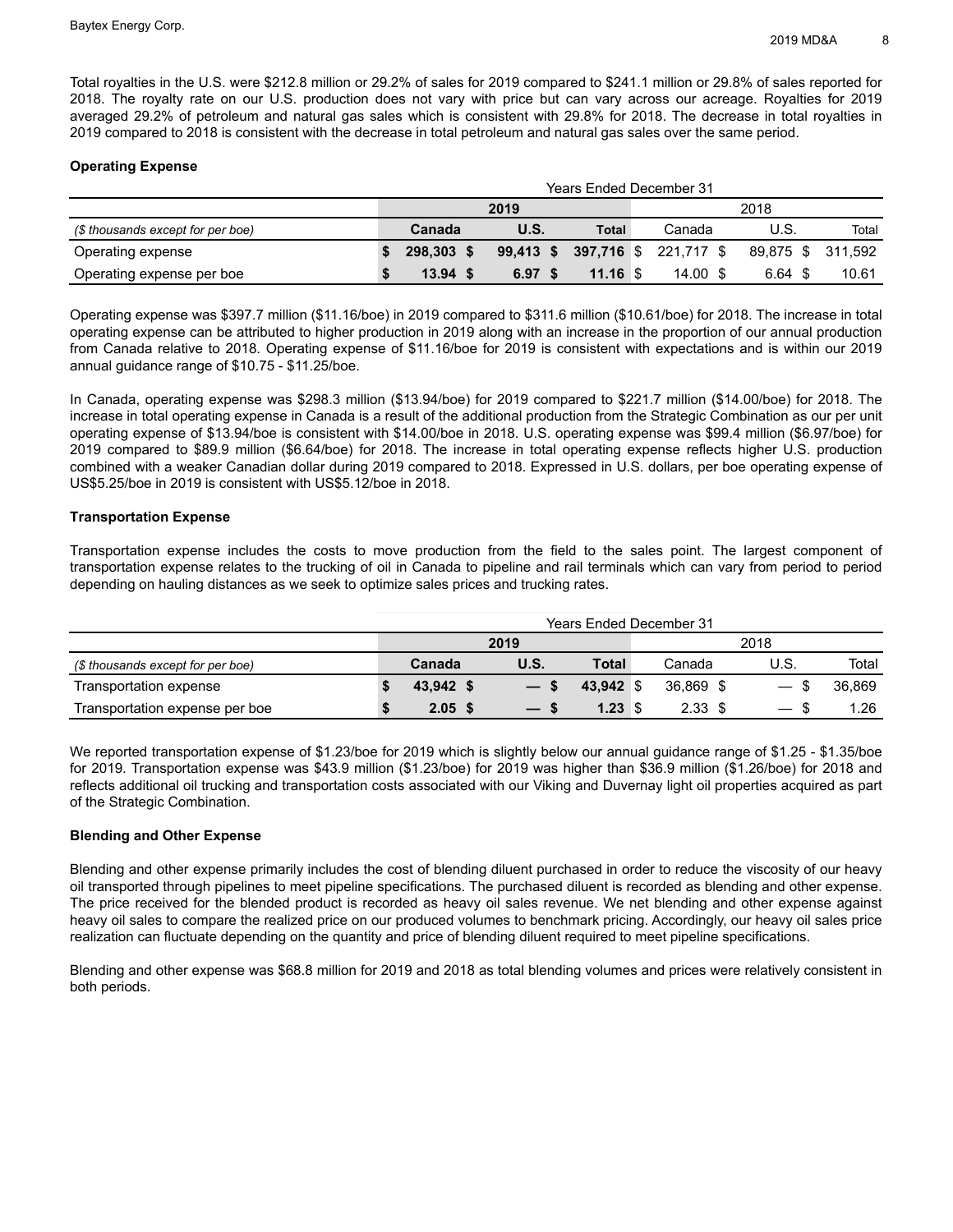## **Financial Derivatives**

As part of our normal operations, we are exposed to movements in commodity prices, foreign exchange rates and interest rates. In an effort to manage these exposures, we utilize various financial derivative contracts which are intended to partially reduce the volatility in our adjusted funds flow. Contracts settled in the period result in realized gains or losses based on the market price compared to the contract price and the notional volume outstanding. Changes in the fair value of unsettled contracts are reported as unrealized gains or losses in the period as the forward markets for commodities and currencies fluctuate and as new contracts are executed.

|                                              |           | <b>Years Ended December 31</b> |               |            |  |  |  |  |  |  |
|----------------------------------------------|-----------|--------------------------------|---------------|------------|--|--|--|--|--|--|
| (\$ thousands)                               |           | 2019                           | 2018          | Change     |  |  |  |  |  |  |
| Realized financial derivatives gain (loss)   |           |                                |               |            |  |  |  |  |  |  |
| Crude oil                                    | \$        | 72,052 \$                      | $(74,902)$ \$ | 146,954    |  |  |  |  |  |  |
| Natural gas                                  | 3,577     |                                | 1,765         | 1,812      |  |  |  |  |  |  |
| Interest and financing                       |           | (9)                            | (28)          | 19         |  |  |  |  |  |  |
| Total                                        | 75,620    |                                | (73, 165)     | 148,785    |  |  |  |  |  |  |
| Unrealized financial derivatives gain (loss) |           |                                |               |            |  |  |  |  |  |  |
| Crude oil                                    | (80, 602) |                                | 117,087       | (197, 689) |  |  |  |  |  |  |
| Natural gas                                  | (1, 857)  |                                | (697)         | (1, 160)   |  |  |  |  |  |  |
| Interest and financing                       |           | (358)                          | 325           | (683)      |  |  |  |  |  |  |
| Total                                        | (82, 817) |                                | 116,715       | (199, 532) |  |  |  |  |  |  |
| Total financial derivatives gain (loss)      |           |                                |               |            |  |  |  |  |  |  |
| Crude oil                                    | (8, 550)  |                                | 42,185        | (50, 735)  |  |  |  |  |  |  |
| Natural gas                                  |           | 1,720                          | 1,068         | 652        |  |  |  |  |  |  |
| Interest and financing                       |           | (367)                          | 297           | (664)      |  |  |  |  |  |  |
| Total                                        | \$        | $(7, 197)$ \$                  | 43,550 \$     | (50, 747)  |  |  |  |  |  |  |

We recorded a total financial derivatives loss of \$7.2 million for 2019. Realized financial derivatives gains of \$75.6 million for 2019 were primarily a result of the market prices for crude oil settling at levels below those set in our derivative contracts. The unrealized loss on financial derivatives of \$82.8 million for 2019 reflects the realization of our net financial derivatives asset recorded at December 31, 2018 along with changes in the fair value of our contracts entered for 2020.

Realized gains on crude oil financial derivatives of \$72.1 million in 2019 are a result of market prices for Brent and WTI settling at levels below the prices set in our contracts outstanding during the period. Our natural gas financial derivatives generated gains of \$3.6 million and were a result of the NYMEX index averaging less that the fixed price on our NYMEX contracts in place for 2019.

Unrealized losses of \$82.8 million recorded for 2019 reflects the decrease in the fair value of our net unrealized financial derivatives position from December 31, 2018. At December 31, 2018, our net asset of \$79.6 million was primarily associated with contracts for 2019 which generated realized gains of \$75.6 million during 2019. The unrealized loss for 2019 also reflects changes in value for our 2020 financial derivative contracts which resulted in a net liability of \$3.2 million at December 31, 2019.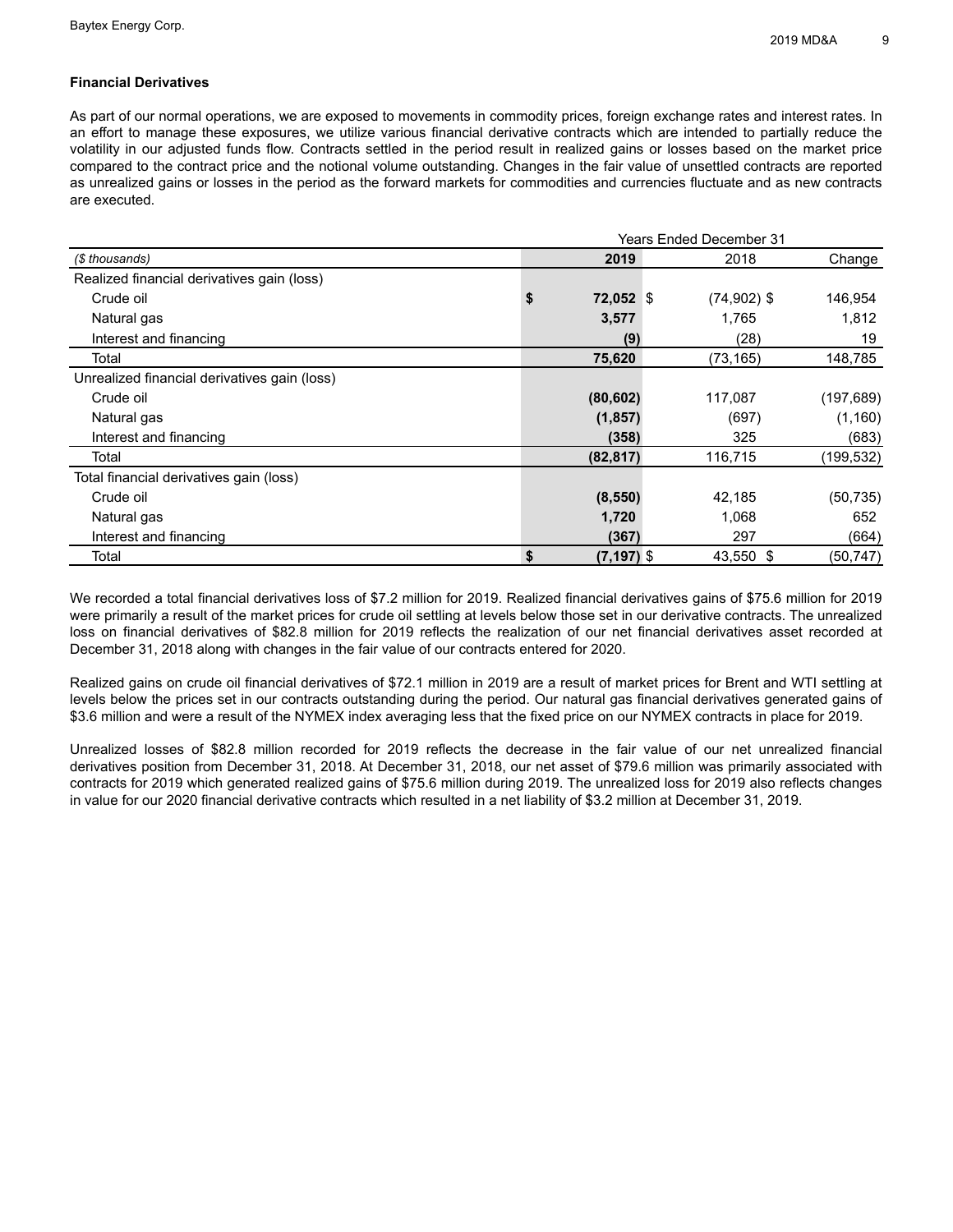We had the following commodity financial derivative contracts as at March 3, 2020.

|                             | <b>Remaining Period</b> | Volume        | Price/Unit <sup>(1)</sup>     | Index        |
|-----------------------------|-------------------------|---------------|-------------------------------|--------------|
| Oil                         |                         |               |                               |              |
| Basis swap                  | Jan 2020 to Dec 2020    | 2,500 bbl/d   | WTI less US\$16.10/bbl        | <b>WCS</b>   |
| Basis swap <sup>(6)</sup>   | Apr 2020 to Dec 2020    | 4,000 bbl/d   | WTI less US\$16.38/bbl        | <b>WCS</b>   |
| Basis swap                  | Jan 2020 to Dec 2020    | 2.000 bbl/d   | WTI less US\$6.50/bbl         | <b>MSW</b>   |
| Basis swap <sup>(6)</sup>   | Apr 2020 to Dec 2020    | 3,000 bbl/d   | WTI less US\$5.92/bbl         | <b>MSW</b>   |
| Fixed - Sell                | Jan 2020 to Mar 2020    | 6,000 bbl/d   | US\$56.60/bbl                 | <b>WTI</b>   |
| Fixed - Sell                | Jan 2020 to Dec 2020    | 2,000 bbl/d   | US\$58.00/bbl                 | <b>WTI</b>   |
| 3-way option <sup>(2)</sup> | Jan 2020 to Dec 2020    | 3,000 bbl/d   | US\$50.00/US\$56.00/US\$61.35 | <b>WTI</b>   |
| 3-way option $(2)$          | Jan 2020 to Dec 2020    | 3,000 bbl/d   | US\$50.00/US\$57.00/US\$60.00 | WTI          |
| 3-way option $(2)$          | Jan 2020 to Dec 2020    | 4.500 bbl/d   | US\$50.00/US\$57.00/US\$62.00 | <b>WTI</b>   |
| 3-way option <sup>(2)</sup> | Jan 2020 to Dec 2020    | 3,000 bbl/d   | US\$50.00/US\$58.00/US\$62.00 | <b>WTI</b>   |
| 3-way option $(2)$          | Jan 2020 to Dec 2020    | 1,000 bbl/d   | US\$51.00/US\$58.00/US\$60.50 | <b>WTI</b>   |
| 3-way option $(2)$          | Jan 2020 to Dec 2020    | 1,000 bbl/d   | US\$51.00/US\$58.00/US\$60.83 | <b>WTI</b>   |
| 3-way option <sup>(2)</sup> | Jan 2020 to Dec 2020    | 1.500 bbl/d   | US\$51.00/US\$59.00/US\$65.60 | <b>WTI</b>   |
| 3-way option <sup>(2)</sup> | Jan 2020 to Dec 2020    | 1,500 bbl/d   | US\$51.00/US\$59.00/US\$66.00 | WTI          |
| 3-way option $(2)$          | Jan 2020 to Dec 2020    | 1,000 bbl/d   | US\$51.00/US\$59.50/US\$66.15 | <b>WTI</b>   |
| 3-way option <sup>(2)</sup> | Jan 2020 to Dec 2020    | 1,000 bbl/d   | US\$51.00/US\$60.00/US\$65.60 | <b>WTI</b>   |
| 3-way option $(2)$          | Jan 2020 to Dec 2020    | 1,000 bbl/d   | US\$51.00/US\$60.00/US\$66.00 | <b>WTI</b>   |
| 3-way option <sup>(2)</sup> | Jan 2020 to Dec 2020    | 1,000 bbl/d   | US\$51.00/US\$60.00/US\$66.05 | <b>WTI</b>   |
| 3-way option <sup>(2)</sup> | Jan 2020 to Dec 2020    | 2.000 bbl/d   | US\$51.00/US\$60.00/US\$66.70 | <b>WTI</b>   |
| Swaption <sup>(3)</sup>     | Jan 2021 to Dec 2021    | 3,000 bbl/d   | US\$64.50/bbl                 | <b>Brent</b> |
| Swaption <sup>(4)</sup>     | Jan 2021 to Dec 2021    | 3,000 bbl/d   | US\$70.00/bbl                 | <b>Brent</b> |
| Swaption <sup>(4)</sup>     | Jan 2021 to Dec 2021    | 3,000 bbl/d   | US\$60.75/bbl                 | <b>WTI</b>   |
| <b>Natural Gas</b>          |                         |               |                               |              |
| 3-way option $(2)$          | Jan 2020 to Dec 2020    | 5,000 mmbtu/d | US\$2.25/US\$2.60/US\$2.85    | <b>NYMEX</b> |
| Swaption <sup>(5)</sup>     | Jan 2021 to Dec 2021    | 5.000 mmbtu/d | US\$2.90/mmbtu                | <b>NYMEX</b> |

*(1) Based on the weighted average price per unit for the period.*

(2) Producer 3-way option consists of a sold call, a bought put and a sold put. To illustrate, in a US\$50.00/US\$58.00/US\$62.00 contract, Baytex receives WTI plus US\$8.00/bbl when WTI is at or below US\$50.00/bbl; Baytex receives US\$58.00/bbl when WTI is between US\$50.00/bbl and US\$58.00/bbl; Baytex receives the market price when WTI is between US\$58.00/bbl and US\$62.00/bbl; and Baytex receives US\$62.00/bbl *when WTI is above US\$62.00/bbl.*

(3) For these contracts, the counterparty has the right, if exercised on September 30, 2020, to enter a swap transaction for the remaining term, *notional volume and fixed price per unit indicated above.*

(4) For these contracts, the counterparty has the right, if exercised on December 31, 2020, to enter a swap transaction for the remaining term, *notional volume and fixed price per unit indicated above.*

(5) For these contracts, the counterparty has the right, if exercised on December 23, 2020, to enter a swap transaction for the remaining term, *notional volume and fixed price per unit indicated above.*

*(6) Contracts entered subsequent to December 31, 2019.*

## **Operating Netback**

|                                                |        |            |            | Years Ended December 31 |        |            |            |         |
|------------------------------------------------|--------|------------|------------|-------------------------|--------|------------|------------|---------|
|                                                |        |            | 2019       |                         | 2018   |            |            |         |
| (\$ per boe except for volume)                 | Canada |            | U.S.       | Total                   | Canada |            | U.S.       | Total   |
| Total production (boe/d)                       |        | 58,625     | 39,055     | 97,680                  |        | 43,382     | 37,076     | 80,458  |
| Operating netback:                             |        |            |            |                         |        |            |            |         |
| Total sales, net of blending and other expense | \$     | $47.15$ \$ | $51.08$ \$ | 48.72 \$                |        | 34.76 \$   | $59.83$ \$ | 46.31   |
| Royalties                                      |        | (5.02)     | (14.93)    | (8.98)                  |        | (4.59)     | (17.81)    | (10.68) |
| Operating expense                              |        | (13.94)    | (6.97)     | (11.16)                 |        | (14.00)    | (6.64)     | (10.61) |
| Transportation expense                         |        | (2.05)     |            | (1.23)                  |        | (2.33)     |            | (1.26)  |
| Operating netback                              | \$     | $26.14$ \$ | $29.18$ \$ | $27.35$ \$              |        | $13.84$ \$ | $35.38$ \$ | 23.76   |
| Realized financial derivatives gain (loss)     |        |            |            | 2.12                    |        |            |            | (2.49)  |
| Operating netback after financial derivatives  | \$     | $26.14$ \$ | $29.18$ \$ | 29.47 \$                |        | 13.84 \$   | $35.38$ \$ | 21.27   |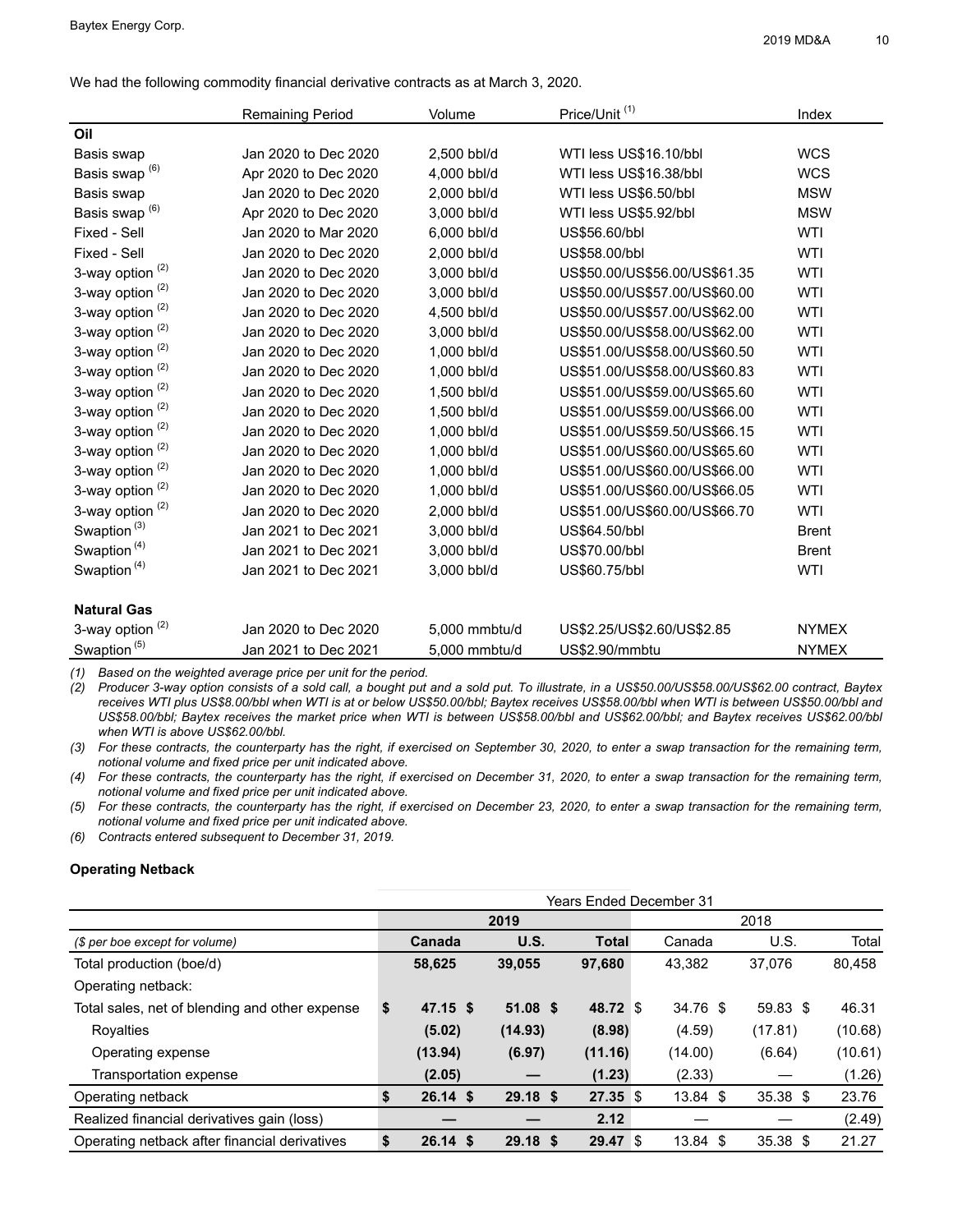Operating netback after financial derivatives of \$29.47/boe increased \$8.20/boe from \$21.27/boe for 2018. Operating netback of \$27.35/boe for 2019 was \$3.59/boe higher than \$23.76/boe for 2018 due to stronger realized pricing as a result of narrower light and heavy oil differentials relative to 2018. We recorded realized gains on financial derivatives of \$2.12/boe in 2019 which resulted in a \$4.61/boe increase in operating netback after financial derivatives compared to 2018 when we recorded losses of \$2.49/boe.

In Canada, our operating netback was \$26.14/boe in 2019 compared to \$13.84/boe in 2018. The increase in our operating netback in Canada was driven by stronger realized pricing due the increase in light oil production following the Strategic Combination along with narrower Canadian oil differentials in 2019 relative to 2018. Our operating netback in the U.S. of \$29.18/boe in 2019 was lower than \$35.38/boe in 2018 due to the impact of lower U.S. benchmark prices on our realized sales price.

## **General and Administrative Expense**

General and administrative ("G&A") expense includes head office and corporate costs such as salaries and employee benefits, public company costs and administrative recoveries earned for operating capital and production activities on behalf of our working interest partners. G&A expense fluctuates with head office staffing levels and the level of operated capital and production activity during the period.

|                                            |           | <b>Years Ended December 31</b> |         |
|--------------------------------------------|-----------|--------------------------------|---------|
| (\$ thousands except for per boe)          | 2019      | 2018                           | Change  |
| Gross general and administrative expense   | 51.660 \$ | 56.318 \$                      | (4,658) |
| Overhead recoveries                        | (6, 191)  | (10.493)                       | 4,302   |
| General and administrative expense         | 45.469 \$ | 45.825 \$                      | (356)   |
| General and administrative expense per boe | $1.28$ \$ | $1.56$ \$                      | (0.28)  |

We reported G&A expense of \$45.5 million (\$1.28/boe) compared to \$45.8 million (\$1.56/boe) for 2018. G&A expense for 2019 was in line with expectations and our annual guidance of approximately \$46 million (\$1.30/boe).

G&A expense of \$45.5 million (\$1.28/boe) for 2019 is slightly lower than \$45.8 million (\$1.56/boe) for 2018 which only includes the additional staff and costs associated with the Strategic Combination following closing on August 22, 2018. In 2019 we continued to optimize our business following integration of the two companies which resulted in a decrease in G&A expense per boe in 2019 relative to 2018 and reflects the efficiencies we were able to realize by combining the two organizations. A \$4.1 million decrease in rent expense in 2019 relative to 2018 was primarily due to the change in the accounting for leases which resulted in a change to the presentation of payments for office leases.

## **Financing and Interest Expense**

Financing and interest expense includes interest on our bank loan, long-term notes and lease obligations as well as non-cash financing costs and the accretion on our asset retirement obligations. Financing and interest expense varies depending on debt levels outstanding during the period and the applicable borrowing rates, CAD/USD foreign exchange rates, along with the carrying amount of asset retirement obligations and the discount rates used to present value these obligations.

|                                          | <b>Years Ended December 31</b> |              |  |                  |  |          |  |  |
|------------------------------------------|--------------------------------|--------------|--|------------------|--|----------|--|--|
| (\$ thousands except for per boe)        | 2019<br>2018                   |              |  |                  |  |          |  |  |
| Interest on bank loan                    | \$                             | 20,376 \$    |  | 15,637 \$        |  | 4,739    |  |  |
| Interest on long-term notes              |                                | 86,431       |  | 88,681           |  | (2, 250) |  |  |
| Interest on lease obligations            |                                | 610          |  |                  |  | 610      |  |  |
| Cash financing and interest expense      |                                | 107,417      |  | 104.318          |  | 3,099    |  |  |
| Accretion of debt issue costs            |                                | 4,735        |  | 3,854            |  | 881      |  |  |
| Accretion of asset retirement obligation |                                | 13.713       |  | 10.914           |  | 2,799    |  |  |
| Financing and interest expense           | \$                             | $125,865$ \$ |  | 119,086 \$       |  | 6,779    |  |  |
| Cash interest per boe                    | \$                             | $3.01$ \$    |  | $3.55$ \$        |  | (0.54)   |  |  |
| Financing and interest expense per boe   | S                              | $3.53$ \$    |  | $4.06~{\rm \AA}$ |  | (0.53)   |  |  |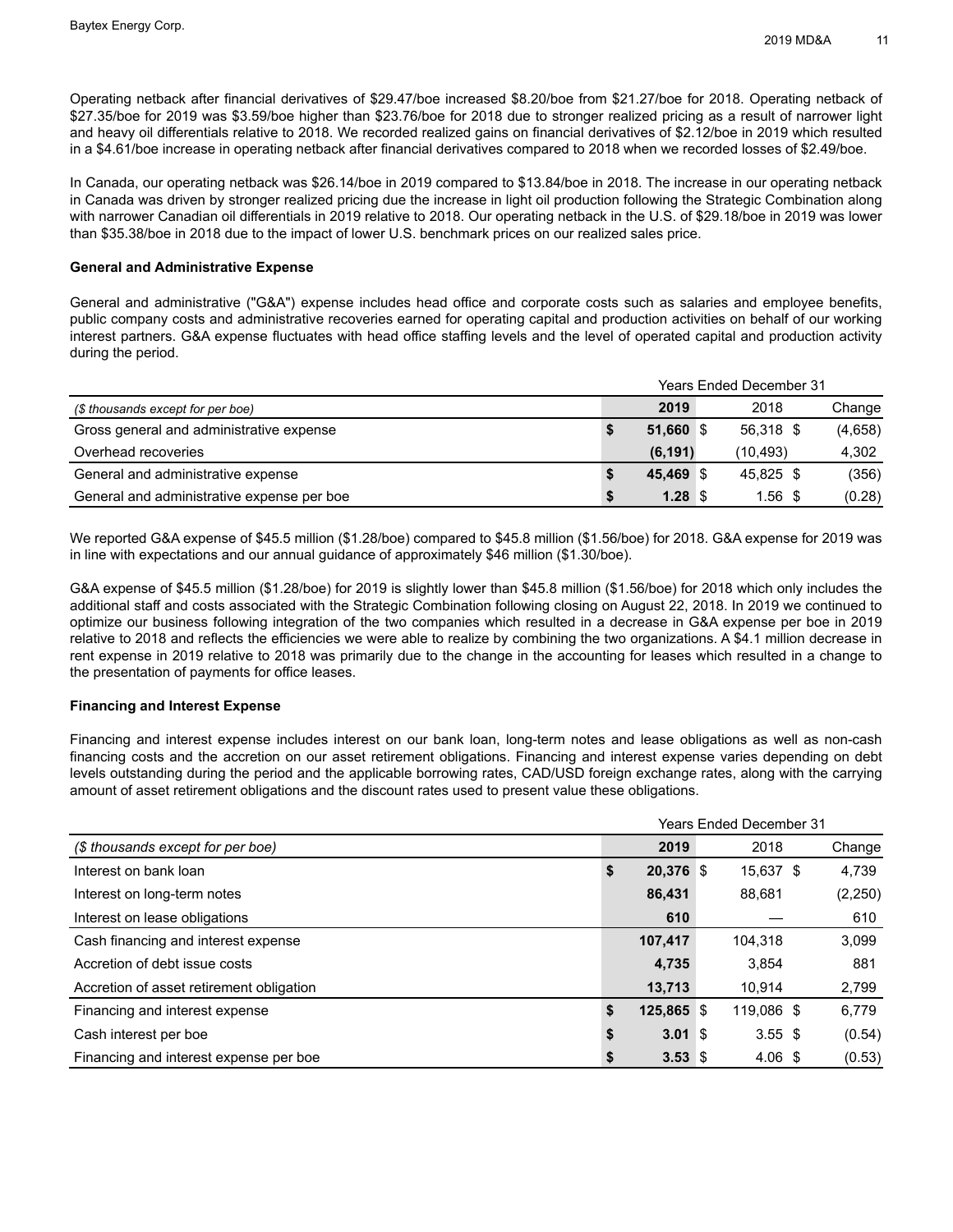We reported financing and interest expense of \$125.9 million (\$3.53/boe) for 2019 compared to \$119.1 million (\$4.06/boe) for 2018. Cash interest expense of \$107.4 million (\$3.01/boe) for 2019 was below our 2019 annual guidance of approximately \$112 million (\$3.23/boe). We allocated our free cash flow to debt reduction and redeemed the US\$150 million principal amount of 6.75% senior unsecured notes in September of 2019 and reduced borrowings on our credit facilities throughout 2019 which resulted in lower cash interest expense relative to our annual guidance.

Financing and interest expense was \$125.9 million for 2019 which is \$6.8 million higher than \$119.1 million reported for 2018. Interest on our bank loan of \$20.4 million in 2019 increased \$4.7 million relative to \$15.6 million in 2018 due to the increase in loan balances following the assumption of net debt associated with the Strategic Combination. The weighted average interest rate on the credit facilities for 2019 was 4.0% as compared to 4.3% for 2018. We redeemed the US\$150 million principal amount of 6.75% senior unsecured notes on September 13, 2019 which resulted in lower interest on our long-term notes in 2019 compared to 2018. Total accretion was higher in 2019 as our asset retirement obligation increased with the Strategic Combination.

## **Exploration and Evaluation Expense**

Exploration and evaluation ("E&E") expense is related to the expiry of leases and the derecognition of costs for exploration programs that have not demonstrated commercial viability and technical feasibility. E&E expense will vary depending on the timing of lease expiries, the accumulated costs of expiring leases, and the economic facts and circumstances related to the Company's exploration programs. E&E expense was \$11.8 million for 2019 compared to \$21.7 million for 2018.

## **Depletion and Depreciation**

Depletion and depreciation expense varies with the carrying amount of the Company's oil and gas properties, the amount of proved plus probable reserves volumes and the rate of production for the period.

|                                    | <b>Years Ended December 31</b>            |            |     |            |  |         |  |  |
|------------------------------------|-------------------------------------------|------------|-----|------------|--|---------|--|--|
| (\$ thousands except for per boe)  | 2019<br>2018<br>Change                    |            |     |            |  |         |  |  |
| Depletion                          |                                           | 725.267    | ∣\$ | 556.634 \$ |  | 168,633 |  |  |
| Depreciation                       |                                           | 6.419      |     | 2.050      |  | 4,369   |  |  |
| Depletion and depreciation         |                                           | 731.686 \$ |     | 558.684 \$ |  | 173.002 |  |  |
| Depletion and depreciation per boe | $20.52$ \$<br>$19.02 \text{ }$ \$<br>1.50 |            |     |            |  |         |  |  |

Depletion and depreciation expense was \$731.7 million (\$20.52/boe) for 2019 compared to \$558.7 million (\$19.02/boe) reported for 2018. Total depletion and depreciation expense was higher in 2019 due to the Strategic Combination which resulted in a higher depletable base and production relative to 2018 which only includes the additional depletion expense after closing on August, 22, 2018. The depletion rate increased following the Strategic Combination in 2018 due to the addition of proved plus probable reserves at a higher cost than our historical depletion rate.

## **Impairment**

In 2019, we recorded impairment expense of \$187.8 million on our Peace River CGU which reflects a sustained decline in heavy oil prices in Canada which resulted in a change in the development plans for our thermal projects at Peace River. We did not identify any indicators of impairment or impairment reversals on our remaining CGUs.

In 2018, we recorded total impairments of \$285.3 million on our Conventional CGU and our Eagle Ford CGU. We recorded a \$65.0 million impairment on our Conventional assets in Canada due to a sustained decline in natural gas prices and a reduction in planned exploration and development expenditures on these assets. We also recorded a \$220.3 million impairment in our Eagle Ford CGU in 2018 as the rate of future development outlined by the operator was reduced and resulted in a decline in the net present value of our proved plus probable reserves with no significant changes to proved plus probable reserves volumes. We did not identify any indicators of impairment or impairment reversals on our remaining CGUs.

## **Share-Based Compensation Expense**

Share-based compensation ("SBC") expense associated with the Share Award Incentive Plan is recognized in net income or loss over the vesting period of the share awards with a corresponding increase in contributed surplus. The issuance of common shares upon the conversion of share awards is recorded as an increase in shareholders' capital with a corresponding reduction in contributed surplus. SBC expense varies with the quantity of unvested share awards outstanding and the grant date fair value assigned to the share awards.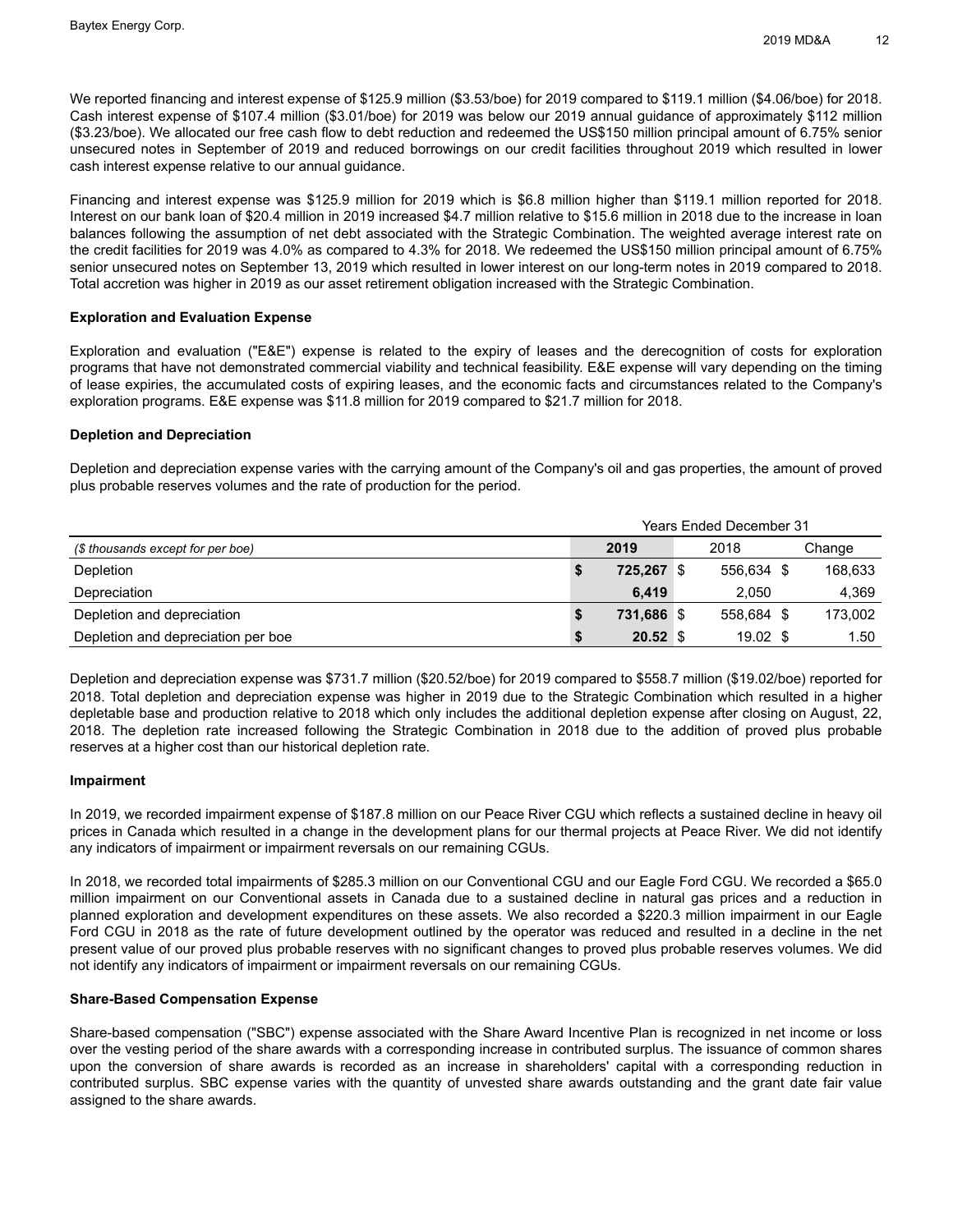We recorded SBC expense of \$15.9 million for 2019 which is lower than \$19.5 million reported for 2018. SBC expense is lower in 2019 due to the lower total value of awards granted in 2019 compared to 2018 which included additional SBC expense associated with the Strategic Combination.

As a result of the Strategic Combination, Baytex became the successor to Raging River's Share Awards Plan, 2012 Option Plan and 2016 Option Plan (collectively, the "Raging River Plans"). Although no new grants will be made under the Raging River Plans, share awards and options held under the Raging River Plans in existence at August 22, 2018 were converted to share awards and options to purchase shares in Baytex.

## **Foreign Exchange**

Unrealized foreign exchange gains and losses represent the change in value of the long-term notes and bank loan denominated in U.S. dollars. The long-term notes and bank loan are translated to Canadian dollars on the balance sheet date using the closing CAD/USD exchange rate. When the Canadian dollar strengthens against the U.S. dollar at the end of the current period compared to the previous period an unrealized gain is recorded and conversely when the Canadian dollar weakens at the end of the current period compared to the previous period an unrealized loss is recorded. Realized foreign exchange gains and losses are due to day-to-day U.S. dollar denominated transactions occurring in our Canadian operations.

|                                          |                | <b>Years Ended December 31</b> |            |
|------------------------------------------|----------------|--------------------------------|------------|
| (\$ thousands except for exchange rates) | 2019           | 2018                           | Change     |
| Unrealized foreign exchange (gain) loss  | $(62, 753)$ \$ | 106,143 \$                     | (168, 896) |
| Realized foreign exchange loss           | 966            | 2.151                          | (1, 185)   |
| Foreign exchange (gain) loss             | $(61, 787)$ \$ | 108.294 \$                     | (170,081)  |
| CAD/USD exchange rates:                  |                |                                |            |
| At beginning of period                   | 1.3646         | 1.2518                         |            |
| At end of period                         | 1.2965         | 1.3646                         |            |

We recorded an unrealized foreign exchange gain of \$62.8 million for 2019 due to a strengthening of the Canadian dollar relative to the U.S. dollar at December 31, 2019 compared to December 31, 2018. The Canadian dollar weakened relative to the U.S. dollar at December 31, 2018 compared to December 31, 2017 which resulted in an unrealized foreign exchange loss of \$106.1 million in 2018.

Realized foreign exchange gains and losses will fluctuate depending on the amount and timing of day-to-day U.S. dollar denominated transactions for our Canadian operations. We recorded a realized foreign exchange loss of \$1.0 million for 2019 compared to a loss of \$2.2 million for 2018.

## **Income Taxes**

|                                       |   | <b>Years Ended December 31</b> |                 |        |
|---------------------------------------|---|--------------------------------|-----------------|--------|
| (\$ thousands)                        |   | 2019                           | 2018            | Change |
| Current income tax expense (recovery) |   | $2,093$ \$                     | $(35)$ \$       | 2,128  |
| Deferred income tax recovery          |   | (68, 555)                      | (101.732)       | 33.177 |
| Total income tax recovery             | ъ | $(66, 462)$ \$                 | $(101, 767)$ \$ | 35,305 |

Current income expense was \$2.1 million for 2019 compared to a nominal recovery recorded in 2018. The current tax expense for 2019 reflects state taxes owing on our U.S. operations.

We recorded a deferred income tax recovery of \$68.6 million for 2019 compared to \$101.7 million for 2018. We recorded a lower deferred income tax recovery in 2019 primarily due to the increase in adjusted funds flow relative to 2018. The deferred tax recovery for 2019 includes a \$6.1 million recovery associated with the reduction in corporate tax rates in Alberta along with a \$44.6 million recovery associated with the impairment of oil and gas properties. In 2018 the deferred income tax recovery included a \$63.4 million recovery associated with the impairment of oil and gas properties.

In June 2016, certain indirect subsidiaries received reassessments from the Canada Revenue Agency (the "CRA") that deny \$591 million of non-capital loss deductions relevant to the calculation of income taxes for the years 2011 through 2015. In September 2016, we filed notices of objection with the CRA appealing each reassessment received. There has been no change in the status of these reassessments since an Appeals Officer was assigned to our file in July 2018. We remain confident that our original tax filings are correct and intend to defend these tax filings through the appeals process.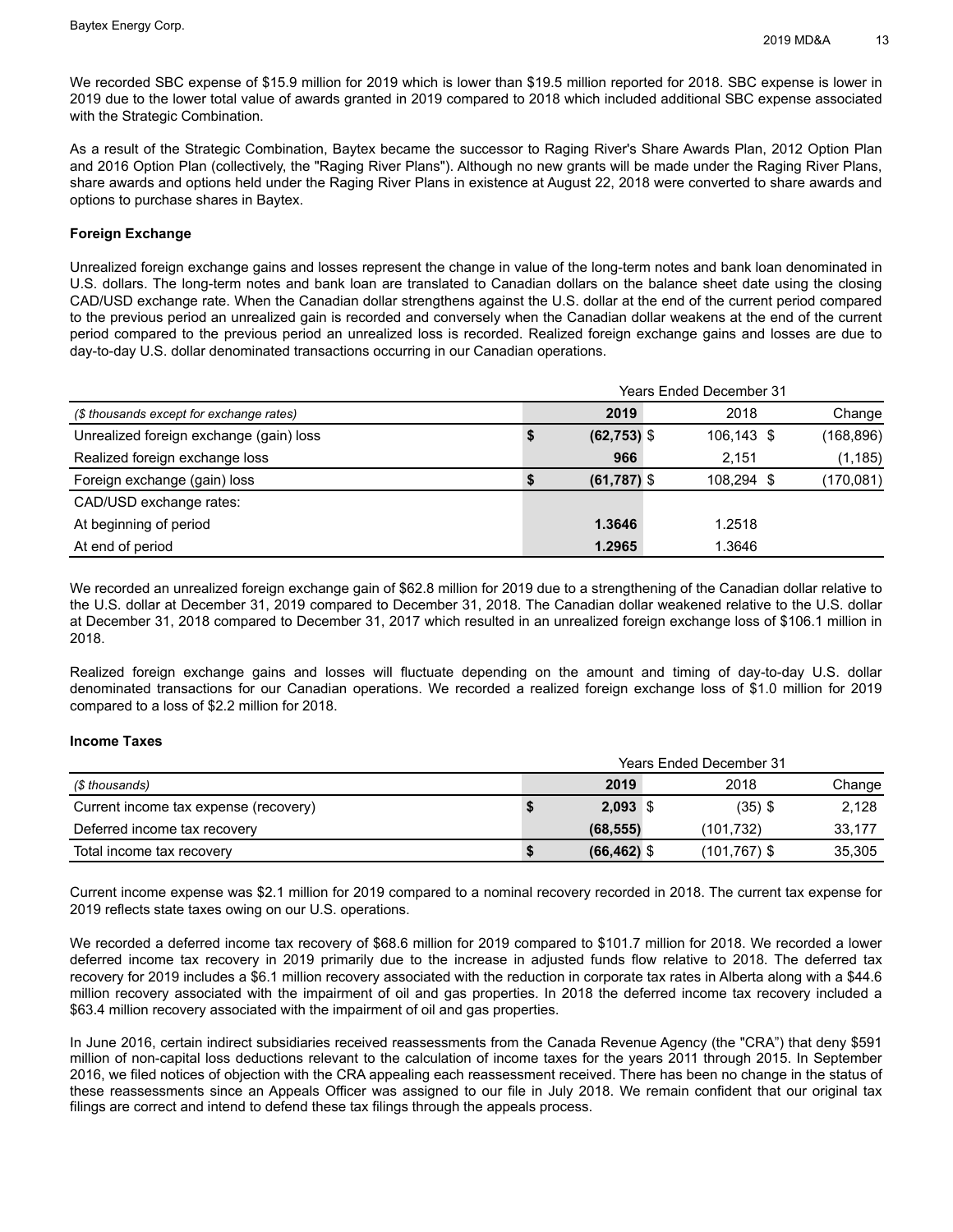| Canadian Tax Pools (\$ thousands)                  | <b>December 31, 2019</b> | December 31, 2018 |
|----------------------------------------------------|--------------------------|-------------------|
| Canadian oil and natural gas property expenditures | \$<br>492,616 \$         | 529,044           |
| Canadian development expenditures                  | 696,298                  | 765,289           |
| Canadian exploration expenditures                  | 9,726                    | 8,875             |
| Undepreciated capital costs                        | 433,768                  | 502,320           |
| Non-capital losses                                 | 705,298                  | 593,251           |
| Financing costs and other                          | 4,424                    | 33,866            |
| Total Canadian tax pools                           | \$<br>2,342,130 \$       | 2,432,645         |
|                                                    |                          |                   |
| U.S. Tax Pools (\$ thousands)                      |                          |                   |
| Depletion                                          | \$<br>$156, 184$ \$      | 180,367           |
| Intangible drilling costs                          | 18,618                   | 133,345           |
| Tangibles                                          | 64,496                   | 69,138            |
| Non-capital losses                                 | 1,009,260                | 1,140,579         |
| Other                                              | 452,710                  | 407,654           |
| Total U.S. tax pools                               | \$<br>1,701,268 \$       | 1.931.083         |

## **Net Income (Loss) and Adjusted Funds Flow**

|                                              |                      | <b>Years Ended December 31</b> |            |
|----------------------------------------------|----------------------|--------------------------------|------------|
| (\$ thousands)                               | 2019                 | 2018                           | Change     |
| Petroleum and natural gas sales              | \$<br>1,805,919 \$   | 1,428,870 \$                   | 377,049    |
| <b>Royalties</b>                             | (320, 241)           | (313, 754)                     | (6, 487)   |
| Revenue, net of royalties                    | 1,485,678            | 1,115,116                      | 370,562    |
| <b>Expenses</b>                              |                      |                                |            |
| Operating                                    | (397, 716)           | (311, 592)                     | (86, 124)  |
| Transportation                               | (43, 942)            | (36, 869)                      | (7,073)    |
| Blending and other                           | (68, 795)            | (68, 832)                      | 37         |
| <b>Operating netback</b>                     | \$<br>975,225 \$     | 697,823 \$                     | 277,402    |
| General and administrative                   | (45, 469)            | (45, 825)                      | 356        |
| Cash financing and interest                  | (107, 417)           | (104, 318)                     | (3,099)    |
| Realized financial derivatives gain (loss)   | 75,620               | (73, 165)                      | 148,785    |
| Realized foreign exchange (loss) gain        | (966)                | (2, 151)                       | 1,185      |
| Other income                                 | 7,526                | 1,172                          | 6,354      |
| Current income tax (expense) recovery        | (2,093)              | 35                             | (2, 128)   |
| Payments on onerous contracts                |                      | (588)                          | 588        |
| <b>Adjusted funds flow</b>                   | \$<br>902,426 \$     | 472,983 \$                     | 429,443    |
| <b>Transaction costs</b>                     |                      | (13,074)                       | 13,074     |
| Exploration and evaluation                   | (11, 764)            | (21, 729)                      | 9,965      |
| Depletion and depreciation                   | (731, 686)           | (558, 684)                     | (173,002)  |
| Share based compensation                     | (15, 894)            | (19, 534)                      | 3,640      |
| Non-cash financing and accretion             | (18, 448)            | (14, 768)                      | (3,680)    |
| Unrealized financial derivatives (loss) gain | (82, 817)            | 116,715                        | (199, 532) |
| Unrealized foreign exchange gain (loss)      | 62,753               | (106, 143)                     | 168,896    |
| Gain on dispositions                         | 2,238                | 1,946                          | 292        |
| Impairment                                   | (187, 822)           | (285, 341)                     | 97,519     |
| Deferred income tax recovery                 | 68,555               | 101,732                        | (33, 177)  |
| Payments on onerous contracts                |                      | 588                            | (588)      |
| Net income (loss) for the period             | \$<br>$(12, 459)$ \$ | $(325, 309)$ \$                | 312,850    |

We generated adjusted funds flow of \$902.4 million for 2019, an increase of \$429.4 million from adjusted funds flow of \$473.0 million reported for 2018. Operating netback for 2019 was \$277.4 million higher than 2018 due to increased production along with improved oil price realizations in Canada due to tighter differentials and a decrease in our average royalty rate as a result of the Strategic Combination. We recorded realized gains on financial derivatives of \$75.6 million in 2019 compared to realized losses of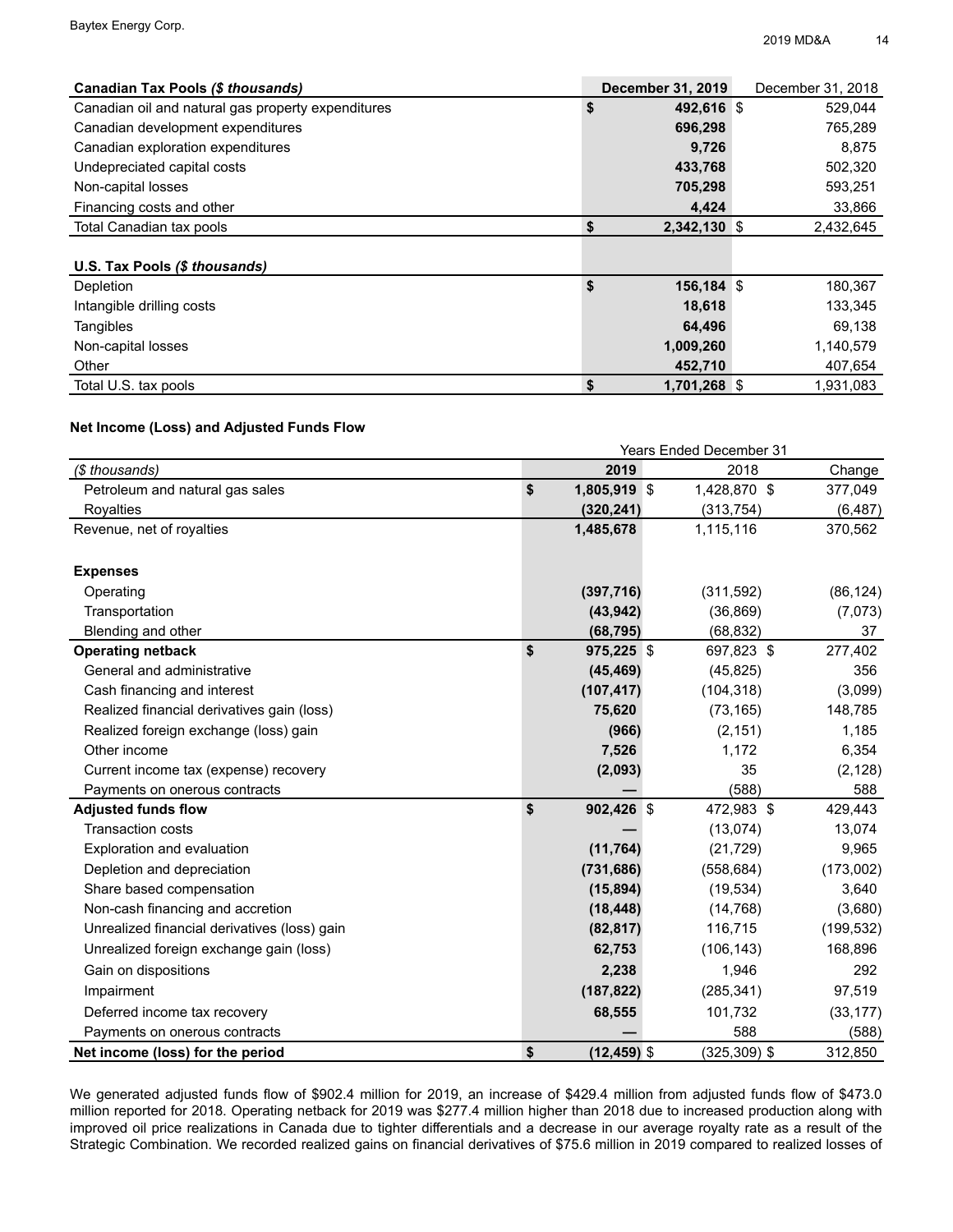\$73.2 million in 2018 which also contributed to the \$429.4 million increase in adjusted funds flow. The \$429.4 million increase in adjusted funds flow contributed to the \$312.9 million decrease in our net loss to \$12.5 million for 2019 compared to a net loss of \$325.3 million in 2018. In 2019, we recorded impairments of \$187.8 million due to a sustained decline in Canadian heavy oil prices which resulted in a change in development plans for our thermal projects at Peace River compared to total impairments of \$285.3 million in 2018 related to our Conventional and Eagle Ford assets.

## **Other Comprehensive Income (Loss)**

Other comprehensive income or loss is comprised of the foreign currency translation adjustment on U.S. net assets not recognized in income or loss. The \$111.7 million foreign currency translation loss for 2019 relates to the change in value of our U.S. net assets expressed in Canadian dollars and is due to the strengthening of the Canadian dollar against the U.S. dollar. The CAD/USD exchange rate was 1.2965 as at December 31, 2019 compared to 1.3646 as at December 31, 2018.

## **Capital Expenditures**

|                                                    | Years Ended December 31 |            |  |                   |     |                 |                                     |           |  |  |  |
|----------------------------------------------------|-------------------------|------------|--|-------------------|-----|-----------------|-------------------------------------|-----------|--|--|--|
|                                                    | 2019<br>2018            |            |  |                   |     |                 |                                     |           |  |  |  |
| (\$ thousands)                                     | Canada                  | U.S.       |  | <b>Total</b>      |     | Canada          | U.S.                                | Total     |  |  |  |
| Drilling, completion and equipping                 | \$<br>319,417 \$        | 166,094 \$ |  | 485,511           | ∣\$ | 225,904<br>- \$ | 178,665 \$                          | 404,569   |  |  |  |
| <b>Facilities</b>                                  | 41,141                  | 10,220     |  | 51,361            |     | 58,813          | 14,605                              | 73,418    |  |  |  |
| Land, seismic and other                            | 13.805                  | 1.614      |  | 15,419            |     | 17.400          | 334                                 | 17,734    |  |  |  |
| Total exploration and development                  | \$<br>374,363 \$        | 177,928 \$ |  | 552,291           | 8   | 302.117 \$      | 193,604 \$                          | 495,721   |  |  |  |
| Acquisitions, net of proceeds from<br>divestitures | \$<br>$2,180$ \$        | $-s$       |  | $2,180$ \$        |     | $(1,818)$ \$    | \$<br>$\overbrace{\phantom{13333}}$ | (1,818)   |  |  |  |
| Strategic Combination <sup>(1)</sup>               | \$<br>$-s$              | $-s$       |  | $\hspace{0.05cm}$ | S   | 1,605,668 \$    | $\hspace{0.05cm}$                   | 1,605,668 |  |  |  |

*(1) Includes \$1,239.0 million of consideration associated with 315.3 million common shares issued by Baytex at a closing share price of \$3.93 per common share along with \$3.1 million of share based compensation and assumed net debt of \$363.6 million.*

Exploration and development expenditures were \$552.3 million for 2019 compared to \$495.7 million for 2018. Higher exploration and development expenditures in 2019 relative to 2018 reflects the additional activity associated with our Viking and Duvernay light oil properties which were acquired during Q3/2018 as part of the Strategic Combination.

In Canada, we invested \$374.4 million on exploration and development activities in 2019 which is \$72.2 million higher than \$302.1 million in 2018. Exploration and development activity in 2019 includes costs associated with drilling 279 (247.8 net) light oil wells, 42 (42.0 net) heavy oil wells, 4 (4.0 net) stratigraphic exploration wells along with \$13.8 million of associated facility expenditures. Total exploration and development costs were higher in 2019 as 2018 only includes exploration and development activity on our Viking and Duvernay properties after closing of the Strategic Combination in August 2018. Exploration and development activity in 2018 includes costs associated with drilling 125 (87.0 net) light oil wells, 99 (74.9 net) heavy oil wells, 9 (9.0 net) stratigraphic wells along with \$17.4 million of associated facility expenditures.

Total U.S. exploration and development expenditures were \$177.9 million for 2019 which is \$15.7 million lower than \$193.6 million for 2018. The decrease in exploration and development expenditures in 2019 relative to 2018 reflects slightly lower drilling and completion activity along with a reduction in facility expenditures required to support current production levels on our Eagle Ford properties. During 2019 we participated in drilling 96 (20.2 net) wells and commenced production from 109 (25.1 net) wells compared to 91 (20.8 net) wells drilled and 120 (26.2 net) wells on production during 2018.

We completed minor acquisition and disposition activity in 2019 for net consideration of \$2.2 million compared to net proceeds of \$1.8 million in 2018.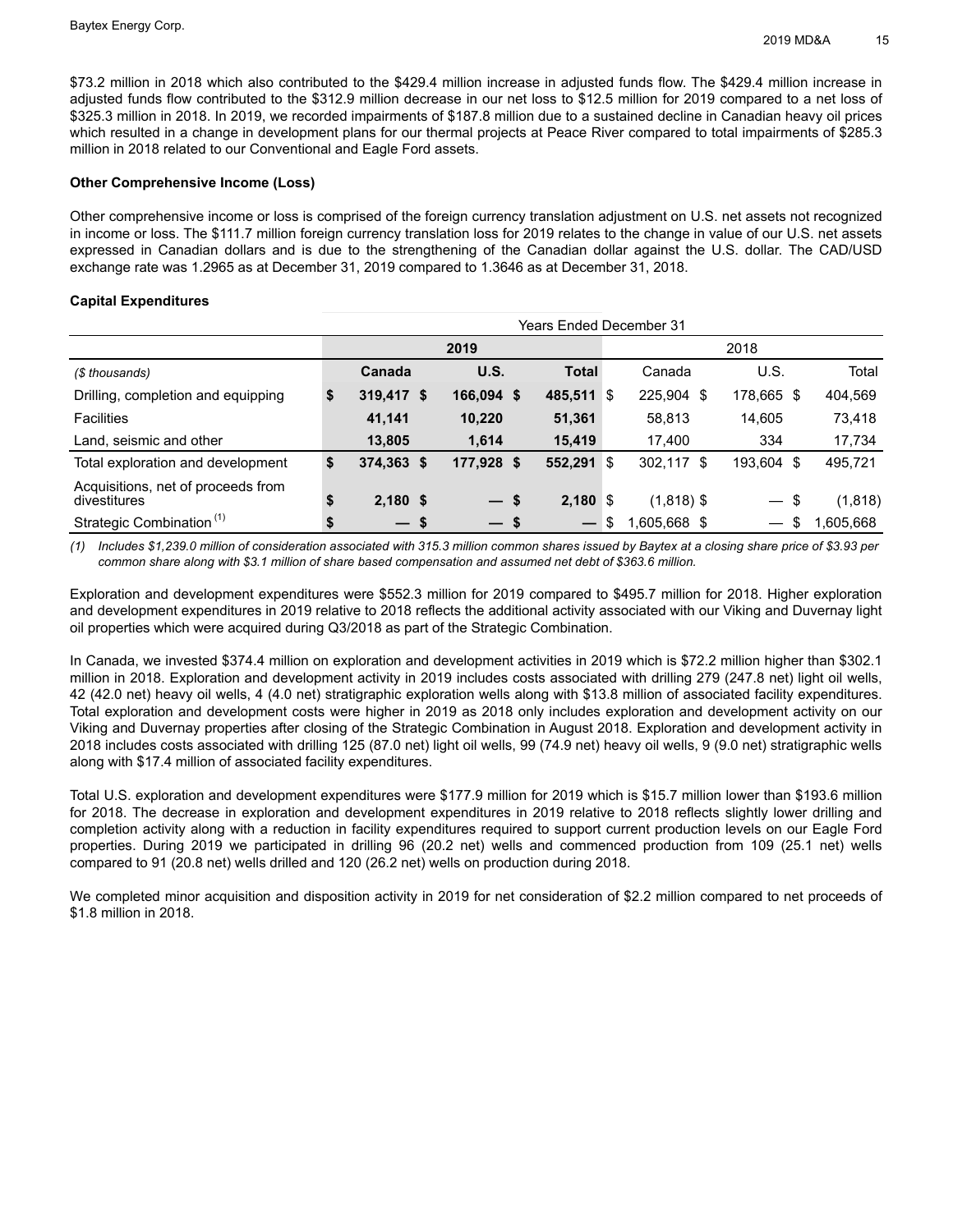## **CAPITAL RESOURCES AND LIQUIDITY**

Our capital management objective is to maintain a flexible capital structure and sufficient sources of liquidity to execute our capital programs, while meeting our short and long-term commitments. We strive to actively manage our capital structure in response to changes in economic conditions. At December 31, 2019, our capital structure was comprised of shareholders' capital, long-term notes, working capital and our bank loan.

The capital intensive nature of our operations requires us to maintain adequate sources of liquidity to fund ongoing exploration and development. Our capital resources consist primarily of adjusted funds flow, available credit facilities and proceeds received from the divestiture of oil and gas properties. We believe that our internally generated adjusted funds flow and our existing undrawn credit facilities will provide sufficient liquidity to sustain our operations and planned capital expenditures. Adjusted funds flow depends on a number of factors, including commodity prices, production and sales volumes, royalties, operating expenses, taxes and foreign exchange rates. In order to manage our capital structure and liquidity, we may from time to time issue equity or debt securities, enter into business transactions including the sale of assets or adjust capital spending to manage current and projected debt levels. There is no certainty that any of these additional sources of capital would be available if required.

Management of debt is a priority for Baytex in order to sustain operations and support our plans to deliver shareholder value. At December 31, 2019, net debt of \$1,871.8 million was \$393.4 million lower than \$2,265.2 million at December 31, 2018. The decrease in net debt is primarily a result of debt repayment from the free cash flow of \$328.8 million generated in 2019. Net debt was also lower at December 31, 2019 due to a strengthening of the Canadian dollar which resulted in a \$62.8 million decrease in the reported principal amount of our U.S. dollar denominated net debt relative to December 31, 2018.

We monitor our capital structure and liquidity requirements using a net debt to adjusted funds flow ratio on a twelve month trailing basis. At December 31, 2019, our net debt to adjusted funds flow ratio was 2.1 compared to a ratio of 3.1 as at December 31, 2018. The decrease in the net debt to adjusted funds flow ratio relative to December 31, 2018 is attributed to higher adjusted funds flow combined with a \$393.4 million decrease in net debt at December 31, 2019.

## **Bank Loan**

At December 31, 2019, the principal amount of bank loan and letters of credit outstanding was \$521.7 million and we had approximately \$523.8 million of undrawn capacity under our credit facilities that total approximately \$1,045.5 million. Our facilities include US\$575 of revolving credit facilities (the "Revolving Facilities") and a CAD\$300 million non-revolving term loan (the "Term Loan").

On March 3, 2020, we amended our credit facilities to extend the maturities of the Revolving Facilities and the Term Loan to April 2, 2024. The maturity of the credit facilities will automatically extend to June 4, 2024 providing we have either refinanced or have the ability to repay the outstanding 2024 long-term notes with existing credit capacity at April 1, 2024.

The credit facilities are not borrowing base facilities and do not require annual or semi-annual reviews. The credit facilities contain standard commercial covenants in addition to the financial covenants detailed below. There are no mandatory principal payments required prior to maturity. Advances (including letters of credit) under the credit facilities can be drawn in either Canadian or U.S. funds and bear interest at the bank's prime lending rate, bankers' acceptance discount rates or London Interbank Offered Rates, plus applicable margins. In the event that Baytex exceeds any of the covenants under the credit facilities, Baytex may be required to repay, refinance or renegotiate the loan terms and may be restricted from taking on further debt or paying dividends to shareholders.

The agreements and associated amending agreements relating to the credit facilities are accessible on the SEDAR website at www.sedar.com.

The weighted average interest rate on the credit facilities for 2019 was 4.0% as compared to 4.3% for 2018.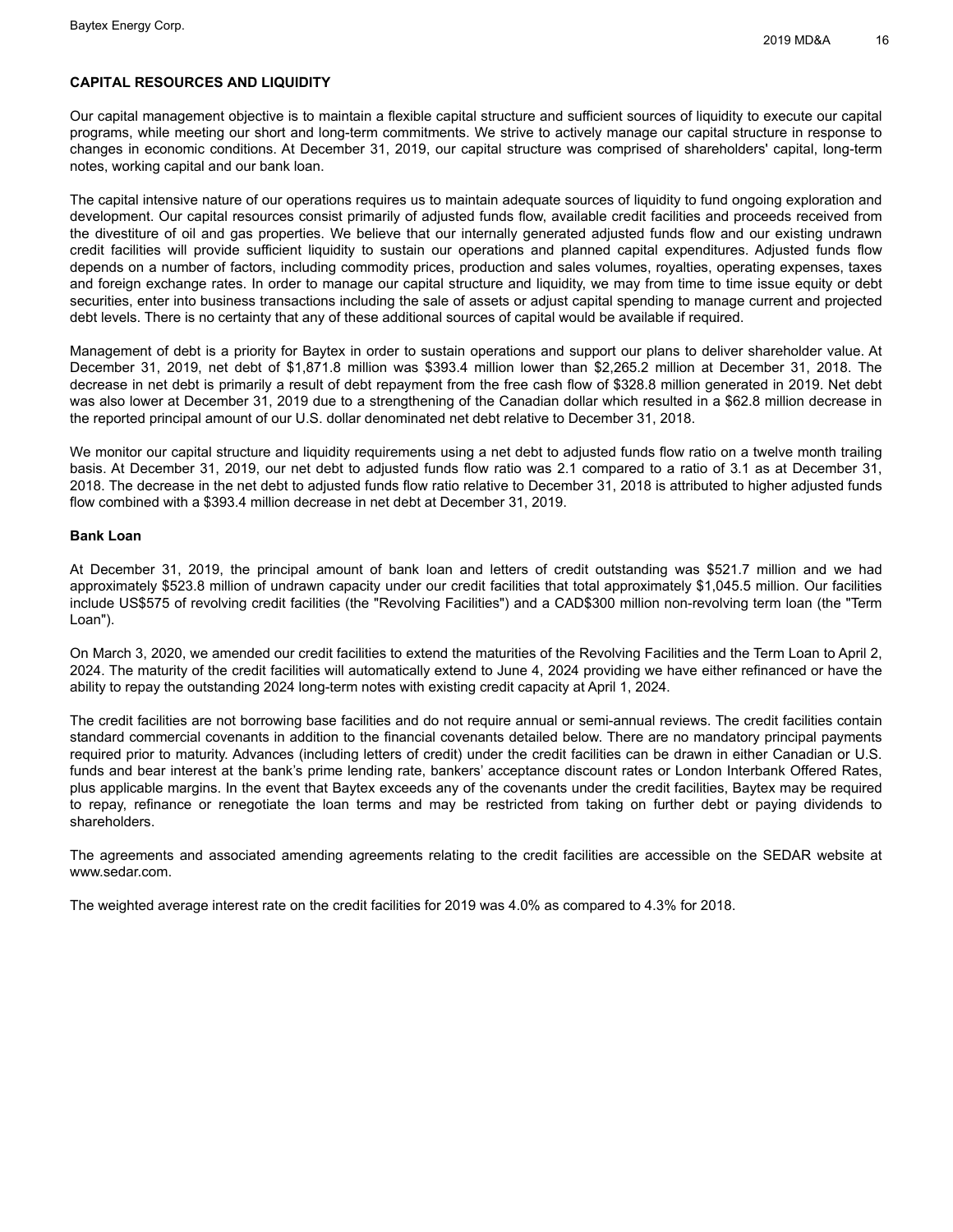## **Financial Covenants**

The following table summarizes the financial covenants applicable to the credit facilities and Baytex's compliance therewith as at December 31, 2019.

| <b>Covenant Description</b>                                                      | <b>Position as at</b><br><b>December 31, 2019</b> | Covenant  |
|----------------------------------------------------------------------------------|---------------------------------------------------|-----------|
| Senior Secured Debt <sup>(1)</sup> to Bank EBITDA <sup>(2)</sup> (Maximum Ratio) | 0.52:1.00                                         | 3.50:1.00 |
| Interest Coverage <sup>(3)</sup> (Minimum Ratio)                                 | 9.42:1.00                                         | 2.00:1.00 |

(1) "Senior Secured Debt" is defined as the principal amount of the bank loan and other secured obligations identified in the credit agreement. As at December 31, 2019, the Company's Senior Secured Debt totaled \$521.7 million which includes \$506.5 million of principal amounts *outstanding and \$15.2 million of letters of credit.*

(2) Bank EBITDA is calculated based on terms and definitions set out in the credit agreement which adjusts net income or loss for financing and interest expenses, income tax, non-recurring losses, certain specific unrealized and non-cash transactions (including depletion, depreciation, exploration and evaluation expenses, unrealized gains and losses on financial derivatives and foreign exchange and share-based compensation) and is calculated based on a trailing twelve month basis including the impact of material acquisitions as if they had occurred at the beginning of the twelve month period. Bank EBITDA for the twelve months ended December 31, 2019 was \$1,011.9 million.

(3) Interest coverage is computed as the ratio of Bank EBITDA to financing and interest expense, excluding accretion of debt issue costs and asset retirement obligations, and is calculated on a trailing twelve month basis. Financing and interest expenses, excluding accretion of debt issue costs and asset retirement obligations, for the twelve months ended December 31, 2019 were \$107.4 million.

## **Long-Term Notes**

At December 31, 2019 we had three series of long-term notes outstanding that total \$1,337.2 million. The long-term notes do not contain any significant financial maintenance covenants. The long-term notes contain a debt incurrence covenant that restricts our ability to raise additional debt beyond the existing credit facilities and long-term notes unless the Company maintains a minimum coverage ratio (computed as the ratio of Bank EBITDA (as defined above) to financing and interest expense on a trailing twelve month basis) of 2.50:1.00. As at December 31, 2019, the fixed charge coverage ratio was 8.04:1.00.

On February 5, 2020, we issued US\$500 million of senior unsecured notes bearing interest at 8.75% payable semi-annually which mature on April 1, 2027 (the "8.75% Senior Notes"). These notes are redeemable at our option, in whole or in part, at specified redemption prices after April 1, 2023 and will be redeemable at par from April 1, 2026 to maturity. Transaction costs of \$12.4 million were incurred in conjunction with the issuance which resulted in net proceeds of \$652.3 million.

On February 20, 2020, we used a portion of the net proceeds from the issuance of the 8.75% Senior Notes to redeem our US\$400 million principal amount of our 5.125% senior unsecured notes due June 1, 2021 at par plus accrued interest. We also issued a redemption notice for the \$300 million principal amount of our 6.625% senior unsecured notes due July 19, 2022 for early redemption on March 6, 2020 at 101.104% of the principal amount plus accrued interest.

On September 13, 2019, we completed the early redemption of the US\$150 million (\$198.1 million) principal amount of 6.75% senior unsecured notes, due February 17, 2011.

On June 6, 2014, we issued US\$800 million of senior unsecured notes, comprised of US\$400 million of 5.125% notes due June 1, 2021 (the "5.125% Notes") and US\$400 million of 5.625% notes due June 1, 2024 (the "5.625% Notes"). The 5.125% Notes and the 5.625% Notes pay interest semi-annually with the principal amount repayable at maturity. On February 20, 2020, we completed the early redemption of the US\$400 million principal amount of 5.125% Notes at par plus accrued interest. As of June 1, 2019, the 5.625% Notes are redeemable at our option, in whole or in part, at specified redemption prices and will be redeemable at par from June 1, 2022 to maturity.

## **Shareholders' Capital**

We are authorized to issue an unlimited number of common shares and 10.0 million preferred shares. The rights and terms of the preferred shares are determined upon issuance. During the year ended December 31, 2019, we issued 4.2 million common shares pursuant to our share-based compensation program. As at March 3, 2020, we had 560.5 million common shares issued and outstanding and no preferred shares issued and outstanding.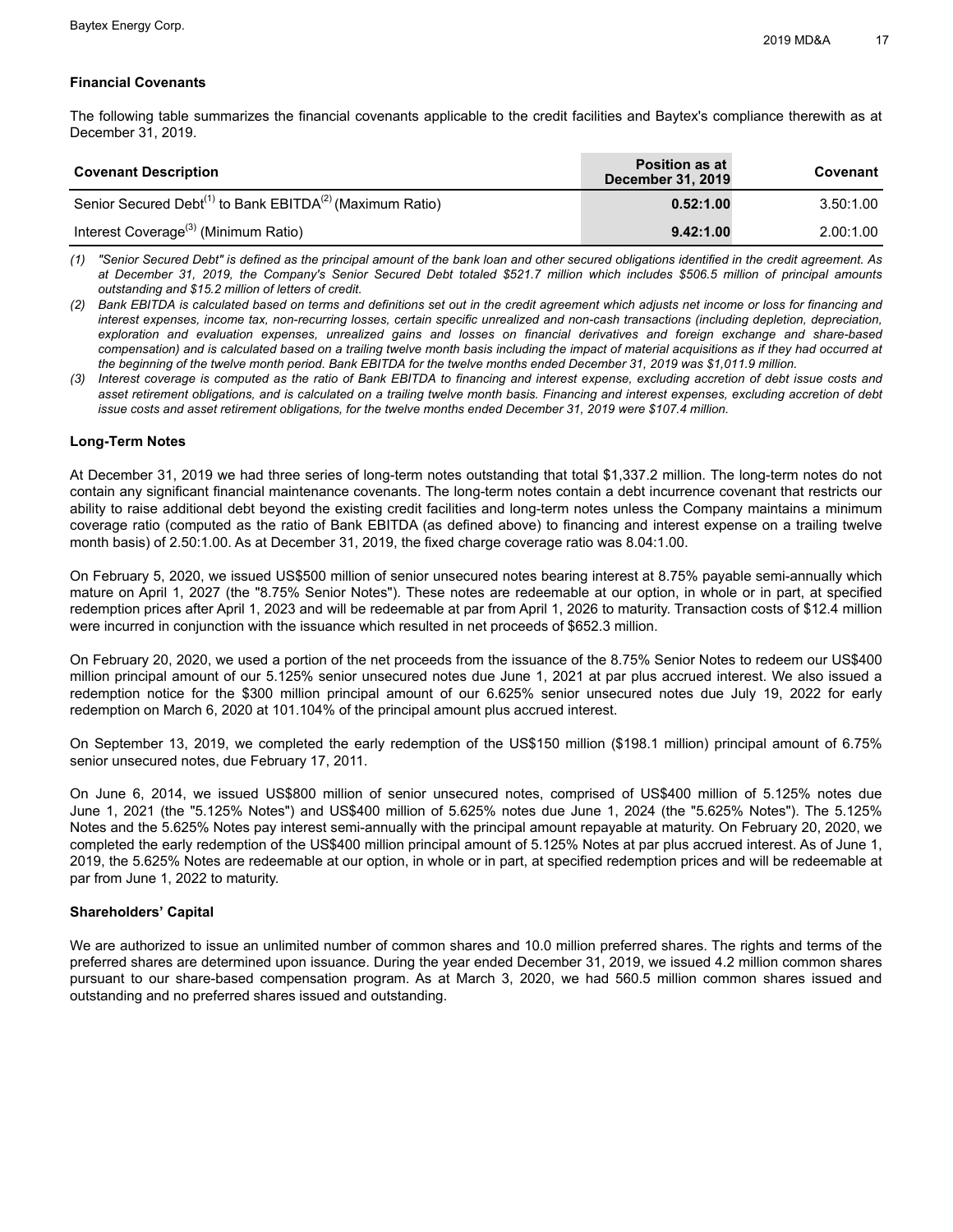## **Contractual Obligations**

Baytex has a number of financial obligations that are incurred in the ordinary course of business. These obligations are of a recurring nature and impact the Company's cash flow from operations in an ongoing manner. A significant portion of these obligations will be funded by adjusted funds flow. These obligations as of December 31, 2019 and the expected timing for funding these obligations are noted in the table below.

| (\$ thousands)                       | Total        | Less than<br>year | 1-3 years                |            | 3-5 years Beyond 5 years |
|--------------------------------------|--------------|-------------------|--------------------------|------------|--------------------------|
| Trade and other payables             | $207,454$ \$ | 207,454 \$        | $\overline{\phantom{0}}$ | — \$       |                          |
| Bank loan <sup>(1)(2)</sup>          | 506,471      |                   | 506.471                  |            |                          |
| Long-term notes $^{(2)}$             | 1,337,200    |                   | 818,600                  | 518,600    |                          |
| Interest on long-term notes $^{(3)}$ | 217,247      | 75.625            | 100.303                  | 41.319     |                          |
| Lease obligations                    | 14,568       | 6.216             | 7.748                    | 604        |                          |
| Processing agreements                | 39,352       | 10.234            | 10.591                   | 8.848      | 9.679                    |
| Transportation agreements            | 115.999      | 11,636            | 41,263                   | 37,099     | 26,001                   |
| Total                                | 2,438,291 \$ | 311,165 \$        | 1,484,976 \$             | 606.470 \$ | 35,680                   |

(1) At December 31, 2019, the bank loan was set to mature on April 2, 2021. On March 3, 2020, we amended the bank loan to extend maturity to April 2, 2024 which will automatically be extended to June 4, 2024 providing we have either refinanced or have the ability to repay the *outstanding 2024 long-term notes with existing credit capacity as of April 1, 2024.*

(2) Principal amount of instruments. On February 5, 2020, we issued US\$500 million principal amount of 8.75% senior unsecured notes due 2027 and issued a redemption notice for the \$300 million principal amount of 6.625% senior unsecured notes due 2022. We expect to complete the redemption of these notes on March 6, 2020. On February 20, 2020 we completed the redemption of the US\$400 million principal amount of *senior unsecured notes due 2021.*

(3) Excludes interest on bank loan as interest payments on bank loans fluctuate based on interest rate and bank loan balance.

We also have ongoing obligations related to the abandonment and reclamation of well sites and facilities when they reach the end of their economic lives. Programs to abandon and reclaim well sites and facilities are undertaken regularly in accordance with applicable legislative requirements.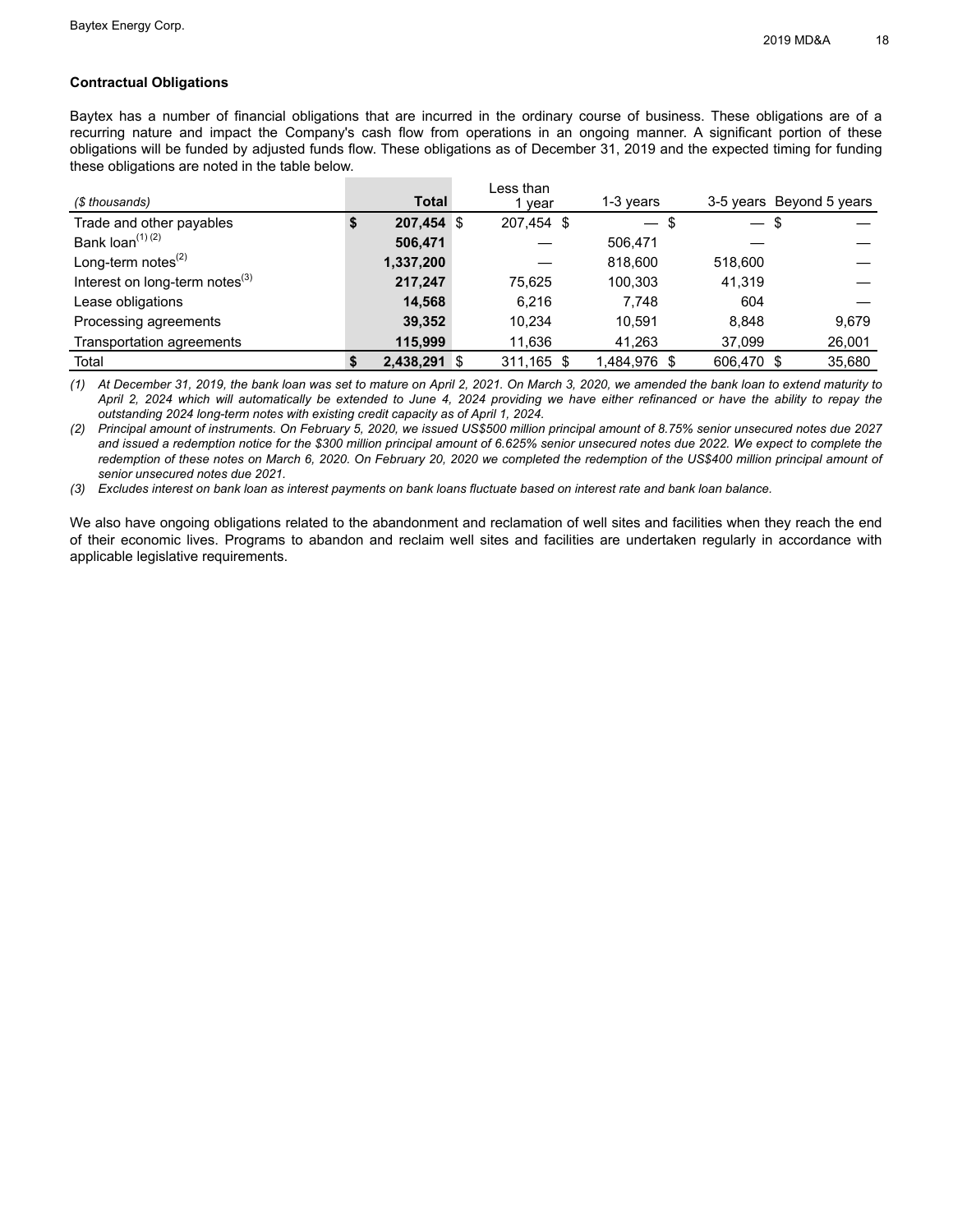# **FOURTH QUARTER 2019 OPERATING AND FINANCIAL RESULTS**

| Three Months Ended December 31                  |    |                       |             |    |                       |  |                                                            |                      |             |
|-------------------------------------------------|----|-----------------------|-------------|----|-----------------------|--|------------------------------------------------------------|----------------------|-------------|
|                                                 |    |                       | 2019        |    |                       |  |                                                            | 2018                 |             |
| (\$ thousands except for per boe)               |    | Canada                | <b>U.S.</b> |    | <b>Total</b>          |  | Canada                                                     | U.S.                 | Total       |
| <b>Total daily production</b>                   |    |                       |             |    |                       |  |                                                            |                      |             |
| Light oil and condensate (bbl/d)                |    | 21,531                | 22,375      |    | 43,906                |  | 23,978                                                     | 21,009               | 44,987      |
| Heavy oil (bbl/d)                               |    | 27,050                |             |    | 27,050                |  | 26,339                                                     |                      | 26,339      |
| NGL (bbl/d)                                     |    | 1,170                 | 7,529       |    | 8,699                 |  | 1,189                                                      | 9,138                | 10,327      |
| Total liquids (bbl/d)                           |    | 49,751                | 29,904      |    | 79,655                |  | 51,506                                                     | 30,147               | 81,653      |
| Natural gas (mcf/d)                             |    | 48,260                | 51,975      |    | 100,235               |  | 53,682                                                     | 49,742               | 103,424     |
| <b>Total production (boe/d)</b>                 |    | 57,794                | 38,566      |    | 96,360                |  | 60,453                                                     | 38,437               | 98,890      |
|                                                 |    |                       |             |    |                       |  |                                                            |                      |             |
| Operating netback (\$/boe)                      |    |                       |             |    |                       |  |                                                            |                      |             |
| Light oil and condensate (\$/bbl)               | \$ | 65.31 \$              | 76.46 \$    |    | $71.00$ \$            |  | 40.55 \$                                                   | 83.28 \$             | 60.50       |
| Heavy oil $(\$/bbl)$ <sup>(1)</sup>             |    | 40.32                 |             |    | 40.32                 |  | 13.65                                                      |                      | 13.65       |
| NGL (\$/bbl)                                    |    | 16.22                 | 18.75       |    | 18.41                 |  | 26.84                                                      | 30.37                | 29.96       |
| Natural gas (\$/mcf)                            |    | 2.39                  | 3.20        |    | 2.81                  |  | 1.67                                                       | 5.35                 | 3.44        |
| Total sales, net of blending and other per boe  |    | 45.52                 | 52.33       |    | 48.25                 |  | 24.04                                                      | 59.66                | 37.89       |
| Royalties per boe                               |    | (4.73)                | (14.69)     |    | (8.72)                |  | (3.10)                                                     | (17.68)              | (8.77)      |
| Operating expense per boe                       |    | (14.41)               | (6.47)      |    | (11.23)               |  | (13.42)                                                    | (6.56)               | (10.76)     |
| Transportation expense per boe                  |    | (1.66)                |             |    | (1.00)                |  | (1.98)                                                     |                      | (1.21)      |
| Operating netback per boe                       | \$ | 24.72 \$              | $31.17$ \$  |    | $27.30$ \$            |  | $5.54$ \$                                                  | 35.42 \$             | 17.15       |
|                                                 |    |                       |             |    |                       |  |                                                            |                      |             |
| <b>Financial</b>                                |    |                       |             |    |                       |  |                                                            |                      |             |
| Petroleum and natural gas sales                 | \$ | 260,217 \$            | 185,678 \$  |    | 445,895 \$            |  | 147,472 \$                                                 | 210,965 \$           | 358,437     |
| Royalties                                       |    | (25, 154)             | (52, 128)   |    | (77, 282)             |  | (17, 229)                                                  | (62, 536)            | (79, 765)   |
| Revenue, net of royalties                       |    | 235,063               | 133,550     |    | 368,613               |  | 130,243                                                    | 148,429              | 278,672     |
| Operating expense                               |    | (76, 623)             | (22, 950)   |    | (99, 573)             |  | (74, 663)                                                  | (23, 194)            | (97, 857)   |
| Transportation expense                          |    | (8, 840)              |             |    | (8, 840)              |  | (10, 994)                                                  |                      | (10, 994)   |
| Blending and other expense                      |    | (18, 167)             |             |    | (18, 167)             |  | (13, 755)                                                  |                      | (13, 755)   |
| <b>Operating netback</b>                        | \$ | 131,433 \$ 110,600 \$ |             |    | 242,033 \$            |  | 30,831 \$                                                  | 125,235 \$           | 156,066     |
| Realized financial derivatives (loss) gain      |    |                       |             |    | 22,956                |  |                                                            |                      | (3,063)     |
| General and administrative                      |    |                       |             |    | (9,893)               |  |                                                            |                      | (14,096)    |
| Cash interest                                   |    |                       |             |    | (24, 389)             |  |                                                            |                      | (27, 933)   |
| Other                                           |    |                       |             |    | 1,440                 |  |                                                            |                      | (146)       |
| <b>Adjusted funds flow</b>                      |    | 131,433 \$            |             |    | 110,600 \$ 232,147 \$ |  |                                                            | 30,831 \$ 125,235 \$ | 110,828     |
| Net income (loss)                               |    | $$$ (134,348) $$$     |             |    |                       |  | 44,937 \$ (117,772) \$ (122,645) \$ (133,752) \$ (231,238) |                      |             |
|                                                 |    |                       |             |    |                       |  |                                                            |                      |             |
| Exploration and development expenditures        | \$ | 104,460 \$            |             |    |                       |  | 48,657 \$ 153,117 \$ 125,507 \$                            | 58,655 \$            | 184,162     |
| Acquisitions, net of proceeds from divestitures | \$ | 563 \$                |             | \$ | 563 \$                |  | 183 \$                                                     | - \$                 | 183         |
|                                                 |    |                       |             |    |                       |  |                                                            |                      |             |
| Net debt                                        |    |                       |             |    | \$1,871,791           |  |                                                            |                      | \$2,265,167 |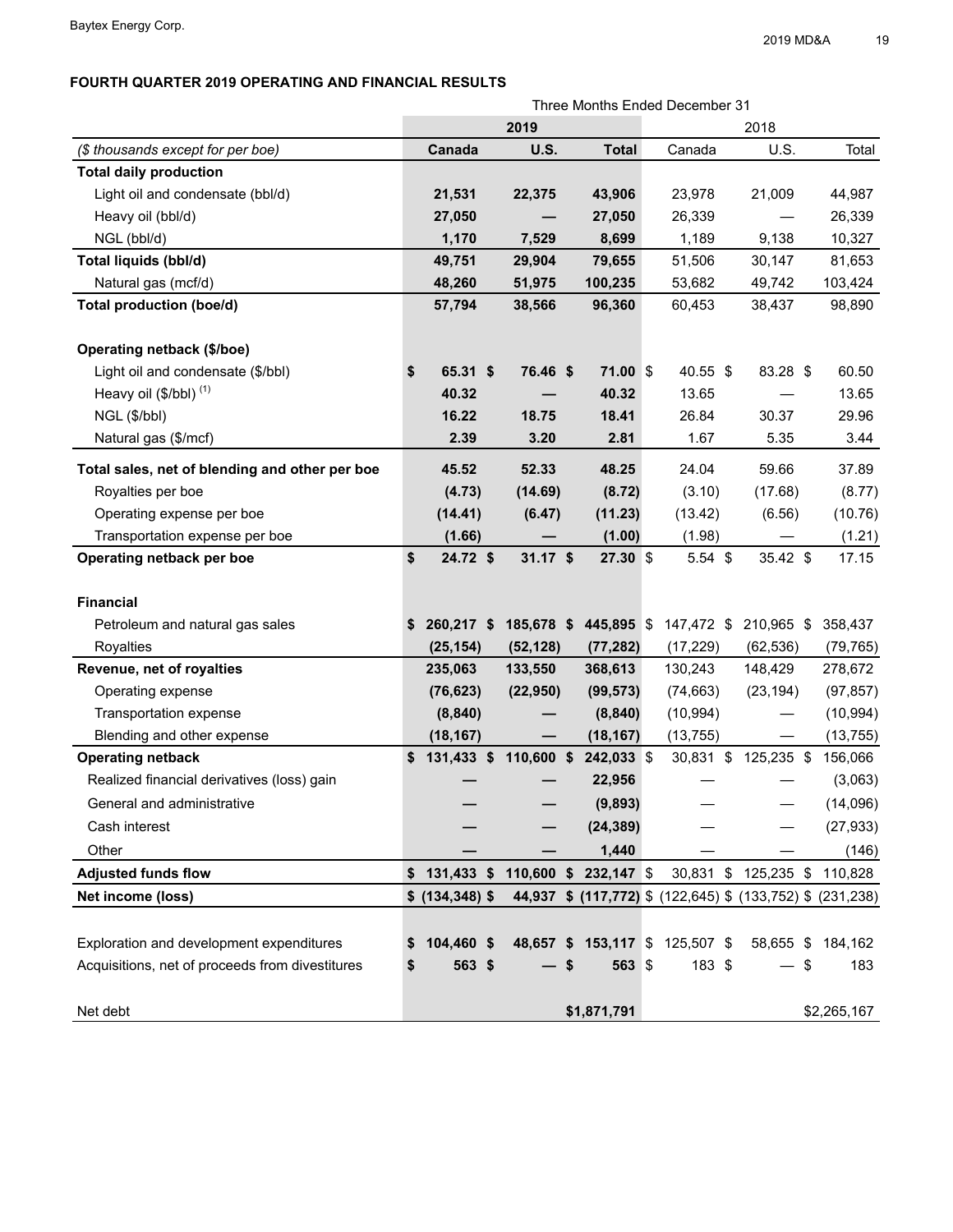|                                                     |         | Three Months Ended December 31 |          |  |  |  |  |  |  |
|-----------------------------------------------------|---------|--------------------------------|----------|--|--|--|--|--|--|
|                                                     | 2019    | 2018                           | Change   |  |  |  |  |  |  |
| <b>Benchmark Averages</b>                           |         |                                |          |  |  |  |  |  |  |
| WTI oil (US\$/bbl) <sup>(1)</sup>                   | 56.96   | 58.81                          | (1.85)   |  |  |  |  |  |  |
| LLS oil $(US$/bbI)^{(2)}$                           | 60.73   | 66.64                          | (5.91)   |  |  |  |  |  |  |
| LLS oil differential to WTI (US\$/bbl)              | 3.77    | 7.83                           | (4.06)   |  |  |  |  |  |  |
| Edmonton par oil (\$/bbl)                           | 68.10   | 42.68                          | 25.42    |  |  |  |  |  |  |
| Edmonton par oil differential to WTI (US\$/bbl)     | (5.37)  | (26.51)                        | 21.14    |  |  |  |  |  |  |
| WCS heavy oil $(\$/bbl)^{(3)}$                      | 54.29   | 25.62                          | 28.67    |  |  |  |  |  |  |
| WCS heavy oil differential to WTI (US\$/bbl)        | (15.83) | (39.42)                        | 23.59    |  |  |  |  |  |  |
| AECO natural gas price (\$/mcf) <sup>(4)</sup>      | 2.34    | 1.94                           | 0.40     |  |  |  |  |  |  |
| NYMEX natural gas price (US\$/mmbtu) <sup>(5)</sup> | 2.50    | 3.64                           | (1.14)   |  |  |  |  |  |  |
| CAD/USD average exchange rate                       | 1.3201  | 1.3215                         | (0.0014) |  |  |  |  |  |  |

*(1) WTI refers to the arithmetic average of NYMEX prompt month WTI for the applicable period.* 

*(2) LLS refers to the Argus trade month average for Louisiana Light Sweet oil.*

*(3) WCS refers to the average posting price for the benchmark WCS heavy oil.* 

*(4) AECO refers to the AECO arithmetic average month-ahead index price published by the Canadian Gas Price Reporter ("CGPR").*

*(5) NYMEX refers to the NYMEX last day average index price as published by the CGPR.*

We delivered strong operating and financial results in Q4/2019. We invested \$153.1 million on exploration and development expenditures in Q4/2019 and generated adjusted funds flow of \$232.1 million. Production of 96,360 boe/d for Q4/2019 was consistent with expectations and contributed to annual production for 2019 that exceeded our annual guidance of approximately 97,000 boe/d. Free cash flow of \$72.9 million in Q4/2019 was used for debt reduction and contributed to a \$99.5 million reduction in net debt relative to Q3/2019.

In Canada, production averaged 57,794 boe/d in Q4/2019 which is 2,659 boe/d lower than 60,453 boe/d reported for Q4/2018. The decrease in production reflects lower exploration and development activity in the second half of 2019 relative to the same period of 2018. Our weighted average realized price of \$45.52/boe for Q4/2019 was \$21.48/boe higher than \$24.04/boe for Q4/2018 which was impacted by a significant widening of light and heavy oil differentials. In Q4/2019, the Edmonton Par benchmark price traded at a US\$5.37/bbl discount to WTI while the WCS differential was a US\$15.83/bbl discount to WTI compared to Q4/2018 when Edmonton par traded at a US\$26.51/bbl discount to WTI and the WCS heavy oil differential was US\$39.42/bbl. Operating netback of \$131.4 million (\$24.72/boe) for Q4/2019 is \$100.6 million (\$19.18/boe) higher than \$30.8 million (\$5.54/boe) reported for the same period of 2018. Exploration and development expenditures of \$104.5 million in Q4/2019 includes drilling and completion costs associated with 73 (70.7 net) wells compared to 98 (71.5 net) wells in Q4/2018.

In the U.S., production of 38,566 boe/d for Q4/2019 was consistent with 38,437 boe/d reported for Q4/2018. Our realized price of \$52.33/boe was \$7.33/boe lower than our realized price of \$59.66/boe in Q4/2018 as a result of the decline in U.S. crude oil pricing. The LLS benchmark averaged US\$60.73/bbl in Q4/2019 which is US\$5.91/boe lower than US\$66.64/bbl during Q4/2018. Operating netback of \$110.6 million (\$31.17/boe) was \$14.6 million (\$4.24/boe) lower than \$125.2 million (\$35.41/boe) for Q4/2018 primarily due to lower benchmark prices and lower realized pricing in Q4/2019. Exploration and development expenditures of \$48.7 million in Q4/2019 includes costs associated with drilling 27 (6.3 net) wells and commencing production from 24 (6.5 net) wells. Exploration and development expenditures were lower in Q4/2019 due to the timing of drilling and completion activity relative to Q4/2018 when we drilled 19 (3.3 net) wells and brought 31 (5.9 net) wells on production.

We generated adjusted funds flow of \$232.1 million in Q4/2019 which is \$121.3 million higher than \$110.8 million in Q4/2018. The increase was driven by stronger realized pricing in Canada and resulted in operating netback of \$27.30/boe in Q4/2019 which is \$10.15/boe higher relative to \$17.15/boe in Q4/2018. Production of 96,360 boe/d in Q4/2019 compared to 98,890 boe/d for Q4/2018 reflects lower exploration and development activity in the second half of relative to the same period of 2018. The increase in our realized price more than offset the impact of lower production and resulted in an \$86.0 million increase in operating netback in Q4/2019 compared to Q4/2018. Lower G&A expense and cash interest expense combined with realized gains on financial derivatives also contributed to the increase in adjusted funds flow in Q4/2019 relative to the same period of 2018. G&A expense of \$9.9 million in Q4/2019 was lower than \$14.1 million in Q4/2018 which reflects the efficiencies we were able to realize as a result of the Strategic Combination. Interest expense of \$24.4 million in Q4/2019 was \$3.5 million lower than \$27.9 million for Q4/2018 due the reduction in net debt including the early redemption of the US\$150 million senior unsecured notes in September 2019 which resulted in lower interest on our long-term notes. We recorded hedging gains of \$23.0 million in Q4/2019 compared to hedging losses of \$3.1 million in Q4/2018.

We recorded a net loss of \$117.8 million in Q4/2019 compared to net loss of \$231.2 million in Q4/2018. The decrease in the net loss for Q4/2019 was primarily a result of the increase in adjusted funds flow which was \$110.8 million higher than Q4/2018 due to narrower Canadian oil differentials and stronger realized pricing in Canada. The net loss for Q4/2019 includes a \$187.8 million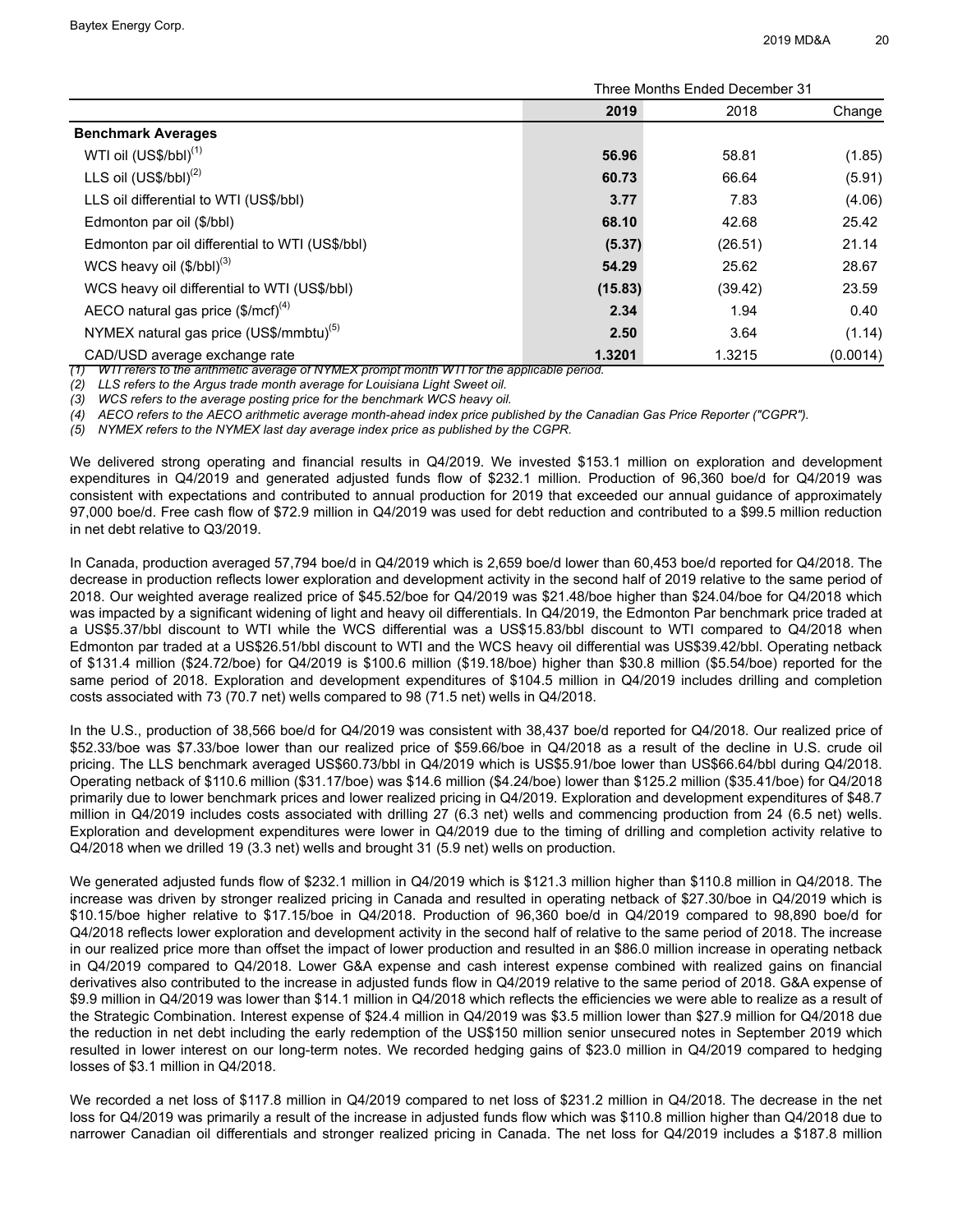impairment expense recorded in Q4/2019 due to the sustained decline in Canadian heavy oil prices which resulted in a change in development plans for our thermal projects in Peace River. The net loss for Q4/2018 includes a \$285.3 million impairment expense recorded in Q4/2018 due to a change in development plans for our Conventional and Eagle Ford properties. The impact of higher adjusted funds flow and lower impairment expense in Q4/2019 were offset by a loss of \$27.5 million associated with unrealized changes in the carrying value of our financial derivatives and our U.S. denominated debt compared to a gain of \$113.8 million in Q4/2018.

## **QUARTERLY FINANCIAL INFORMATION**

|                                                                  |            | 2019      |                |           | 2018       |                |           |           |  |
|------------------------------------------------------------------|------------|-----------|----------------|-----------|------------|----------------|-----------|-----------|--|
| (\$ thousands, except per<br>common share amounts)               | Q4         | Q3        | Q <sub>2</sub> | Q1        | Q4         | Q <sub>3</sub> | Q2        | Q1        |  |
| Petroleum and natural gas sales                                  | 445,895    | 424,600   | 482,000        | 453,424   | 358,437    | 436,761        | 347,605   | 286,067   |  |
| Net income (loss)                                                | (117, 772) | 15,151    | 78,826         | 11,336    | (231, 238) | 27,412         | (58, 761) | (62, 722) |  |
| Per common share - basic                                         | (0.21)     | 0.03      | 0.14           | 0.02      | (0.42)     | 0.07           | (0.25)    | (0.27)    |  |
| Per common share - diluted                                       | (0.21)     | 0.03      | 0.14           | 0.02      | (0.42)     | 0.07           | (0.25)    | (0.27)    |  |
| Adjusted funds flow                                              | 232,147    | 213,379   | 236,130        | 220,770   | 110,828    | 171,210        | 106,690   | 84,255    |  |
| Per common share - basic                                         | 0.42       | 0.38      | 0.42           | 0.40      | 0.20       | 0.46           | 0.45      | 0.36      |  |
| Per common share - diluted                                       | 0.42       | 0.38      | 0.42           | 0.40      | 0.20       | 0.45           | 0.45      | 0.36      |  |
| <b>Exploration and development</b>                               | 153,117    | 139,085   | 106,246        | 153,843   | 184,162    | 139,195        | 78,830    | 93,534    |  |
| Canada                                                           | 104,460    | 96,774    | 68,259         | 104,870   | 125,507    | 94,477         | 30,608    | 51,525    |  |
| U.S.                                                             | 48,657     | 42,311    | 37,987         | 48,973    | 58,655     | 44,718         | 48,222    | 42,009    |  |
| Acquisitions, net of divestitures                                | 563        | (30)      | 1,647          |           | 229        |                | (21)      | (2,026)   |  |
| Net debt                                                         | 1,871,791  | 1,971,339 | 2,028,686      | 2,175,241 | 2,265,167  | 2,112,090      | 1,784,835 | 1,783,379 |  |
| Total assets                                                     | 5,914,083  | 6,233,875 | 6,222,190      | 6,359,157 | 6,377,198  | 6,491,303      | 4,476,906 | 4,433,074 |  |
| Common shares outstanding                                        | 558,305    | 557,972   | 556,798        | 555,872   | 554,060    | 553,950        | 236,662   | 236,578   |  |
| Daily production                                                 |            |           |                |           |            |                |           |           |  |
| Total production (boe/d)                                         | 96,360     | 94,927    | 98,402         | 101,115   | 98,890     | 82,412         | 70,664    | 69,522    |  |
| Canada (boe/d)                                                   | 57,794     | 58,134    | 58,580         | 60,018    | 60,453     | 45,214         | 34,042    | 33,505    |  |
| $U.S.$ (boe/d)                                                   | 38,566     | 36,793    | 39,822         | 41,097    | 38,437     | 37,198         | 36,622    | 36,017    |  |
| <b>Benchmark prices</b>                                          |            |           |                |           |            |                |           |           |  |
| WTI oil (US\$/bbl)                                               | 56.96      | 56.45     | 59.81          | 54.90     | 58.81      | 69.50          | 67.88     | 62.87     |  |
| WCS heavy (US\$/bbl)                                             | 41.13      | 44.21     | 49.14          | 42.61     | 19.39      | 47.25          | 48.61     | 38.59     |  |
| CAD/USD avg exchange rate                                        | 1.3201     | 1.3207    | 1.3376         | 1.3293    | 1.3215     | 1.3070         | 1.2911    | 1.2651    |  |
| AECO gas (\$/mcf)                                                | 2.34       | 1.04      | 1.17           | 1.94      | 1.94       | 1.35           | 1.03      | 1.85      |  |
| NYMEX gas (US\$/mmbtu)                                           | 2.50       | 2.23      | 2.64           | 3.15      | 3.64       | 2.90           | 2.80      | 3.00      |  |
| Sales price (\$/boe) <sup>(1)</sup>                              | 48.25      | 47.14     | 51.49          | 47.98     | 37.89      | 55.03          | 51.22     | 42.96     |  |
| Royalties (\$/boe)                                               | (8.72)     | (8.59)    | (9.67)         | (8.94)    | (8.77)     | (12.13)        | (12.01)   | (10.36)   |  |
| Operating expense (\$/boe)                                       | (11.23)    | (11.15)   | (11.22)        | (11.02)   | (10.76)    | (10.25)        | (10.91)   | (10.53)   |  |
| Transportation expense (\$/boe)                                  | (1.00)     | (1.13)    | (1.33)         | (1.46)    | (1.21)     | (1.26)         | (1.22)    | (1.36)    |  |
| Operating netback (\$/boe)                                       | 27.30      | 26.27     | 29.27          | 26.56     | 17.15      | 31.39          | 27.08     | 20.71     |  |
| Realized financial derivatives<br>gain (loss) (\$/boe)           | 2.59       | 2.39      | 1.45           | 2.07      | (0.34)     | (4.07)         | (4.57)    | (1.57)    |  |
| <b>Operating netback after</b><br>financial derivatives (\$/boe) | 29.89      | 28.66     | 30.72          | 28.63     | 16.81      | 27.32          | 22.51     | 19.14     |  |

*(1) Realized heavy oil prices are calculated based on sales volumes and sales dollars, net of blending and other expense.*

In Q4/2019 we delivered our fifth consecutive quarter of strong operating and financial results following closing of the Strategic Combination in Q3/2018. Production has increased from 69,522 boe/d during Q1/2018 to a high of 101,115 boe/d during Q1/2019 as a result of the Strategic Combination along with our successful development programs in the U.S. and Canada. As planned, production was lower in Q3/2019 and began to increase in Q4/2019 as a result of the timing of our exploration and development activity during 2019. Improved well productivity from enhanced completion techniques resulted in relatively consistent average daily production in the U.S. despite lower quarterly exploration and development expenditures. In Canada, our exploration and development program was focused on our heavy oil properties at Peace River and Lloydminster. Exploration and development activity in Canada increased following the Strategic Combination with the addition of our Viking and Duvernay light oil properties.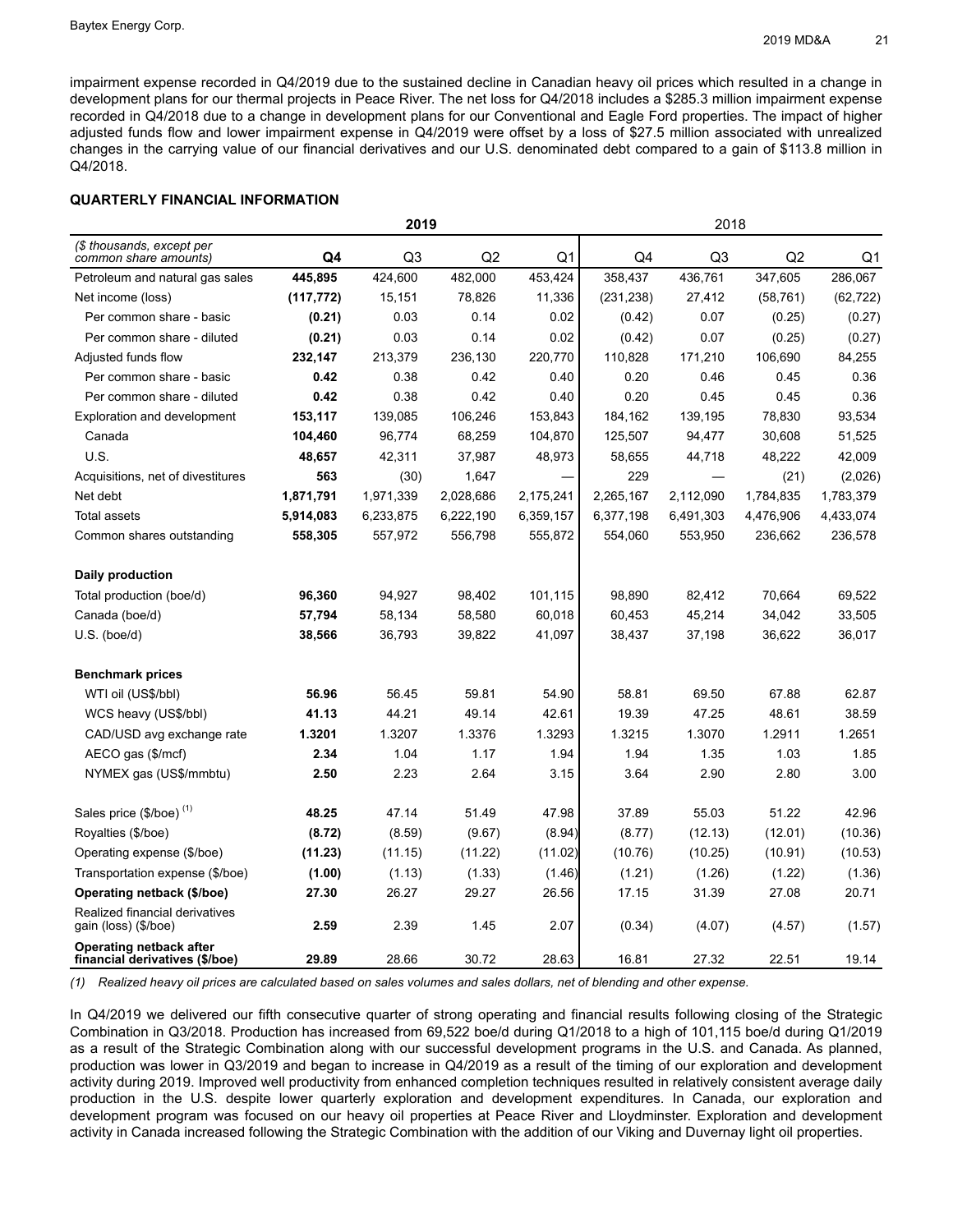Global benchmark prices for crude oil have fluctuated over the last eight quarters as attempts to balance the market with production cuts have been mitigated by increasing production in North America and concerns over global demand. Our realized pricing in Canada improved in 2019 after a narrowing of light and heavy oil differentials along with a higher weighting of light oil production following the Strategic Combination. The WCS benchmark averaged US\$41.13/bbl in Q4/2019 compared to US\$19.39/ bbl in Q4/2018.

Adjusted funds flow is directly impacted by our average daily production and changes in benchmark commodity prices which are the basis for our realized sales price. Adjusted funds flow began to improve in 2018 as commodity prices strengthened and continued to improve through Q3/2019 following the Strategic Combination. Increased production and strong price realizations due to a higher proportion of light oil production resulted in adjusted funds flow of \$232.1 million in Q4/2019 compared to \$84.3 million in Q1/2018.

Net debt can fluctuate on a quarterly basis depending on the timing of exploration and development expenditures, changes in our adjusted funds flow and the closing CAD/USD exchange rate which is used to translate our U.S. dollar denominated debt. We generated free cash flow of \$328.8 million in 2019 which was directed towards debt repayment and resulted in net debt of \$1,871.8 million at Q4/2019 which is only \$88.4 million higher than \$1,783.4 million at Q1/2018 despite the additional \$363.6 million of net debt assumed in conjunction with the Strategic Combination.

## **OFF BALANCE SHEET TRANSACTIONS**

We do not have any financial arrangements that are excluded from the consolidated financial statements as at December 31, 2019, nor are any such arrangements outstanding as of the date of this MD&A.

#### **CRITICAL ACCOUNTING ESTIMATES**

The preparation of the consolidated financial statements in accordance with IFRS requires management to make judgments, estimates and assumptions that affect the application of accounting policies and reported amounts of assets, liabilities, revenues and expenses. These judgments, estimates and assumptions are based on all relevant information available to the Company at the time of financial statement preparation. Actual results can differ from those estimates as the effect of future events cannot be determined with certainty. The key areas of judgment or estimation uncertainty that have a significant risk of causing material adjustment to the reported amounts of assets, liabilities, revenues, and expenses are discussed below.

#### Reserves

The Company uses estimates of oil, natural gas and natural gas liquids ("NGL") reserves in the calculation of depletion and in the determination of fair value estimates for non-financial assets. The process to estimate reserves is complex and requires significant judgment. Estimates of the Company's reserves are evaluated annually by independent reserves evaluators and represent the estimated recoverable quantities of oil, natural gas and NGL and the related net cash flows. This evaluation of reserves is prepared in accordance with the reserves definition contained in National Instrument 51-101 "Standards of Disclosure for Oil and Gas Activities" and the Canadian Oil and Gas Evaluation Handbook.

Estimates of economically recoverable oil, natural gas and NGL and their future net cash flows are based on a number of factors and assumptions. Changes to estimates and assumptions such as forward price forecasts, production rates, ultimate reserve recovery, timing and amount of capital expenditures, production costs, marketability of oil and natural gas, royalty rates and other geological, economic and technical factors could have a significant impact on reported reserves. Changes in the Company's reserves estimates can have a significant impact on the carrying values of the Company's oil and gas properties, the calculation of depletion, the timing of cash flows for asset retirement obligations, asset impairments and estimates of fair value determined in accounting for business combinations.

#### Cash-generating Units ("CGUs")

The Company's oil and gas properties are aggregated into CGUs which are the smallest identifiable group of assets that generates cash flows that are largely independent of the cash flows from other assets or groups of assets. The aggregation of assets in CGUs requires management judgment and is based on geographical proximity, shared infrastructure and similar exposure to market risk.

#### Identification of Impairment and Impairment Reversal Indicators

Judgment is required to assess when indicators of impairment or impairment reversal exist and when a calculation of the recoverable amount is required. The CGUs comprising oil and gas properties are reviewed at each reporting date to assess whether there is any indication of impairment or impairment reversal. The assessment for each CGU considers significant changes in reservoir performance including forecasted production volumes, forecasted royalty, operating, capital and abandonment and reclamation costs, forecasted oil and gas prices and the resulting cash flows from proved plus probable oil and gas reserves.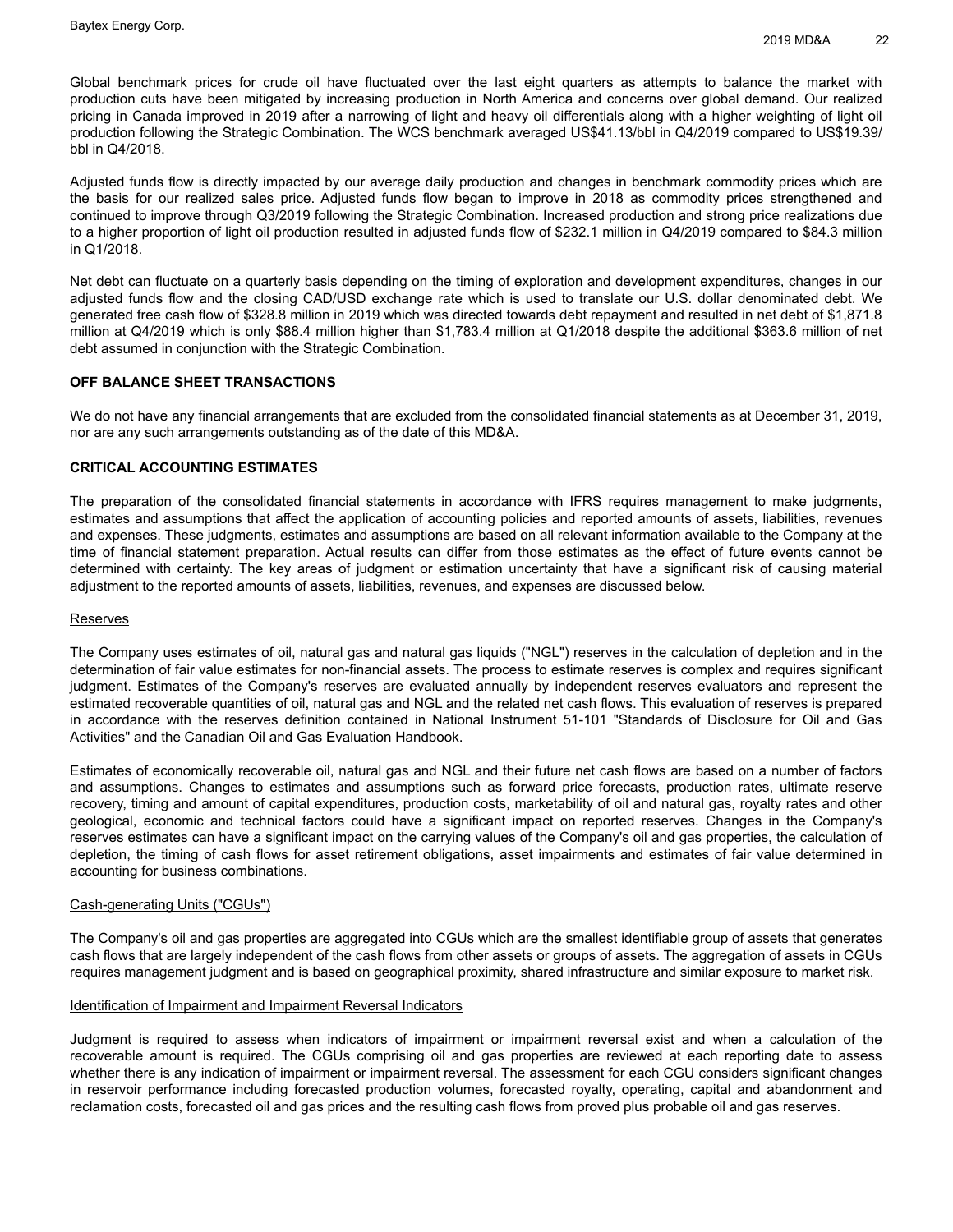#### Measurement of Recoverable Amount

If indicators of impairment or impairment reversal are determined to exist, the recoverable amount of an asset or CGU is calculated based on the higher of value-in-use ("VIU") and fair value less cost of disposal ("FVLCD"). These calculations require the use of estimates and assumptions including cash flows associated with proved plus probable oil and gas reserves, the discount rate used to present value future cash flows and assumptions regarding the timing and amount of capital expenditures and future abandonment and reclamation obligations. Any changes to these estimates and assumptions could impact the calculation of the recoverable amount and the carrying value of assets.

#### Exploration and Evaluation ("E&E") Assets

Costs associated with acquiring oil and natural gas licenses and exploratory drilling are accumulated as E&E assets pending determination of technical feasibility and commercial viability. The determination of technical feasibility and commercial viability of E&E assets for the purposes of reclassifying such assets to oil and gas properties is subject to management judgment. Management uses the establishment of commercial reserves as the basis for determining technical feasibility and commercial viability. Upon determination of commercial reserves, E&E assets are tested for impairment and reclassified to oil and natural gas properties.

#### Business Combinations

Business combinations are accounted for using the acquisition method of accounting when the assets acquired meet the definition of a business in accordance with IFRS.

Determination of the acquirer in a business combination requires management judgment. In determining the acquirer in a business combination, factors such as voting rights of all equity instruments, the intended corporate governance structure, composition of senior management of the combined company, and various metrics used to evaluate the relative size of each company are considered.

The determination of fair value assigned to assets acquired and liabilities assumed requires management to make assumptions and estimates including forecast benchmark commodity prices, estimates of reserves acquired and discount rates used to present value future cash flows. Changes in any of the assumptions or estimates used in determining the fair value of assets acquired and liabilities assumed could impact the amounts assigned to assets, liabilities and goodwill.

#### Financial Derivatives

Financial derivatives are measured at fair value on each reporting date. The Company uses quoted commodity prices, estimates of future volatility prices and interest rates available at period end to determine the fair value of outstanding financial derivatives. Changes in market pricing between period end and settlement of the derivative contracts could have a significant impact on financial results related to the financial derivatives.

#### Asset Retirement Obligations

The Company's provision for asset retirement obligations is based on estimated costs to abandon and reclaim the wells and the facilities, the estimated time period during which these costs will be incurred in the future, and discount and inflation rates. The provision for asset retirement obligations represents management's best estimate of the present value of the future abandonment and reclamation costs required under current regulatory requirements. Actual abandonment and reclamation costs could be materially different from estimated amounts.

#### Income Taxes

Regulations and legislation in the various jurisdictions in which the Company and its subsidiaries operate are subject to change. Interpretation and application of existing regulation and legislation requires management judgment. Income tax filings are subject to audit and re-assessment and changes in facts, circumstances and interpretations of the standards may result in a material change to the Company's provision for income taxes. Estimates of future income taxes are subject to measurement uncertainty.

## **CURRENT AND FUTURE CHANGES IN ACCOUNTING POLICIES**

## **Changes in significant accounting policies**

#### *Leases*

Baytex adopted IFRS 16 *Leases* on January 1, 2019, using the modified retrospective approach. The modified retrospective approach does not require restatement of comparative financial information as it recognizes the cumulative effect on transition as an adjustment to opening retained earnings and applies the standard prospectively. Comparative information in the Company's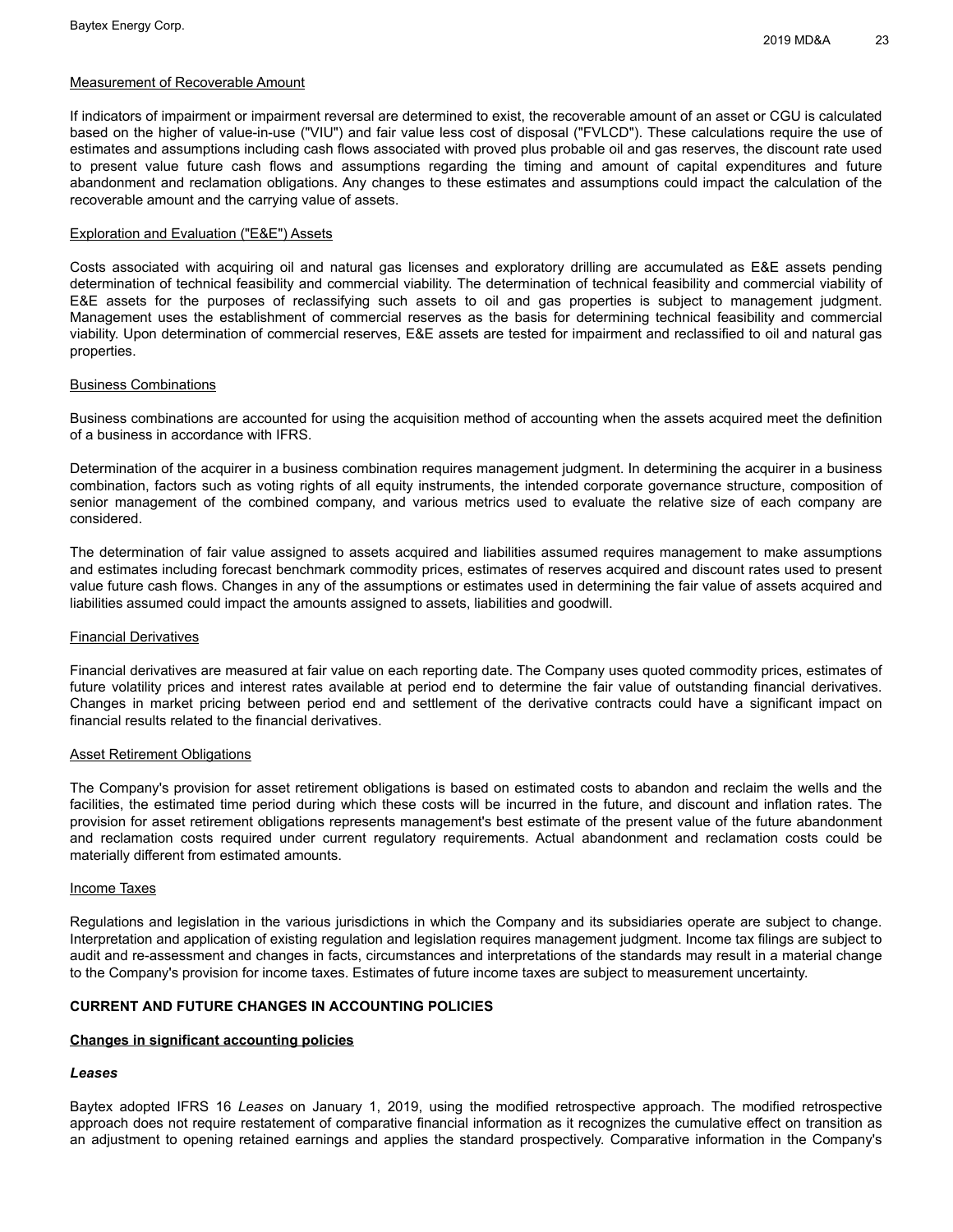consolidated statements of financial position, consolidated statements of loss and comprehensive loss, consolidated statements of changes in equity, and consolidated statements of cash flows has not been restated and continues to be accounted for in accordance with the Company's previous accounting policy found in the 2018 annual financial statements.

The cumulative effect of initial application of the standard was to recognize an \$18.0 million increase to right-of-use assets ("lease assets"), a \$2.0 million reduction of onerous contracts and a \$18.0 million increase to lease obligations. Initial measurement of the lease obligation was determined based on the remaining lease payments at January 1, 2019 using a weighted averaged incremental borrowing rate of approximately 3.9%. The lease assets were initially recognized at an amount equal to the lease obligations. The lease assets and lease obligations recognized largely relate to the Company's head office lease in Calgary.

The adoption of IFRS 16 using the modified retrospective approach allowed the Company to use the following practical expedients in determining the opening transition adjustment:

- The weighted average incremental borrowing rate in effect at January 1, 2019 was used as opposed to the rate in effect at inception of the lease;
- Leases with a remaining term of less than 12 months as at January 1, 2019 were accounted for as short-term leases;
- Leases with an underlying asset of low value are recorded as an expense and not recognized as a lease asset;
- Leases with similar characteristics were accounted for as a portfolio using a single discount rate; and
- Used the Company's previous assessment under IAS 37, "Provisions, Contingent Liabilities and Contingent Assets' for onerous contracts instead of reassessing the lease assets for impairment at January 1, 2019.

The Company's accounting policy for leases effective January 1, 2019 is set forth below. The Company applied IFRS 16 using the modified retrospective approach. Comparative information continues to be accounted for in accordance with the Company's previous accounting policy found in the 2018 annual financial statements.

#### *Leases*

A contract is, or contains, a lease if the contract conveys the right to control the use of an identified asset for a period of time in exchange for consideration. A lease obligation and corresponding right-of-use asset ("lease asset") are recognized at the commencement of the lease. The present value of the lease obligation is based on the future lease payments and is discounted using the Company's incremental borrowing rate when the rate implicit in the lease is not readily available. The Company uses a single discount rate for a portfolio of leases with similar characteristics. The lease asset is recognized at the amount of the lease obligation, adjusted for lease incentives received and initial direct costs, on commencement of the lease. Depreciation is recognized on the lease asset over the shorter of the estimated useful life of the asset or the lease term.

Lease payments are allocated between the liability and interest expense. Interest expense is recognized on the lease obligations using the effective interest rate method and payments are applied against the lease obligation.

Management judgement is required to determine the discount rate used to calculate the present value of the lease obligation. The carrying amounts of the lease assets, lease obligations, and the resulting interest and depletion and depreciation expense are based on the implicit interest rate within the lease arrangement or, if this information is unavailable, the incremental borrowing rate. Incremental borrowing rates are based on judgments including economic environment, term, and the underlying risk inherent to the asset.

#### **NON-GAAP AND CAPITAL MEASUREMENT MEASURES**

In this MD&A, we refer to certain capital management measures (such as adjusted funds flow, exploration and development expenditures, free cash flow, net debt, operating netback and Bank EBITDA) which do not have any standardized meaning prescribed by Canadian Generally Accepted Accounting Principles ("GAAP"). While adjusted funds flow, exploration and development expenditures, free cash flow, net debt, operating netback and Bank EBITDA are commonly used in the oil and natural gas industry, our determination of these measures may not be comparable with calculations of similar measures presented by other reporting issuers. We believe that inclusion of these non-GAAP financial measures provide useful information to investors and shareholders when evaluating the financial results of the Company.

## **Adjusted Funds Flow**

We consider adjusted funds flow a key measure that provides a more complete understanding of operating performance and our ability to generate funds for exploration and development expenditures, debt repayment, settlement of our abandonment obligations and potential future dividends. In addition, we use a ratio of net debt to adjusted funds flow to manage our capital structure. We eliminate settlements of abandonment obligations from cash flow from operations as the amounts can be discretionary and may vary from period to period depending on our capital programs and the maturity of our operating areas. The settlement of abandonment obligations are managed with our capital budgeting process which considers available adjusted funds flow. Changes in non-cash working capital are eliminated in the determination of adjusted funds flow as the timing of collection, payment and incurrence is variable and by excluding them from the calculation we are able to provide a more meaningful measure of our operations on a continuing basis. Transaction costs associated with the Strategic Combination are excluded from adjusted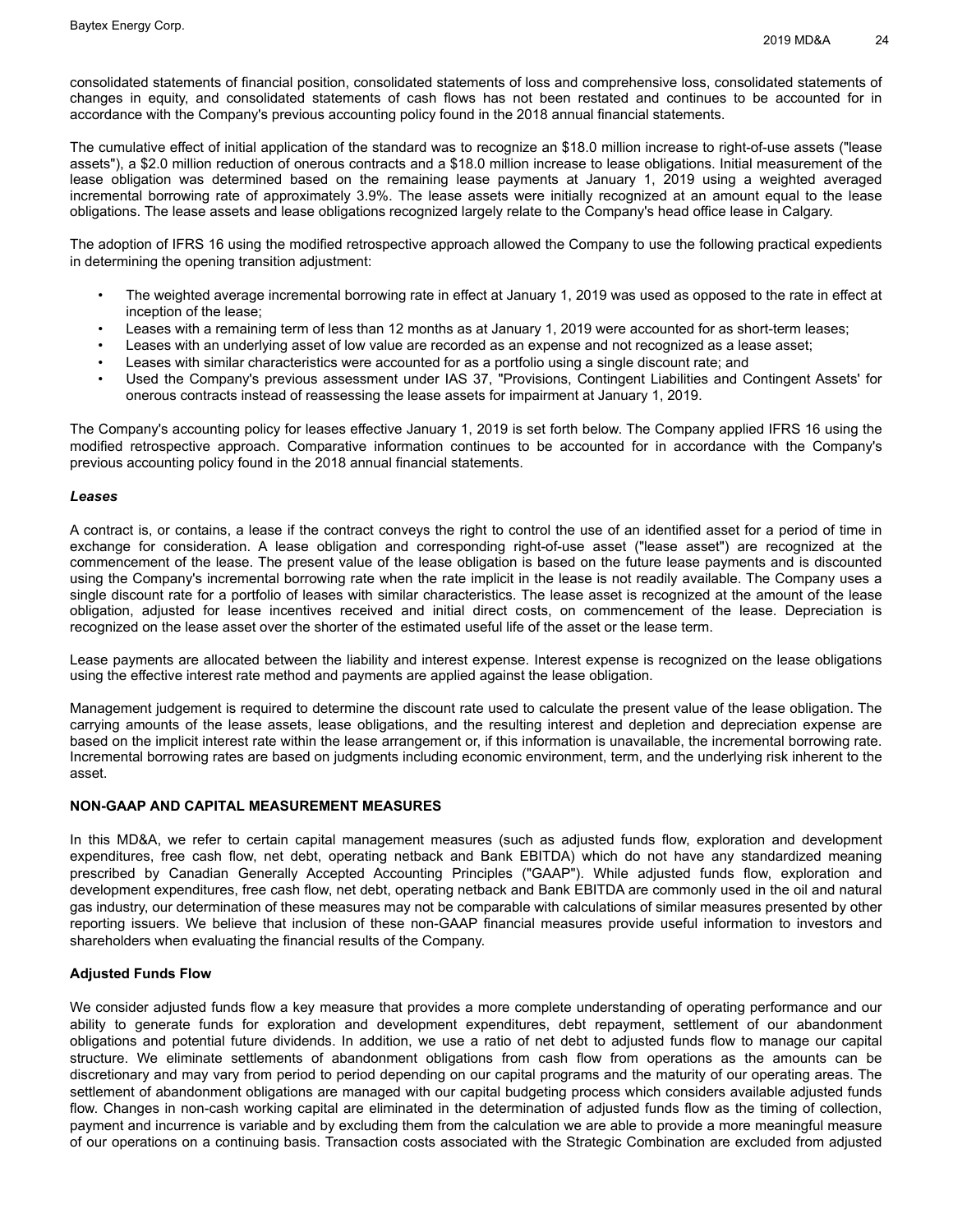funds flow as we consider the costs non-recurring and not reflective of our ability to generate adjusted funds flow on an ongoing basis.

Adjusted funds flow should not be construed as an alternative to performance measures determined in accordance with GAAP, such as cash flow from operating activities and net income or loss.

The following table reconciles cash flow from operating activities to adjusted funds flow.

|                                      | <b>Years Ended December 31</b> |           |  |
|--------------------------------------|--------------------------------|-----------|--|
| (\$ thousands)                       | 2019                           | 2018      |  |
| Cash flow from operating activities  | 834,939 \$                     | 485,322   |  |
| Change in non-cash working capital   | 52,070                         | (39, 448) |  |
| Asset retirement obligations settled | 15.417                         | 14,035    |  |
| <b>Transaction costs</b>             |                                | 13,074    |  |
| Adjusted funds flow                  | $902,426$ \$                   | 472.983   |  |

## **Exploration and Development Expenditures**

We use exploration and development expenditures to measure and evaluate the performance of our capital programs. The total amount of exploration and development expenditures is managed as part of our budgeting process and can vary from period to period depending on the availability of adjusted funds flow and other sources of liquidity. We eliminate changes in non-cash working capital, acquisition and dispositions, and additions to other plant and equipment from investing activities as these amounts are generated by activities outside of our programs to explore and develop our existing properties.

Changes in non-cash working capital are eliminated in the determination of exploration and development expenditures as the timing of collection, payment and incurrence is variable and by excluding them from the calculation we are able to provide a more meaningful measure of our operations on a continuing basis. Our capital budgeting process is focused on programs to explore and develop our existing properties, accordingly, cash flows arising from acquisition and disposition activities are eliminated as we analyze these activities on a transaction by transaction basis separately from our analysis of the performance of our capital programs. Additions to other plant and equipment is primarily comprised of expenditures on corporate assets which do not generate incremental oil and natural gas production and is therefore analyzed separately from our evaluation of the performance of our exploration and development programs.

The following table reconciles cash flow used in investing activities to exploration and development expenditures.

|                                          | <b>Years Ended December 31</b> |            |  |         |  |  |
|------------------------------------------|--------------------------------|------------|--|---------|--|--|
| (\$ thousands)                           |                                | 2019       |  | 2018    |  |  |
| Cash flow used in investing activities   | \$                             | 617,508 \$ |  | 463,272 |  |  |
| Change in non-cash working capital       |                                | (62, 485)  |  | 32,435  |  |  |
| Proceeds from dispositions               |                                | 1,487      |  | 2,519   |  |  |
| Property acquisitions                    |                                | (3,667)    |  | (701)   |  |  |
| Additions to other plant and equipment   |                                | (552)      |  | (1,804) |  |  |
| Exploration and development expenditures |                                | 552,291 \$ |  | 495.721 |  |  |

#### **Free cash flow**

We define free cash flow as adjusted funds flow less exploration and development expenditures (both non-GAAP measures discussed above), payments on lease obligations and asset retirement obligations settled. We use free cash flow to evaluate funds available for debt repayment, common share repurchases, potential future dividends and acquisition and disposition opportunities.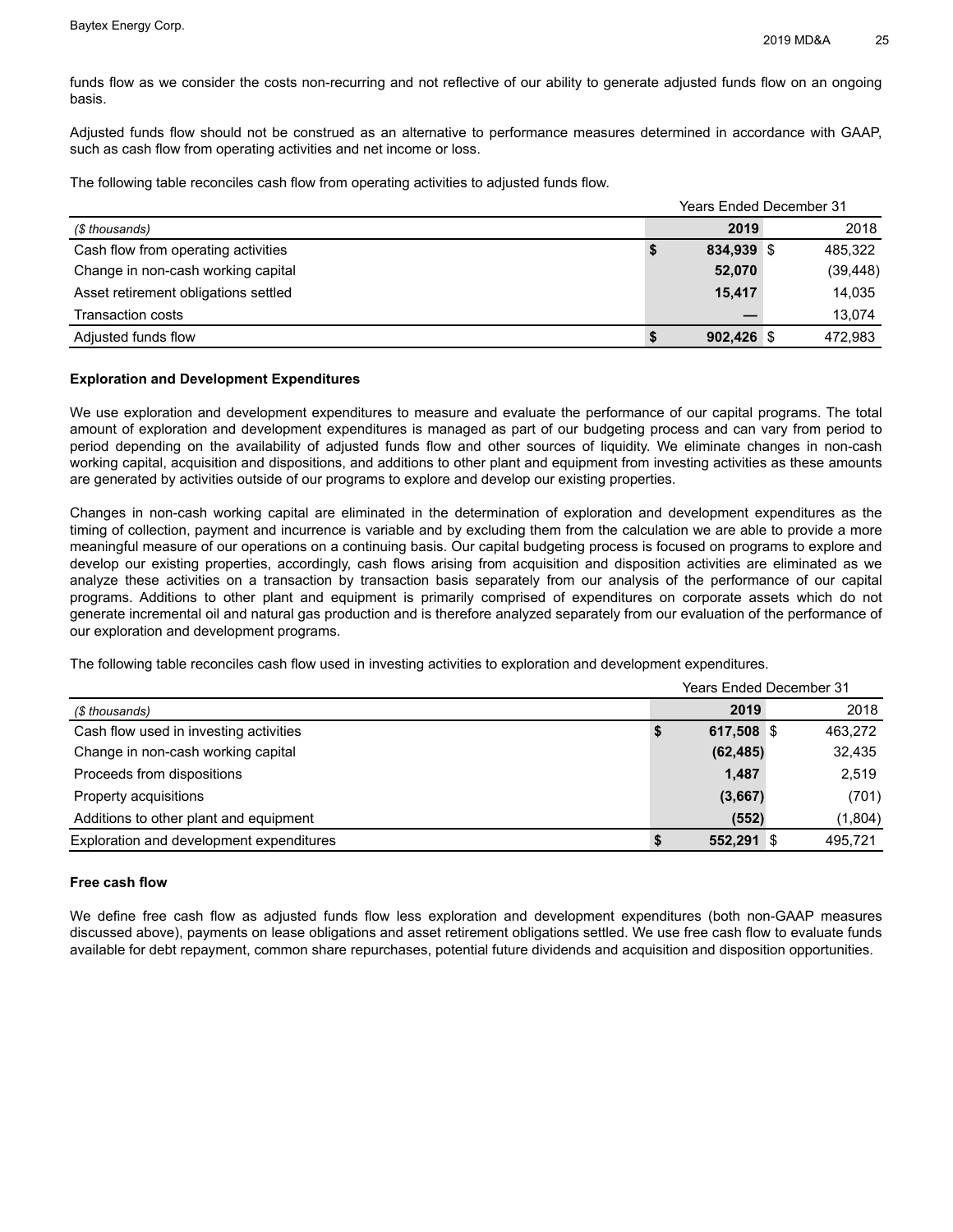The following table provides our computation of free cash flow.

|                                          |    | <b>Years Ended December 31</b> |  |            |
|------------------------------------------|----|--------------------------------|--|------------|
| (\$ thousands)                           |    | 2019                           |  | 2018       |
| Adjusted funds flow                      | \$ | 902.426 \$                     |  | 472,983    |
| Exploration and development expenditures |    | (552, 291)                     |  | (495, 721) |
| Payments on lease obligations            |    | (5,956)                        |  |            |
| Asset retirement obligations settled     |    | (15, 417)                      |  | (14, 035)  |
| Free cash flow                           | S  | 328,762 \$                     |  | (36, 773)  |

## **Net Debt**

We believe that net debt assists in providing a more complete understanding of our financial position and provides a key measure to assess our liquidity. We calculate net debt based on the principal amounts of our bank loan and long-term notes outstanding, including working capital. The current portion of financial derivatives is excluded as the valuation of the underlying contracts is subject to a high degree of volatility prior to the ultimate settlement. Onerous contracts are excluded from net debt as the underlying contracts do not represent an available source of liquidity. We use the principal amounts of the bank loan and long-term notes outstanding in the calculation of net debt as these amounts represent our ultimate repayment obligation at maturity. The carrying amount of debt issue costs associated with the bank loan and long-term notes is excluded on the basis that these amounts have already been paid by Baytex at inception of the contract and do not represent an additional source of liquidity or repayment obligation.

The following table summarizes our calculation of net debt.

| (\$ thousands)              | <b>December 31, 2019</b> | December 31, 2018 |
|-----------------------------|--------------------------|-------------------|
| Bank loan <sup>(1)</sup>    | 506,471 \$               | 522,294           |
| Long-term notes $(1)$       | 1,337,200                | 1,596,323         |
| Trade and other payables    | 207.454                  | 258.114           |
| Cash                        | (5, 572)                 |                   |
| Trade and other receivables | (173, 762)               | (111,564)         |
| Net debt                    | 1,871,791 \$             | 2,265,167         |

*(1) Principal amount of instruments expressed in Canadian dollars.* 

## **Operating Netback**

We define operating netback as petroleum and natural gas sales, less blending expense, royalties, operating expense and transportation expense. Operating netback per boe is the operating netback divided by barrels of oil equivalent production volume for the applicable period. We believe that this measure assists in assessing our ability to generate cash margin on a unit of production basis and is a key measure used to evaluate our operating performance.

| <b>Years Ended December 31</b>                         |    |              |  |            |  |  |
|--------------------------------------------------------|----|--------------|--|------------|--|--|
| (\$ thousands)                                         |    | 2019         |  | 2018       |  |  |
| Petroleum and natural gas sales                        | \$ | 1,805,919 \$ |  | 1,428,870  |  |  |
| Blending and other expense                             |    | (68, 795)    |  | (68, 832)  |  |  |
| Total sales, net of blending and other expense         |    | 1,737,124    |  | 1,360,038  |  |  |
| Royalties                                              |    | (320, 241)   |  | (313, 754) |  |  |
| Operating expense                                      |    | (397, 716)   |  | (311, 592) |  |  |
| Transportation expense                                 |    | (43, 942)    |  | (36, 869)  |  |  |
| Operating netback                                      |    | 975,225      |  | 697,823    |  |  |
| Realized financial derivative (loss) gain              |    | 75,620       |  | (73, 165)  |  |  |
| Operating netback after realized financial derivatives |    | 1,050,845 \$ |  | 624,658    |  |  |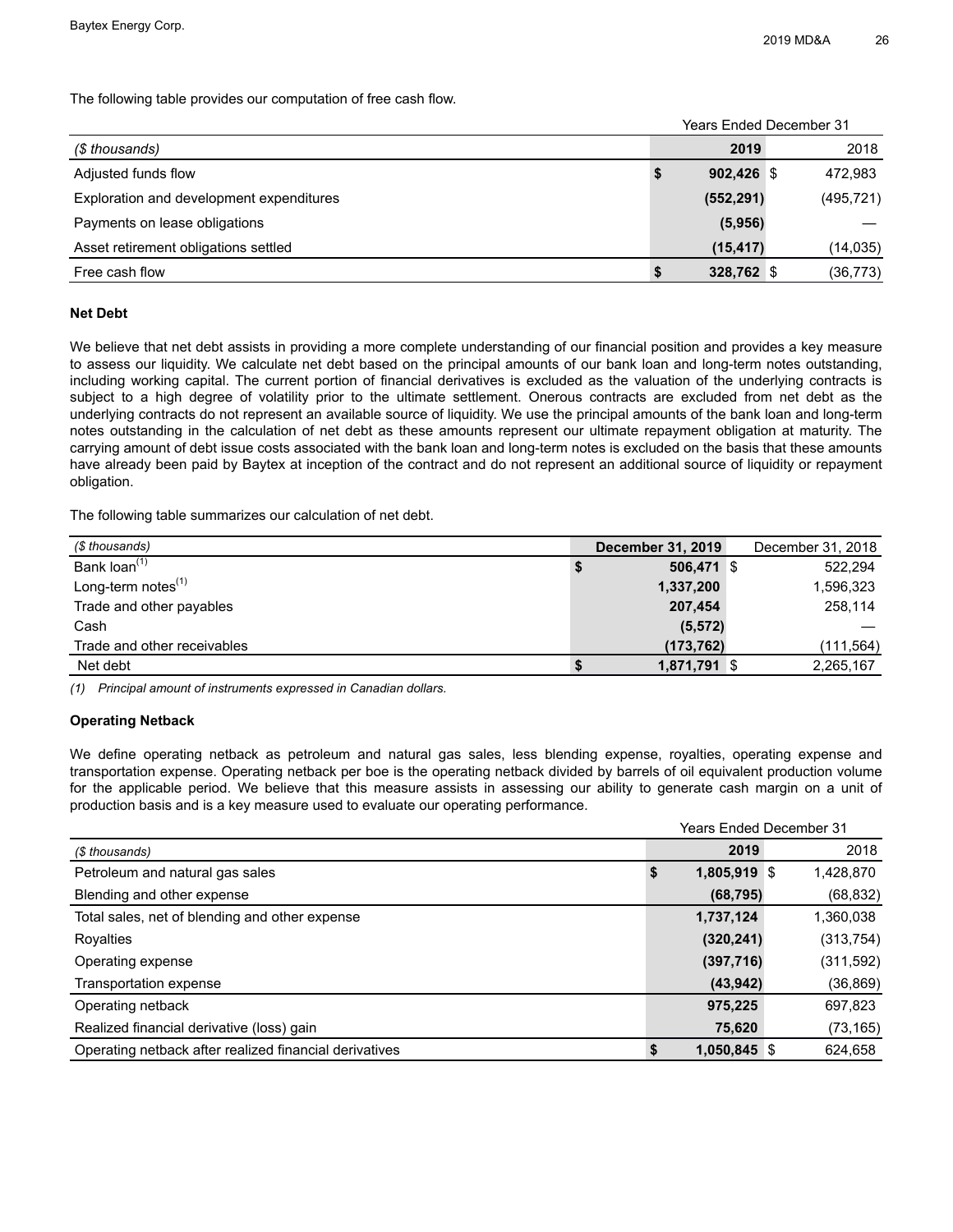## **Bank EBITDA**

Bank EBITDA is used to assess compliance with certain financial covenants contained in our credit facility agreements. Net income is adjusted for the items set forth in the table below as prescribed by the credit facility agreements. The following table reconciles net income or loss to Bank EBITDA.

|                                                     | <b>Years Ended December 31</b> |            |
|-----------------------------------------------------|--------------------------------|------------|
| (\$ thousands)                                      | 2019                           | 2018       |
| Net income (loss)                                   | \$<br>$(12, 459)$ \$           | (325, 309) |
| Plus:                                               |                                |            |
| Financing and interest                              | 125,865                        | 119,086    |
| Unrealized foreign exchange loss (gain)             | (62, 753)                      | 106,143    |
| Unrealized financial derivatives loss (gain)        | 82,817                         | (116, 715) |
| Current income tax recovery                         | 2,093                          | (35)       |
| Deferred income tax recovery                        | (68, 555)                      | (101, 732) |
| Depletion and depreciation                          | 731,686                        | 558,684    |
| Impairment                                          | 187,822                        | 285,341    |
| Gain on dispositions                                | (2, 238)                       | (1,946)    |
| <b>Transaction costs</b>                            |                                | 13,074     |
| Non-cash items <sup>(1)</sup>                       | 27,658                         | 41,263     |
| Adjustment for Strategic Combination <sup>(2)</sup> |                                | 255,800    |
| <b>Bank EBITDA</b>                                  | \$<br>1,011,936 \$             | 833,654    |

*(1) Non-cash items include share-based compensation, exploration and evaluation expense and non-cash other expense.*

*(2) In accordance with the credit facilities agreements, the calculation of Bank EBITDA is adjusted to reflect the impact of material acquisitions as if the transaction had occurred on the first day of the relevant period.*

## **CONTROLS AND PROCEDURES**

## **Disclosure Controls and Procedures**

As of December 31, 2019, an evaluation was conducted of the effectiveness of our "disclosure controls and procedures" (as defined in the United States by Rules 13a-15(e) and 15d-15(e) under the Securities Exchange Act of 1934 (the "Exchange Act") and in Canada by National Instrument 52-109, Certification of Disclosure in Issuers' Annual and Interim Filings ("NI 52-109")) under the supervision of and with the participation of management, including the President and Chief Executive Officer and the Executive Vice President and Chief Financial Officer of Baytex (collectively the "certifying officers"). Based on that evaluation, the certifying officers concluded that our disclosure controls and procedures are effective to ensure that the information required to be disclosed in the reports that we file or submit under the Exchange Act or under Canadian securities legislation is (i) recorded, processed, summarized and reported within the time periods specified in the applicable rules and forms and (ii) accumulated and communicated to our management, including the certifying officers, to allow timely decisions regarding the required disclosure.

It should be noted that while the certifying officers believe that our disclosure control and procedures provide a reasonable level of assurance that they are effective, they do not expect that our disclosure controls and procedures will prevent all errors and fraud. A control system, no matter how well conceived or operated, can provide only reasonable, not absolute assurance that the objectives of the control system are met.

## **Internal Control Over Financial Reporting**

Management is responsible for establishing and maintaining adequate internal control over the Company's financial reporting. Internal control over our financial reporting is a process designed under the supervision of and with the participation of management, including the certifying officers, to provide reasonable assurance regarding the reliability of financial reporting and the preparation of financial statements.

Because of inherent limitations, internal control over financial reporting may not prevent or detect misstatements and even those systems determined to be effective can provide only reasonable assurance with respect to the financial statement preparation and presentation.

Management has assessed the effectiveness of our "internal control over financial reporting" as defined in Rules 13a-15(f) and 15d-15(f) of the Exchange Act and as defined by NI 52-109. The assessment was based on the framework in Internal Control - Integrated Framework (2013) issued by the Committee of Sponsoring Organizations of the Treadway Commission. Management concluded that our internal control over financial reporting was effective as of December 31, 2019.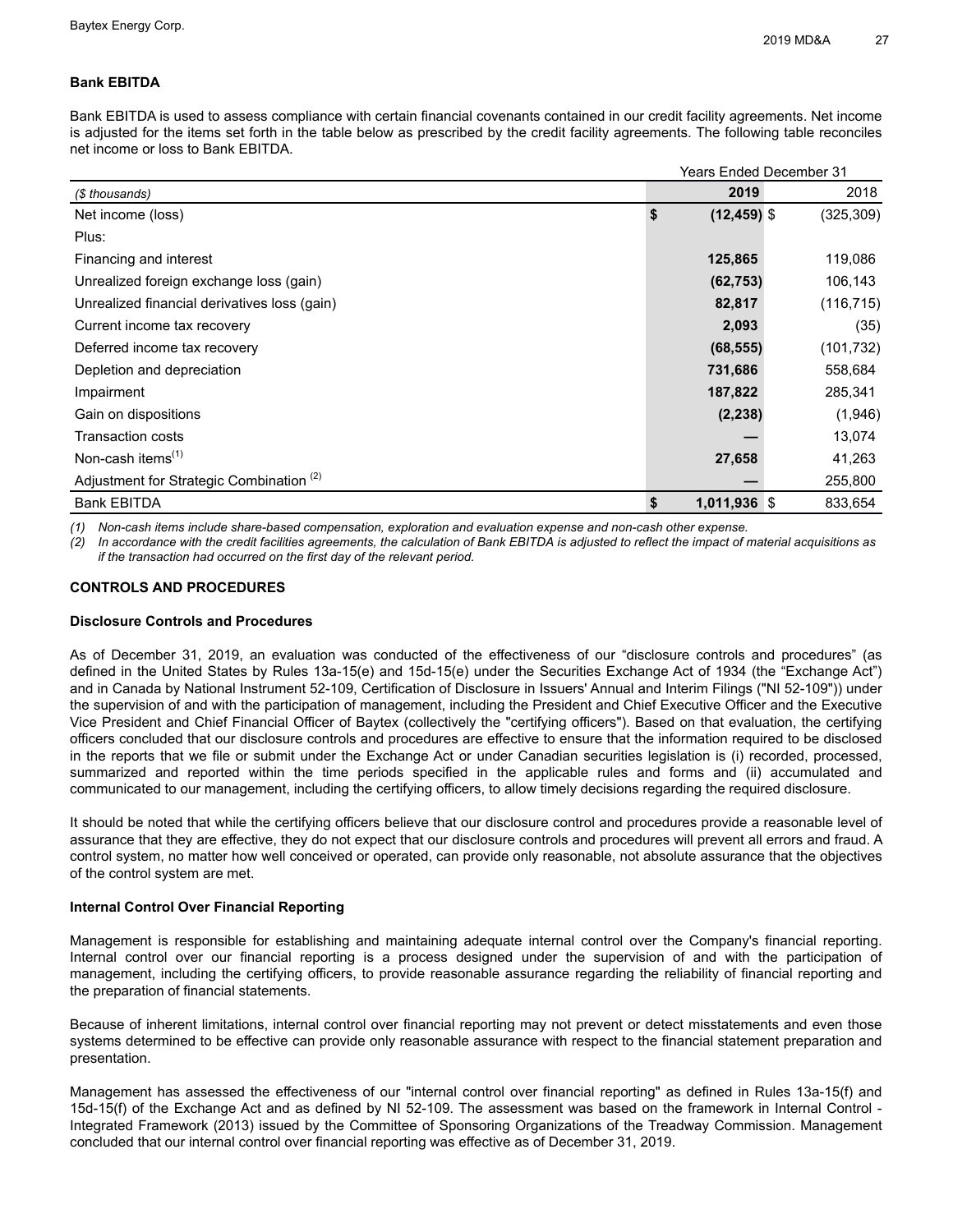The effectiveness of our internal control over financial reporting as of December 31, 2019 has been audited by KPMG LLP, an independent registered public accounting firm, as stated in their Report of Independent Registered Public Accounting Firm.

## **Changes in Internal Control over Financial Reporting**

No changes were made to our internal control over financial reporting during the year ended December 31, 2019 that have materially affected, or are reasonably likely to materially affect, the internal controls over financial reporting except for the matters described below.

Baytex previously excluded business processes acquired through the Strategic Combination on August 22, 2018, from the Company's evaluation of internal control over financial reporting as permitted by applicable securities laws in Canada and the U.S. We completed the evaluation and integration of internal controls over financial reporting of Raging River during the third quarter of 2019.

## **SELECTED ANNUAL INFORMATION**

The following table summarizes key annual financial and operating information over the three most recently completed financial years.

| (\$ thousands, except per common share amounts)         | 2019                 | 2018           | 2017      |
|---------------------------------------------------------|----------------------|----------------|-----------|
| Revenues, net of royalties                              | \$<br>1,485,678 \$   | 1,115,116 \$   | 857,975   |
| Adjusted funds flow                                     | $902,426$ \$         | 472,983 \$     | 347,641   |
| Per common share - basic                                | 1.62 $$$             | $1.35$ \$      | 1.48      |
| Per common share - diluted                              | 1.62 $$$             | $1.35$ \$      | 1.47      |
| Net income (loss)                                       | \$<br>$(12, 459)$ \$ | $(325,309)$ \$ | 87,174    |
| Per common share - basic                                | $(0.02)$ \$          | $(0.93)$ \$    | 0.37      |
| Per common share - diluted                              | $(0.02)$ \$          | $(0.93)$ \$    | 0.37      |
| Total assets                                            | 5,914,083 \$         | 6,377,198 \$   | 4,372,111 |
| Bank loan - principal                                   | $506,471$ \$         | 522,294 \$     | 213,376   |
| Long term notes - principal                             | 1,337,200 \$         | 1,596,323 \$   | 1,489,210 |
| Average wellhead prices, net of blending costs (\$/boe) | 48.72 \$             | 46.31 \$       | 40.58     |
| Total production (boe/d)                                | 97,680               | 80.458         | 70.242    |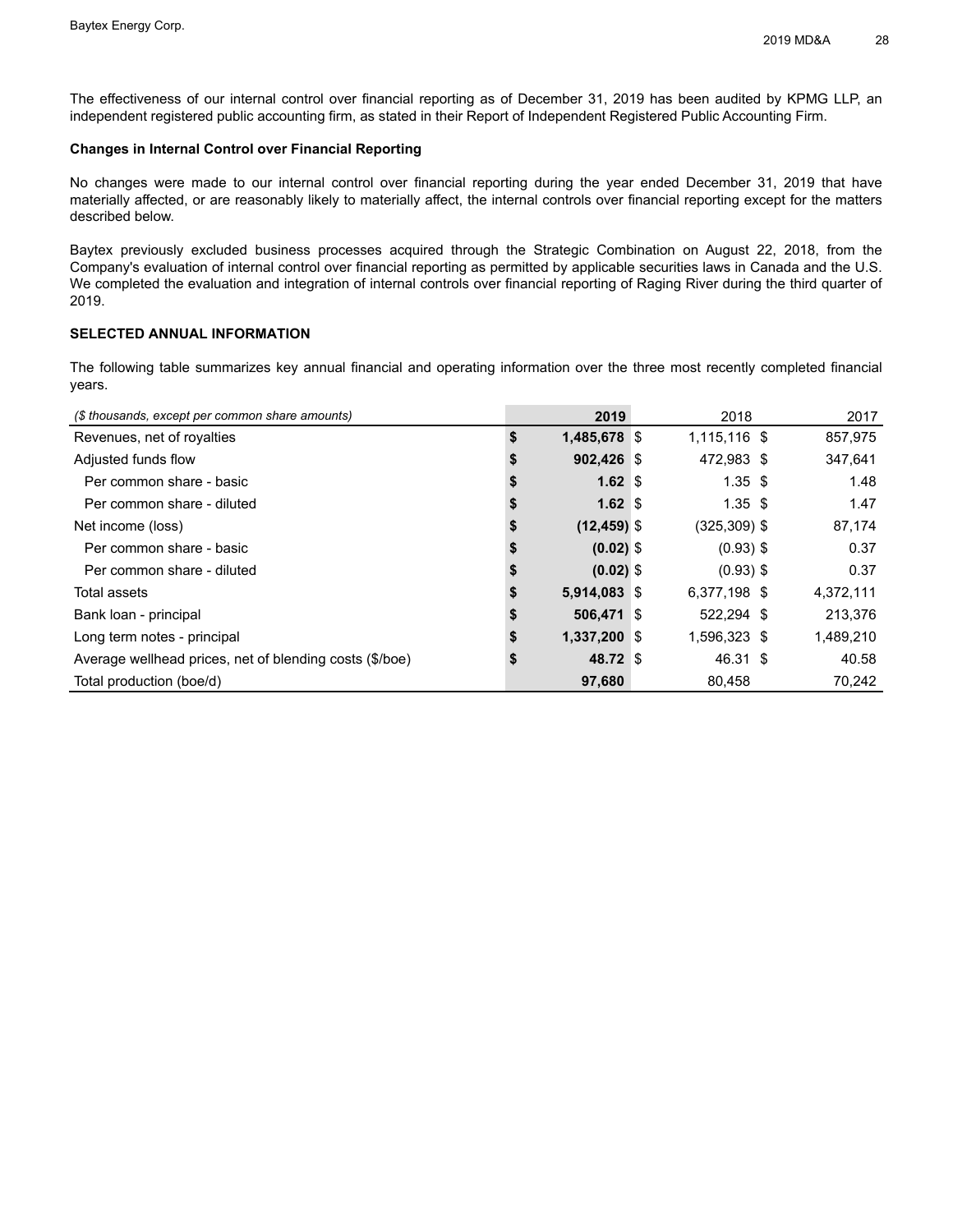## **FORWARD-LOOKING STATEMENTS**

In the interest of providing our shareholders and potential investors with information regarding Baytex, including management's assessment of the Company's future plans and operations, certain statements in this document are "forward-looking statements" within the meaning of the United States Private Securities Litigation Reform Act of 1995 and "forward-looking information" within the meaning of applicable Canadian securities legislation (collectively, "forward-looking statements"). In some cases, forwardlooking statements can be identified by terminology such as "anticipate", "believe", "continue", "could", "estimate", "expect", "forecast", "intend", "may", "objective", "ongoing", "outlook", "potential", "plan", "project", "should", "target", "would", "will" or similar words suggesting future outcomes, events or performance. The forward-looking statements contained in this document speak *only as of the date of this document and are expressly qualified by this cautionary statement.*

Specifically, this document contains forward-looking statements relating to but not limited to: our business strategies, plans and objectives; our expected exploration and development expenditures and average daily production for 2020; and our expected royalty rate and operating, transportation, general and administrative and interest expenses for 2020; our expected lease expenditures and asset retirement obligations settled in 2020; the existence, operation and strategy of our risk management program; the reassessment of our tax filings by the Canada Revenue Agency; our intention to defend the reassessments; our view of our tax filing position; the length of time it would take to resolve the reassessments; that we would owe cash taxes and late payment interest if the reassessment is successful; that our internally generated adjusted funds flow and our existing undrawn credit facilities will provide sufficient liquidity to sustain our operations and planned capital expenditures; that we may issue debt or equity securities from time to time or sell assets; our intent to fund certain financial obligations with cash flow from operations and the expected timing of the financial obligations; and our plans with respect to asset retirement obligation activities. In addition, information and statements relating to reserves are deemed to be forward-looking statements, as they involve implied assessment, based on certain estimates and assumptions, that the reserves described exist in quantities predicted or estimated, *and that the reserves can be profitably produced in the future.*

These forward-looking statements are based on certain key assumptions regarding, among other things: the timing of receipt of regulatory and shareholder approvals for the Transaction; the ability of the combined company to realize the anticipated benefits of the Transaction; petroleum and natural gas prices and differentials between light, medium and heavy oil prices; well production rates and reserve volumes; our ability to add production and reserves through our exploration and development activities; capital expenditure levels; our ability to borrow under our credit agreements; the receipt, in a timely manner, of regulatory and other required approvals for our operating activities; the availability and cost of labour and other industry services; interest and foreign exchange rates; the continuance of existing and, in certain circumstances, proposed tax and royalty regimes; our ability to develop our crude oil and natural gas properties in the manner currently contemplated; and current industry conditions, laws and regulations continuing in effect (or, where changes are proposed, such changes being adopted as anticipated). Readers are cautioned that such assumptions, although considered reasonable by Baytex at the time of preparation, may prove to be incorrect.

Actual results achieved will vary from the information provided herein as a result of numerous known and unknown risks and uncertainties and other factors. Such factors include, but are not limited to: the volatility of oil and natural gas prices and price differentials; availability and cost of gathering, processing and pipeline systems; failure to comply with the covenants in our debt agreements; the availability and cost of capital or borrowing; that our credit facilities may not provide sufficient liquidity or may not be renewed; risks associated with a third-party operating our Eagle Ford properties; the cost of developing and operating our assets; depletion of our reserves; public perception and its influence on the regulatory regime; restrictions or costs imposed by climate change initiatives; risks associated with the exploitation of our properties and our ability to acquire reserves; new regulations on hydraulic fracturing; restrictions on or access to water or other fluids; changes in government regulations that affect the oil and gas industry; regulations regarding the disposal of fluids; changes in environmental, health and safety regulations; variations in interest rates and foreign exchange rates; risks associated with our hedging activities; changes in income tax or other laws or government incentive programs; uncertainties associated with estimating oil and natural gas reserves; our inability to fully insure against all risks; risks of counterparty default; risks associated with acquiring, developing and exploring for oil and natural gas and other aspects of our operations; risks associated with large projects; risks related to our thermal heavy oil projects; alternatives to and changing demand for petroleum products; risks associated with our use of information technology systems; risks associated with the ownership of our securities, including changes in market-based factors; risks for United States and other non-resident shareholders, including the ability to enforce civil remedies, differing practices for reporting reserves and production, additional taxation applicable to non-residents and foreign exchange risk; and other factors, many of which are beyond our control. These and additional risk factors are discussed in our Annual Information Form, Annual Report on Form 40-F and Management's Discussion and Analysis for the year ended December 31, 2019, to be filed with Canadian securities regulatory authorities and the U.S. Securities and Exchange Commission not later than March 31, 2020 and in our other public filings.

The above summary of assumptions and risks related to forward-looking statements has been provided in order to provide shareholders and potential investors with a more complete perspective on Baytex's current and future operations and such *information may not be appropriate for other purposes.*

There is no representation by Baytex that actual results achieved will be the same in whole or in part as those referenced in the forward-looking statements and Baytex does not undertake any obligation to update publicly or to revise any of the included forward-looking statements, whether as a result of new information, future events or otherwise, except as may be required by *applicable securities law.*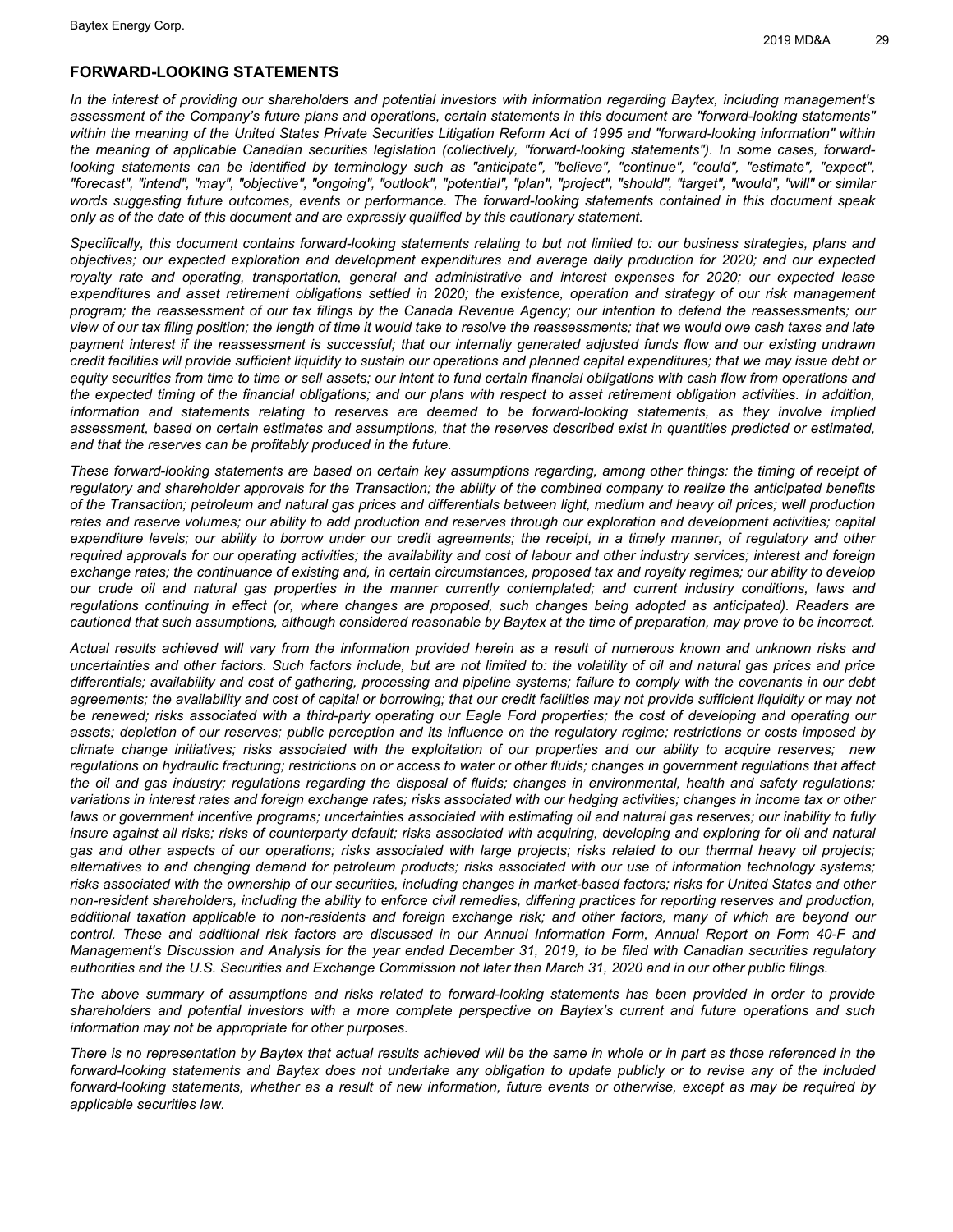## **RISK FACTORS**

We are focused on long-term strategic planning and have identified key risks, uncertainties and opportunities associated with our business that can impact the financial and operational results. Listed below is a description of these risks and uncertainties. Further information regarding risks and uncertainties affecting our business is contained in our Annual Information Form for the year ended December 31, 2019 under the "Risk Factors" section.

#### *Volatility of oil and natural gas prices and price differentials*

Our financial condition is substantially dependent on, and highly sensitive to, the prevailing prices of crude oil and natural gas. Low prices for crude oil and natural gas produced by us could have a material adverse effect on our operations, financial condition and the value and amount of our reserves.

Prices for crude oil and natural gas fluctuate in response to changes in the supply of, and demand for, crude oil and natural gas, market uncertainty and a variety of additional factors beyond our control. Crude oil prices are primarily determined by international supply and demand. Factors which affect crude oil prices include the actions of OPEC, the condition of the Canadian, United States, European and Asian economies, government regulation, political stability in the Middle East and elsewhere, the supply of crude oil in North America and internationally, the ability to secure adequate transportation for products, the availability of alternate fuel sources and weather conditions. Natural gas prices realized by us are affected primarily in North America by supply and demand, weather conditions, industrial demand, prices of alternate sources of energy and developments related to the market for liquefied natural gas. All of these factors are beyond our control and can result in a high degree of price volatility. Fluctuations in currency exchange rates further compound this volatility when commodity prices, which are generally set in U.S. dollars, are stated in Canadian dollars.

Our financial performance also depends on revenues from the sale of commodities which differ in quality and location from underlying commodity prices quoted on financial exchanges. Of particular importance are the price differentials between our light/ medium oil and heavy oil (in particular the light/heavy differential) and quoted market prices. Not only are these discounts influenced by regional supply and demand factors, they are also influenced by other factors such as transportation costs, capacity and interruptions, refining demand, storage capacity, the availability and cost of diluents used to blend and transport product and the quality of the oil produced, all of which are beyond our control. In addition, there is not sufficient pipeline capacity for Canadian crude oil to access the American refinery complex or tidewater to access world markets and the availability of additional transport capacity via rail is more expensive and variable, therefore, the price for Canadian crude oil is very sensitive to pipeline and refinery outages, which contributes to this volatility.

Decreases to or prolonged periods of low commodity prices, particularly for oil, may negatively impact our ability to meet guidance targets, maintain our business and meet all of our financial obligations as they come due. It could also result in the shut-in of currently producing wells without an equivalent decrease in expenses due to fixed costs, a delay or cancellation of existing or future drilling, development or construction programs, un-utilized long-term transportation commitments and a reduction in the value and amount of our reserves.

We conduct assessments of the carrying value of our assets in accordance with IFRS. If crude oil and natural gas forecast prices decline, the carrying value of our assets could be subject to downward revisions and our net earnings could be adversely affected.

## The amount of oil and natural gas that we can produce and sell is subject to the availability and cost of gathering, *processing and pipeline systems*

We deliver our products through gathering, processing and pipeline systems which we do not own and purchasers of our products rely on third party infrastructure to deliver our products to market. The lack of access to capacity in any of the gathering, processing and pipeline systems could result in our inability to realize the full economic potential of our production or in a reduction of the price offered for our production. Alternately, a substantial decrease in the use of such systems can increase the cost we incur to use them. Any significant change in market factors or other conditions affecting these infrastructure systems and facilities, as well as any delays in constructing new infrastructure systems and facilities, could harm our business and, in turn, our financial condition. A significant change may result from the conversion of most of the capacity on the Enbridge mainline from the common carrier model, which will end on July 1, 2021, to a contracted service model, where only shippers who sign long term transportation agreements will have access.

Access to the pipeline capacity for the transport of crude oil into the United States has become inadequate for the amount of Canadian production being exported to the United States and no pipeline capacity to tidewater allowing access to world markets has been constructed. This has resulted in significantly lower prices being realized by Canadian producers compared with the WTI price and the Brent price for crude oil. Although pipeline expansions are ongoing, the lack of pipeline capacity continues to affect the oil and natural gas industry in Canada and limit the ability to produce and to market oil and natural gas production. In addition, the pro-rationing of capacity on inter-provincial pipeline systems also continues to affect the ability to export oil and natural gas from Canada. There can be no certainty that investment in pipelines, which would result in additional long-term take-away capacity, will be made by applicable third party pipeline providers or that any requisite applications will receive regulatory approval. There is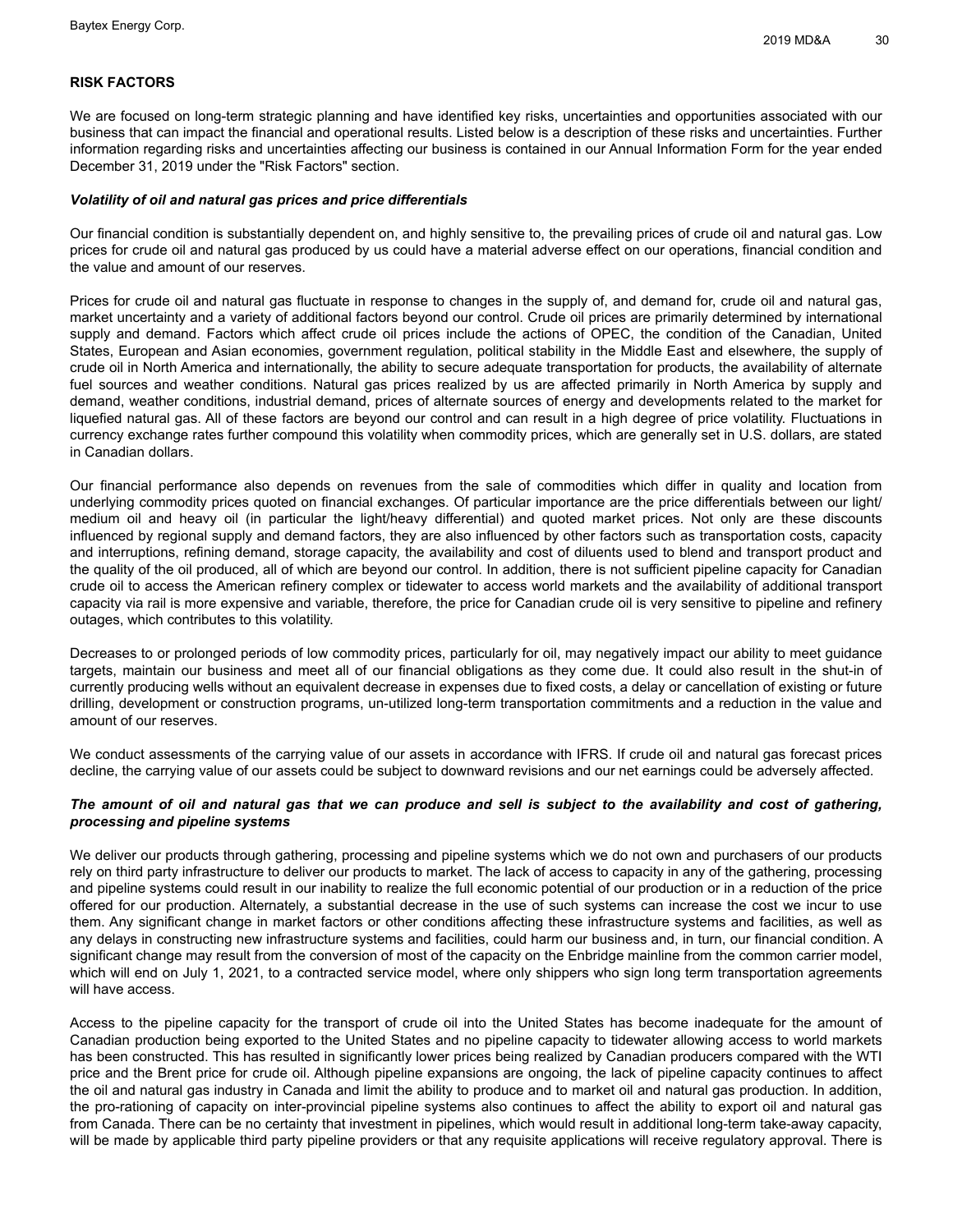also no certainty that short-term operational constraints on pipeline systems, arising from pipeline interruption and/or increased supply of crude oil, will not occur.

There is no certainty that crude-by-rail transportation and other alternative types of transportation for our production will be sufficient to address any gaps caused by operational constraints on pipeline systems. In addition, our crude-by-rail shipments may be impacted by service delays, inclement weather, derailment or blockades and could adversely impact our crude oil sales volumes or the price received for our product. Crude oil produced and sold by us may be involved in a derailment or incident that results in legal liability or reputational harm.

A portion of our production may be processed through facilities controlled by third parties. From time to time these facilities may discontinue or decrease operations either as a result of normal servicing requirements or as a result of unexpected events. A discontinuance or decrease of operations could materially adversely affect our ability to process our production and to deliver the same for sale.

## Failure to comply with the covenants in the agreements governing our debt could adversely affect our financial condition

We are required to comply with the covenants in our credit facilities and long-term notes. If we fail to comply with such covenants, are unable to pay the debt service charges or otherwise commit an event of default, such as bankruptcy, it could result in the seizure and/or sale of our assets by our secured creditors. The proceeds from any sale of our assets would be applied to satisfy amounts owed to the secured creditors and then unsecured creditors. Only after the proceeds of that sale were applied towards our debt would the remainder, if any, be available for the benefit of our shareholders.

## *Availability and cost of capital or borrowing to maintain and/or fund future development and acquisitions*

The future development of our business may be dependent on our ability to obtain additional capital including, but not limited to, debt and equity financing. Unpredictable financial markets and the associated credit impacts may impede our ability to secure and maintain cost effective financing and limit our ability to achieve timely access to capital markets on acceptable terms and conditions. If external sources of capital become limited or unavailable, our ability to make capital investments, continue our business plan, meet all of our financial obligations as they come due and maintain existing properties may be impaired. Should a lack of financing and uncertainty in the capital markets adversely impact our ability to refinance debt, additional equity may be issued which could have a dilutive effect on Shareholders. Additionally, from time to time, we may issue securities from treasury in order to reduce debt, complete acquisitions and/or optimize our capital structure.

Our ability to obtain additional capital is dependent on, among other things, a general interest in energy industry investments and, in particular, interest in our securities along with our ability to maintain our credit ratings. If we are unable to maintain our indebtedness and financial ratios at levels acceptable to our credit rating agencies, or should our business prospects deteriorate, our credit ratings could be downgraded, which would adversely affect the value of our outstanding securities and existing debt and our ability to obtain new financing and may increase our borrowing costs.

From time to time we may enter into transactions which may be financed in whole or in part with debt. The level of our indebtedness from time to time, could impair our ability to obtain additional financing on a timely basis to take advantage of business opportunities that may arise.

## Our credit facilities may not provide sufficient liquidity and a failure to renew our credit facilities could adversely affect *our financial condition*

Our credit facilities and any replacement credit facilities may not provide sufficient liquidity. The amounts available under our credit facilities may not be sufficient for future operations, or we may not be able to obtain additional financing on economic terms attractive to us, if at all. There can be no assurance that the amount of our credit facilities will be adequate for our future financial obligations, including future capital expenditures, or that we will be able to obtain additional funds. In the event we are unable to refinance our debt obligations, it may impact our ability to fund ongoing operations. In the event that the credit facilities are not extended before April 2, 2024, indebtedness under the credit facilities will be repayable at that time. There is also a risk that the credit facilities will not be renewed for the same amount or on the same terms. In addition, we are required to repay the long-term notes at maturity.

## We are not the operator of our drilling locations in our Eagle Ford acreage and, therefore, we will not be able to control *the timing of development, associated costs or the rate of production of that acreage*

Marathon Oil EF LLC ("Marathon Oil"), a wholly owned subsidiary of Marathon Oil Corporation (NYSE: MRO), is the operator of our Eagle Ford acreage and we are reliant upon Marathon Oil to operate successfully. Marathon Oil will make decisions based on its own best interest and the collective best interest of all of the working interest owners of this acreage, which may not be in our best interest. We have a limited ability to exercise influence over the operational decisions of Marathon Oil, including the setting of capital expenditure budgets and determination of drilling locations and schedules. The success and timing of development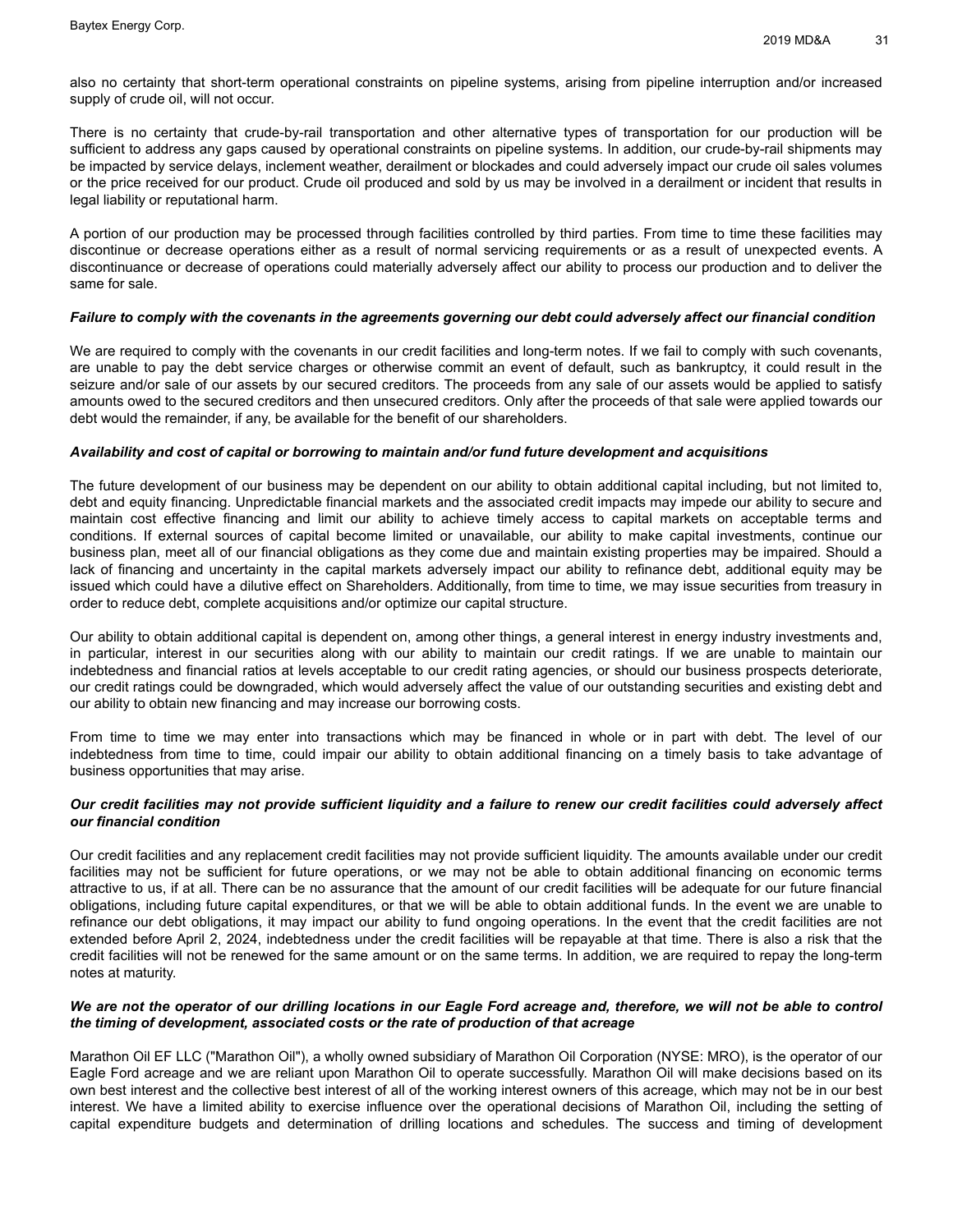activities, operated by Marathon Oil, will depend on a number of factors that will largely be outside of our control, including:

- the timing and amount of capital expenditures;
- Marathon Oil's expertise and financial resources;
- approval of other participants in drilling wells;
- selection of technology; and
- the rate of production of reserves, if any.

To the extent that the capital expenditure requirements related to our Eagle Ford acreage exceeds our budgeted amounts, it may reduce the amount of capital we have available to invest in our other assets. We have the ability to elect whether or not to participate in well locations proposed by Marathon Oil on an individual basis. If we elect to not participate in a well location, we forgo any revenue from such well until Marathon Oil has recouped, from our working interest share of production from such well, 300% to 500% of our working interest share of the cost of such well.

## *Our financial performance is significantly affected by the cost of developing and operating our assets*

Our development and operating costs are affected by a number of factors including, but not limited to: price inflation; scheduling delays; trucking and fuel costs; failure to maintain quality construction standards; the cost of new technologies and supply chain disruptions, including access to skilled labour. Natural gas, electricity, water, diluent, chemicals, supplies, reclamation, abandonment and labour costs are examples of operating and other costs that are susceptible to significant fluctuation.

#### *Our oil and natural gas reserves are a depleting resource and decline as such reserves are produced*

Our future oil and natural gas reserves and production, and therefore our cash flow from operating activities, will be highly dependent on our success in exploiting our reserves base and acquiring additional reserves. The business of exploring for, developing or acquiring reserves is capital intensive. If external sources of capital become limited or unavailable on commercially reasonable terms, our ability to make the necessary capital investments to maintain or expand our oil and natural gas reserves may be impaired.

There is no assurance we will be successful in developing our reserves or acquiring additional reserves at acceptable costs. Without these reserves additions, our reserves will deplete and as a consequence production from and the average reserve life of our properties will decline, which may adversely affect the value of our outstanding securities.

## Our ability to add to our oil and natural gas reserves is highly dependent on our success in exploiting existing properties *and acquiring additional reserves*

Our long-term commercial success depends on our ability to find, acquire, develop and commercially produce oil and natural gas reserves. Future oil and natural gas exploration may involve unprofitable efforts, not only from unsuccessful wells, but also from wells that are productive but do not produce sufficient petroleum substances to return a profit. Completion of a well does not assure a profit on the investment. Drilling hazards or environmental liabilities or damages could greatly increase the cost of operations, and various field operating conditions may adversely affect the production from successful wells. These conditions include delays or failure in obtaining governmental approvals or consents, shut-ins of connected wells resulting from extreme weather conditions, insufficient storage or transportation capacity or other geological and mechanical conditions. While diligent well supervision and effective maintenance operations can contribute to maximizing production rates over time, production delays and declines from normal field operating conditions cannot be eliminated and can be expected to adversely affect revenue and cash flow from operating activities to varying degrees. New wells we drill or participate in may not become productive and we may not recover all or any portion of our investment in these wells.

#### *Public perception and its influence on the regulatory regime*

Concern over the impact of oil and gas development on the environment and climate change has received considerable attention in the media and recent public commentary, and the social value proposition of resource development is being challenged. Additionally, certain pipeline leaks, rail car derailments, major weather events and induced seismicity events have gained media, environmental and other stakeholder attention. Future laws and regulation may be impacted by such incidents, which could have a material adverse effect on our financial condition, results of operations or prospects.

## Climate change initiatives may impose restrictions or costs on our business which have a material adverse affect on our *business*

Our exploration and production facilities and other operational activities emit GHGs. As such, it is highly likely that GHG emissions regulation (including carbon taxes) enacted in jurisdictions where we operate will impact us.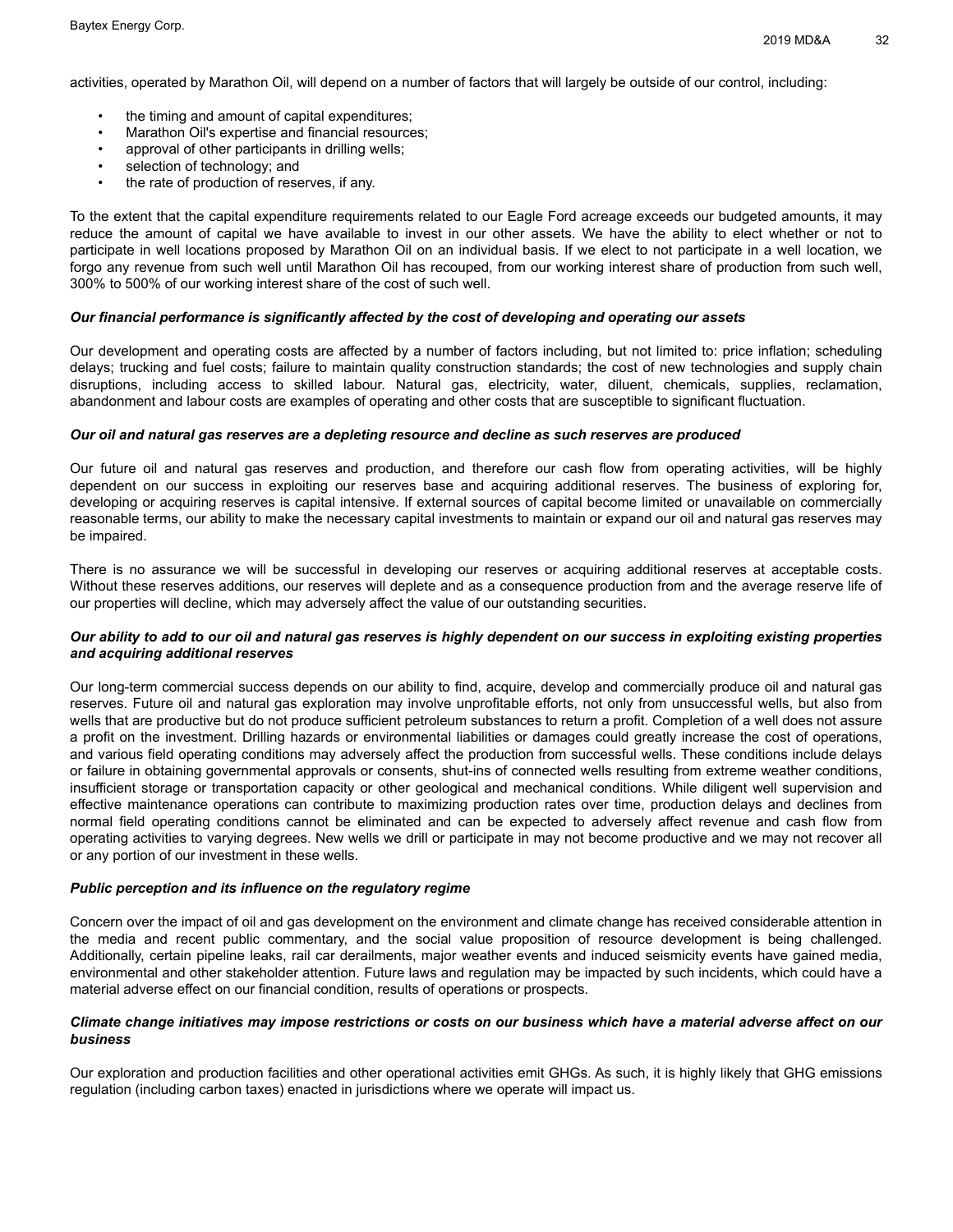Negative consequences which could result from new GHG emissions regulation include, but are not limited to: increased operating costs; increased construction and development costs; additional monitoring and compliance costs; a requirement to redesign or retrofit current facilities; permitting delays; additional costs associated with the purchase of emission credits or allowances; and reduced demand for crude oil. Additionally, if GHG emissions regulation differs by region or type of production, all or part of our production could be subject to costs which are disproportionately higher than those of other producers.

The direct or indirect costs of compliance with GHG emissions regulation may have a material adverse affect on our business, financial condition, results of operations and prospects. At this time, it is not possible to predict whether compliance costs will have a material adverse affect on our business.

Although we provide for the necessary amounts in our annual capital budget to fund our currently estimated obligations, there can be no assurance that we will be able to satisfy our actual future obligations associated with GHG emissions from such funds.

## *Implementation of new regulations on hydraulic fracturing may lead to operational delays, increased costs and/or decreased production volumes, adversely affecting the Company's financial position*

Hydraulic fracturing involves the injection of water, sand and small amounts of additives under pressure into rock formations to stimulate the production of oil and natural gas. Specifically, hydraulic fracturing enables the production of commercial quantities of oil and natural gas from reservoirs that were previously unproductive. Hydraulic fracturing has featured prominently in recent political, media and activist commentary on the subject of water usage, induced seismicity events and environmental damage. Any new laws, regulations or permitting requirements regarding hydraulic fracturing could lead to operational delays, increased operating costs, third party or governmental claims, and could increase the Company's costs of compliance and doing business as well as delay the development of oil and natural gas resources from shale formations, which are not commercial without the use of hydraulic fracturing. Restrictions on hydraulic fracturing could also reduce the amount of oil and natural gas that we are ultimately able to produce from our reserves.

## Regulatory water use restrictions and/or limited access to water or other fluids may impact the Company's ability to *fracture its wells or carry out waterflood operations*

The Company undertakes or intends to undertake certain hydraulic fracturing and waterflooding programs. To undertake such operations the Company needs to have access to sufficient volumes of water, or other liquids. There is no certainty that the Company will have access to the required volumes of water. In addition, in certain areas there may be restrictions on water use for activities such as hydraulic fracturing and waterflooding. If the Company is unable to access such water it may not be able to undertake hydraulic fracturing or waterflooding activities, which may reduce the amount of oil and natural gas that the Company is ultimately able to produce from its reservoirs.

## Changes in government controls, legislation or regulations that affect the oil and gas industry, or failing to comply with *such controls, legislation or regulations, could adversely affect us*

The oil and gas industry is subject to extensive controls and regulations governing its operations (including land tenure, exploration, development, production, refining, transportation, and marketing) imposed by legislation enacted by various levels of government and, with respect to pricing and taxation of oil and natural gas, by agreements among the governments of Canada, Alberta, Saskatchewan, the United States and Texas, all of which should be carefully considered by investors in the oil and gas industry. All such controls, regulations and legislation are subject to revocation, amendment or administrative change, some of which have historically been material and in some cases materially adverse and there can be no assurance that there will not be further revocation, amendment or administrative change which will be materially adverse to our assets, reserves, financial condition, results of operations or prospects.

The oil and gas industry is also subject to regulation by governments in such matters as the awarding or acquisition of exploration and production rights, oil sands or other interests, the imposition of specific drilling obligations, environmental protection controls, control over the development and abandonment of fields (including restrictions on production) and possibly expropriation or cancellation of contract rights.

Other government controls, legislation or regulations may change from time to time in response to economic or political conditions. The exercise of discretion by governmental authorities under existing controls, legislation or regulations, the implementation of new controls, legislation or regulations or the modification of existing controls, legislation or regulations affecting the oil and gas industry could reduce demand for crude oil and natural gas, increase our costs, or delay or restrict our operations, all of which would have a material adverse effect on us. In addition, failure to comply with government controls, legislation or regulations may result in the suspension, curtailment or termination of operations and subject us to liabilities and administrative, civil and criminal penalties. Compliance costs can be significant.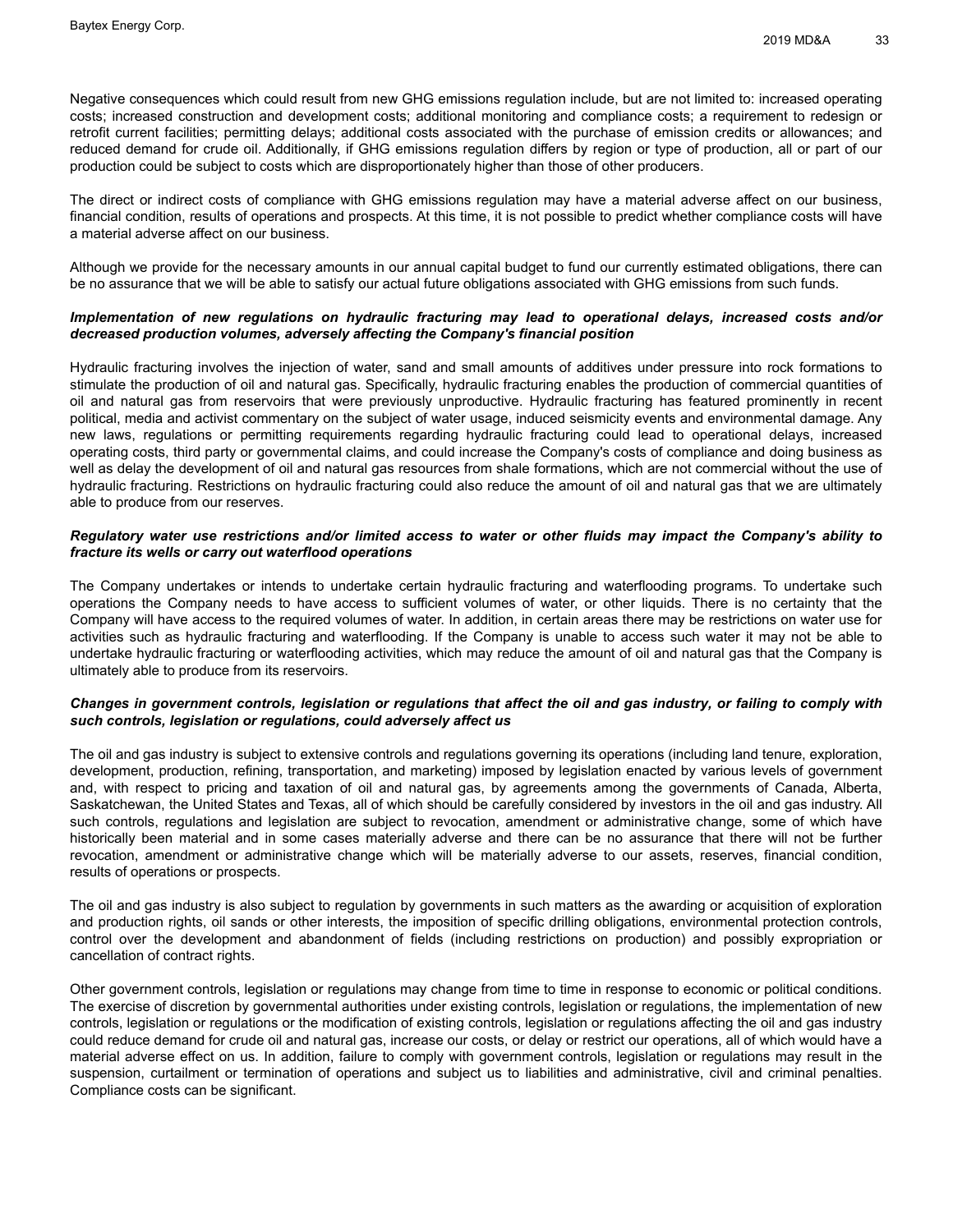## Regulations regarding the disposal of fluids used in the Company's operations may increase its costs of compliance or *subject it to regulatory penalties or litigation*

The safe disposal of hydraulic fracturing fluids (including the additives) and water recovered from oil and natural gas wells is subject to ongoing regulatory review by the federal and provincial governments, including its effect on fresh water supplies and the ability of such water to be recycled, amongst other things. While it is difficult to predict the impact of any regulations that may be enacted in response to such review, the implementation of stricter regulations may increase the Company's costs of compliance.

## The oil and gas industry is highly regulated and changes in environmental, health and safety controls, legislation or regulations may impose restrictions, costs or other liabilities which may have an adverse affect on our business

All phases of our operations are subject to environmental, health and safety regulation pursuant to a variety of Canadian, U.S. and other federal, provincial, state and municipal laws and regulations (collectively, "**environmental regulations**") governing occupational health and safety aspects of our operations, the spill, release or emission of materials into the environment or otherwise relating to environmental protection. Environmental regulations require that wells, facility sites and other properties associated with our operations be constructed, operated, maintained, abandoned and reclaimed to the satisfaction of applicable regulatory authorities. In addition, certain types of operations, including exploration and development projects and changes to certain existing projects, may require the submission and approval of environmental impact assessments or permit applications. Environmental regulations impose, among other things, restrictions, liabilities and obligations in connection with the generation, handling, use, storage, transportation, treatment and disposal of hazardous substances and waste and in connection with spills, releases and emissions of various substances to the environment. It also imposes restrictions, liabilities and obligations in connection with the management of fresh or potable water sources that are being used, or whose use is contemplated, in connection with oil and gas operations. The provinces of Alberta and Saskatchewan have developed liability management programs designed to prevent taxpayers from incurring costs associated with suspension, abandonment, remediation and reclamation of wells, facilities and pipelines in the event that a licensee or permit holder becomes defunct. These programs generally involve an assessment of the ratio of a licensee's deemed assets to deemed liabilities. If a licensee's deemed liabilities exceed its deemed assets, a security deposit is required. Changes in the ratio of our deemed assets to deemed liabilities or changes to the requirements of liability management programs may result in significant increases to the security that must be posted, the timing of our abandonment and reclamation operations and the costs associated with such operations.

Compliance with environmental regulations can require significant expenditures, including expenditures for clean-up costs and damages arising out of contaminated properties. Failure to comply with environmental regulations may result in the imposition of administrative, civil and criminal penalties or issuance of clean up orders in respect of us or our properties, some of which may be material. We may also be exposed to civil liability for environmental matters or for the conduct of third parties, including private parties commencing actions and new theories of liability, regardless of negligence or fault. Although it is not expected that the costs of complying with environmental regulations will have a material adverse effect on our financial condition or results of operations, no assurance can be made that the costs of complying with environmental regulations in the future will not have such an effect. The implementation of new environmental regulations or the modification of existing environmental regulations affecting the oil and gas industry generally could reduce demand for crude oil and natural gas, resulting in stricter standards and enforcement, larger penalties and liability and increased capital expenditures and operating costs, which could have a material adverse effect on our financial condition, results of operations or prospects.

In addition to regulatory requirements pertaining to the production, marketing and sale of oil and natural gas mentioned above, our business and financial condition could be influenced by federal legislation affecting, in particular, foreign investment, through legislation such as the *Competition Act* (Canada) and the *Investment Canada Act* (Canada) and in the United States by the Hart-Scott-Rodino Antitrust Improvements Act.

#### *Variations in interest rates and foreign exchange rates could adversely affect our financial condition*

There is a risk that interest rates will increase given the current historical low level of interest rates. An increase in interest rates could result in a significant increase in the amount we pay to service debt and could have an adverse effect on our financial condition, results of operations and future growth which may adversely affect the value of our outstanding securities.

World oil prices are quoted in United States dollars and the price received by Canadian producers is therefore affected by the Canada/U.S. foreign exchange rate that may fluctuate over time. A material increase in the value of the Canadian dollar may negatively impact our revenues. A substantial portion of our operations and production are in the United States and, as such, we are exposed to foreign currency risk on both revenues and costs to the extent the value of the Canadian dollar decreases relative to the U.S. dollar. In addition, we are exposed to foreign currency risk as a large portion of our indebtedness is denominated in U.S. dollars and the interest payable thereon is payable in U.S. dollars. Future Canada/U.S. foreign exchange rates could also impact the future value of our reserves as determined by our independent evaluator.

A decline in the value of the Canadian dollar relative to the United States dollar provides a competitive advantage to United States companies acquiring Canadian oil and gas properties and may make it more difficult for us to replace reserves through acquisitions.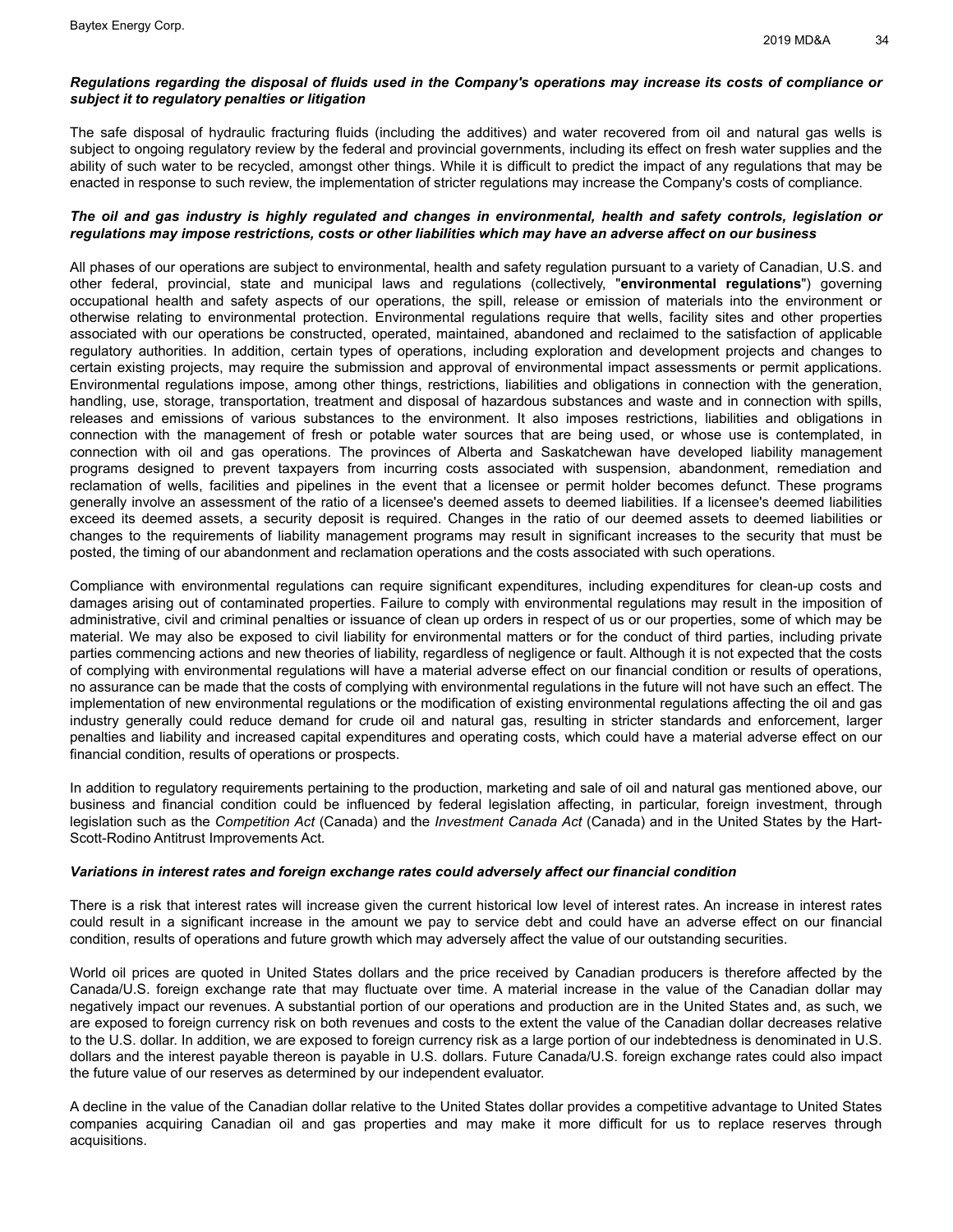## *Our hedging activities may negatively impact our income and our financial condition*

In response to fluctuations in commodity prices, foreign exchange and interest rates, we may utilize various derivative financial instruments and physical sales contracts to manage our exposure under a hedging program. The terms of these arrangements may limit the benefit to us of favourable changes in these factors, including receiving less than the market price for our production, and may also result in us paying royalties at a reference price which is higher than the hedged price. We may also suffer financial loss due to hedging arrangements if we are unable to produce oil or natural gas to fulfill our delivery obligations. There is also increased exposure to counterparty credit risk. To the extent that our current hedging agreements are beneficial to us, these benefits will only be realized for the period and for the commodity quantities in those contracts. In addition, there is no certainty that we will be able to obtain additional hedges at prices that have an equivalent benefit to us, which may adversely impact our revenues in future periods.

## Income tax laws or other laws or government incentive programs or regulations relating to our industry may in the future *be changed or interpreted in a manner that adversely affects us and our Shareholders*

We file all required income tax returns and believe that we are in full compliance with the applicable tax legislation. However, such returns are subject to audit and reassessment by the applicable taxation authority. Any such reassessment may have an impact on current and future taxes payable. At present, the Canadian tax authorities have reassessed the returns of certain of our subsidiaries.

Tax authorities having jurisdiction over us or our Shareholders may disagree with the manner in which we calculate our income for tax purposes or could change their administrative practices to our detriment or the detriment of our Shareholders. In addition, income tax laws and government incentive programs relating to the oil and gas industry may change in a manner that adversely affects the market price of the Common Shares.

## There are numerous uncertainties inherent in estimating quantities of recoverable oil and natural gas reserves, including *many factors beyond our control*

There are numerous uncertainties inherent in estimating quantities of reserves, including many factors beyond our control. In general, estimates of economically recoverable oil and natural gas reserves and the future net revenues therefrom are based upon a number of factors and assumptions made as of the date on which the reserves estimates were determined, such as geological and engineering estimates which have inherent uncertainties, the assumed effects of regulation by governmental agencies, historical production from the properties, initial production rates, production decline rates, the availability, proximity and capacity of oil and gas gathering systems, pipelines and processing facilities and estimates of future commodity prices and capital costs, all of which may vary considerably from actual results.

All such estimates are, to some degree, uncertain and classifications of reserves are only attempts to define the degree of uncertainty involved. For these reasons, estimates of the economically recoverable oil and natural gas reserves attributable to any particular group of properties, the classification of such reserves based on risk of recovery and estimates of future net revenues expected therefrom, prepared by different engineers or by the same engineers at different times, may vary substantially. Our reserves as at December 31, 2019 are estimated using forecast prices and costs. If we realize lower prices for crude oil, natural gas liquids and natural gas and they are substituted for the estimated price assumptions, the present value of estimated future net revenues for our reserves and net asset value would be reduced and the reduction could be significant. Our actual production, revenues, royalties, taxes and development, abandonment and operating expenditures with respect to our reserves will likely vary from such estimates, and such variances could be material.

Estimates of reserves that may be developed and produced in the future are often based upon volumetric calculations and upon analogy to similar types of reserves, rather than upon actual production history. Subsequent evaluation of the same reserves based upon production history will result in variations in the previously estimated reserves and such variances could be material.

## Acquiring, developing and exploring for oil and natural gas involves many hazards. We have not insured and cannot fully *insure against all risks related to our operations*

Our crude oil and natural gas operations are subject to all of the risks normally incidental to the: (i) storing, transporting, processing, refining and marketing of crude oil, natural gas and other related products; (ii) drilling and completion of crude oil and natural gas wells; and (iii) operation and development of crude oil and natural gas properties, including, but not limited to: encountering unexpected formations or pressures; premature declines of reservoir pressure or productivity; blowouts; fires; explosions; equipment failures and other accidents; gaseous leaks; uncontrollable or unauthorized flows of crude oil, natural gas or well fluids; migration of harmful substances; oil spills; corrosion; adverse weather conditions; pollution; acts of vandalism and terrorism; and other adverse risks to the environment.

Although we maintain insurance in accordance with customary industry practice, we are not fully insured against all of these risks nor are all such risks insurable and in certain circumstances we may elect not to obtain insurance to deal with specific risks due to the high premiums associated with such insurance or other reasons. In addition, the nature of these risks is such that liabilities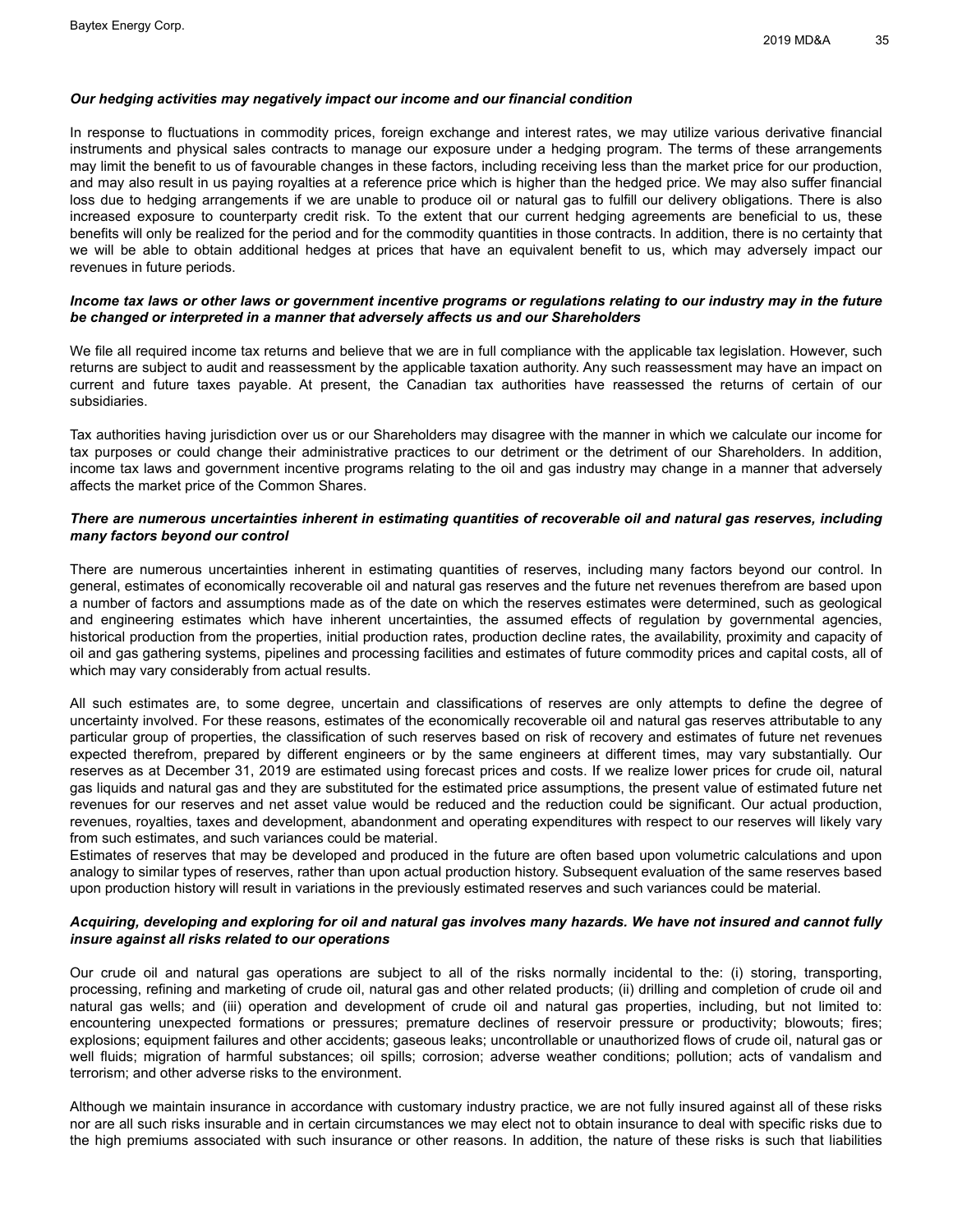could exceed policy limits, in which event we could incur significant costs that could have a material adverse effect on our business, financial condition, results of operations and prospects.

## *We are subject to risk of default by the counterparties to our contracts and our counterparties may deem us to be a default risk*

We are subject to the risk that counterparties to our risk management contracts, marketing arrangements and operating agreements and other suppliers of products and services may default on their obligations under such agreements or arrangements, including as a result of liquidity requirements or insolvency. Furthermore, low oil and natural gas prices increase the risk of bad debts related to our joint venture and industry partners. A failure by such counterparties to make payments or perform their operational or other obligations to us may adversely affect our results of operations, cash flow from operating activities and financial position. Conversely, our counterparties may deem us to be at risk of defaulting on our contractual obligations. These counterparties may require that we provide additional credit assurances by prepaying anticipated expenses or posting letters of credit, which would decrease our available liquidity and increase our costs.

#### We are subject to a number of additional business risks which could adversely affect our income and financial condition

Our business involves many operating risks related to acquiring, developing and exploring for oil and natural gas which even a combination of experience, knowledge and careful evaluation may not be able to overcome. Our operational risks include, but are not limited to: operational and safety considerations; pipeline and rail transportation and interruptions; reservoir performance and technical challenges; partner risks; competition; land claims; our ability to hire and retain necessary skilled personnel; the availability of drilling and related equipment; our ability to access new technology; seasonality and access restrictions; timing and success of integrating the business and operations of acquired assets and companies; risk of litigation, regulatory issues, increases in government taxes and changes to royalty or mineral/severance tax regimes; and risk to our reputation resulting from operational activities that may cause personal injury, property damage or environmental damage.

## We may participate in larger projects and may have more concentrated risk in certain areas of our operations

We have a variety of exploration, development and construction projects underway at any given time. Project delays may result in delayed revenue receipts and cost overruns may result in projects being uneconomic. Our ability to complete projects is dependent on general business and market conditions as well as other factors beyond our control, including the availability of skilled labour and manpower, the availability and proximity of pipeline capacity and rail terminals, weather, environmental and regulatory matters, ability to access lands, availability of drilling and other equipment and supplies, and availability of processing capacity.

#### *Our thermal heavy oil projects face additional risks compared to conventional oil and gas production*

Our thermal heavy oil projects are capital intensive projects which rely on specialized production technologies. Certain current technologies for the recovery of heavy oil, such as CSS and SAGD, are energy intensive, requiring significant consumption of natural gas and other fuels in the production of steam that is used in the recovery process. The amount of steam required in the production process varies and therefore impacts costs. The performance of the reservoir can also affect the timing and levels of production using new technologies. A large increase in recovery costs could cause certain projects that rely on CSS, SAGD or other new technologies to become uneconomic, which could have an adverse effect on our financial condition and our reserves. There are risks associated with growth and other capital projects that rely largely or partly on new technologies and the incorporation of such technologies into new or existing operations. The success of projects incorporating new technologies cannot be assured.

Project economics and our earnings may be reduced if increases in operating costs are incurred. Factors which could affect operating costs include, without limitation: labour costs; the cost of catalysts and chemicals; the cost of natural gas and electricity; water handling and availability; power outages; produced sand causing issues of erosion, hot spots and corrosion; reliability of facilities; maintenance costs; the cost to transport sales products; and the cost to dispose of certain by-products.

#### *Alternatives to and changing demand for petroleum products*

Conservation measures, alternative fuel requirements, increasing consumer demand for alternatives to oil and natural gas and technological advances in fuel economy and renewable energy could reduce demand for oil and natural gas. Certain jurisdictions have implemented policies or incentives to decrease the use of fossil fuels and encourage the use of renewable fuel alternatives, which may lessen demand for petroleum products and put downward pressure on commodity prices. In addition, advancements in energy efficient products have a similar effect on the demand for oil and gas products. The Company cannot predict the impact of changing demand for oil and natural gas products, and any major changes may have a material adverse effect on the Company's business and financial condition by decreasing its cash flow from operating activities and the value of its assets.